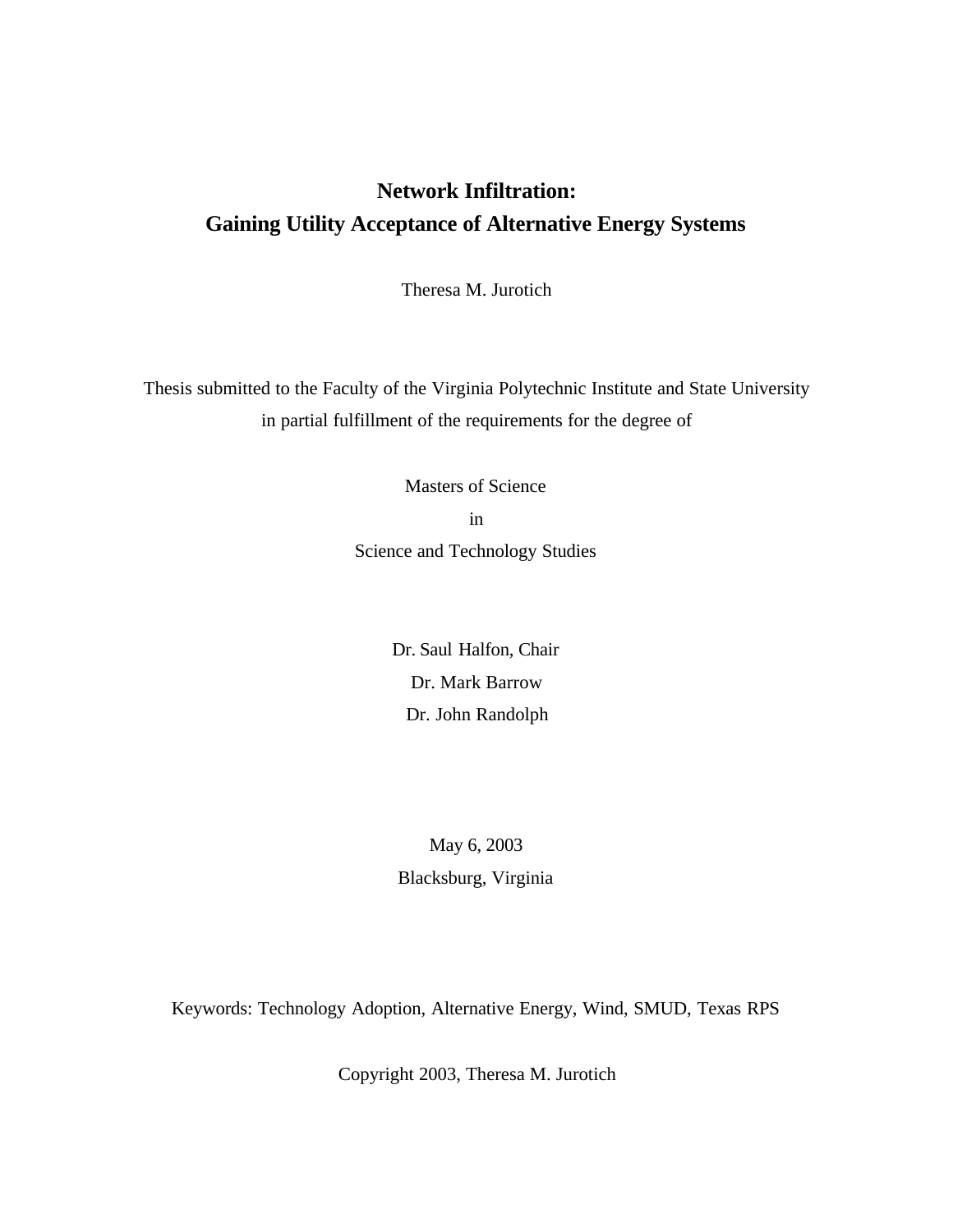Network Infiltration: Gaining Utility Acceptance of Alternative Energy Systems

Theresa M. Jurotich

#### (ABSTRACT)

Our American electric system doggedly follows the central station model developed in the late 1800s. Thomas Hughes says the system gained momentum by adding more alliances with educators, politicians, and other industries until the social network was so intertwined with the technology that deviating from the central station model would be extremely difficult. However, change can occur if a variety of components change, but Hughes does not specify which components. Another network model, actor-network theory, proposes that social relationships (the same ones that maintain system momentum) are actually dynamic relationships that either actively maintain or change the system configuration. But which relationships need to change in order for utilities to accept and interconnect renewable energy with their grid?

This thesis focuses on the social relationships created around renewable technologies and the idea that they can be successfully integrated into the network. In each case, customers, utility executives, institutions, and technology worked together to bring about utility acceptance. Individuals, working within these institutions, can bring about change. In New York City, an urban windmill was installed atop an apartment building. In Sacramento, CA, the municipal utility, SMUD, broke from the system model to become a leader in energy efficiency and renewable energy programs. In Texas, their renewables portfolio standard has become a standard for others to follow.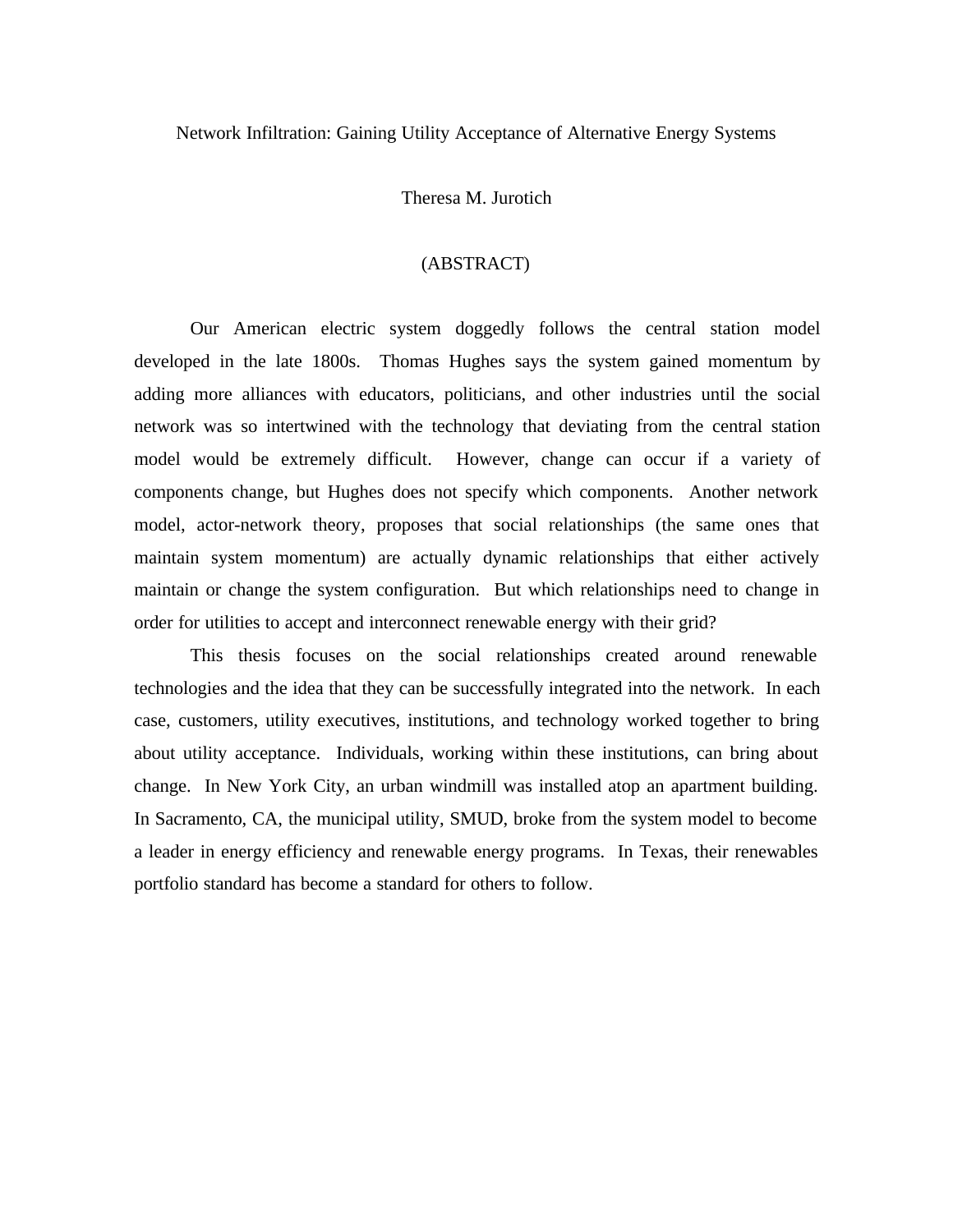## **Acknowledgments**

The strength of this thesis is due to the insight and patience of my Chair, Saul. He was willing to let me find my own way through these stories while pushing me to take my conclusions further. He also committed to helping me achieve my goal of graduating this spring (and before a certain birthday). Thank you, Saul! I'm also indebted to comments, critical questioning, and suggestions from my committee members.

Thank you Karen, Deb, and Rachel for helping me meet graduate school deadlines and all your help throughout my time here. Also, a big thanks to Ryan J. for sharing his wind energy expertise.

I want to thank my Mom for her unquestionable belief that I could finish on time, and that I would have a job at the end of it all. She knew I was on a mission. Also, my brother Eric provided crucial suggestions and critical analysis in the home stretch, when I needed it the most. I love you. Thank you!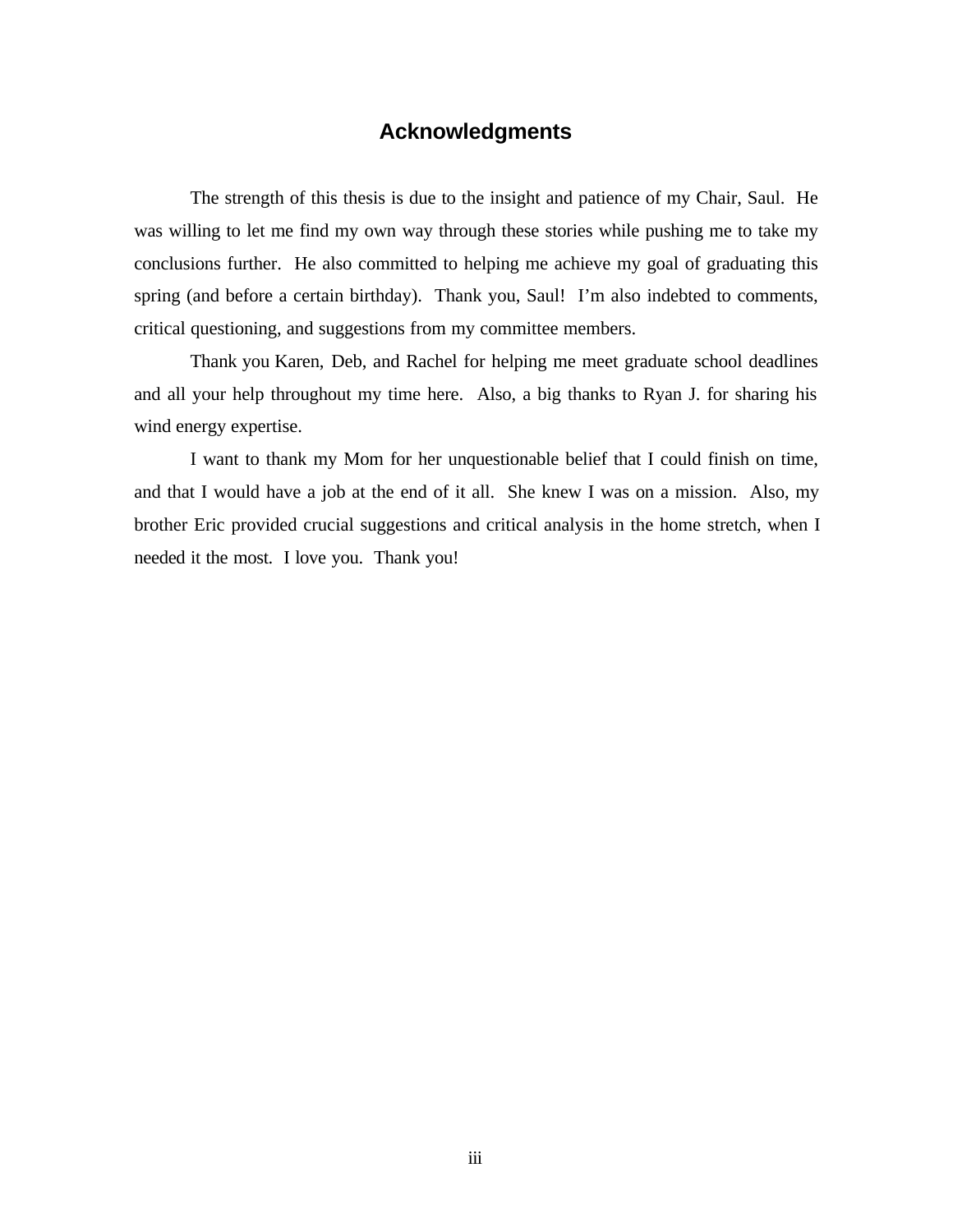| <b>Table of Contents</b> |  |
|--------------------------|--|
|--------------------------|--|

|                                                                  | $\ddot{\mathbf{i}}$ |
|------------------------------------------------------------------|---------------------|
|                                                                  | $\ddot{\mathbf{m}}$ |
|                                                                  | vi                  |
|                                                                  | 1                   |
|                                                                  | $\overline{2}$      |
|                                                                  | $\overline{4}$      |
|                                                                  | 5                   |
|                                                                  | 7                   |
|                                                                  | 11                  |
|                                                                  | 13                  |
|                                                                  | 15                  |
|                                                                  | 16                  |
|                                                                  | 16                  |
|                                                                  | 17                  |
|                                                                  | 18                  |
|                                                                  | 21                  |
|                                                                  | 24                  |
|                                                                  | 25                  |
|                                                                  | 26                  |
|                                                                  | 26                  |
| 4.2 An Albatross Threatens to Bring Down the SMUD Network        | 28                  |
| 4.3 Networkquakes: The Death of a Central Node                   | 31                  |
| 4.4 Network Metamorphosis: A Utility Embraces Alternative Energy | 32                  |
|                                                                  | 37                  |
|                                                                  | 39                  |
|                                                                  | 39                  |
|                                                                  | 41                  |
|                                                                  | 41                  |
|                                                                  | 41                  |
|                                                                  | 42                  |
| 5.4 Converting Utility Attitudes Using Customer Input            | 44                  |
|                                                                  | 48                  |
| 5.6 Confluence of Factors Makes the Texas RPS Work               | 51                  |
|                                                                  | 53                  |
|                                                                  | 54                  |
|                                                                  | 55                  |
|                                                                  | 57                  |
|                                                                  | 58                  |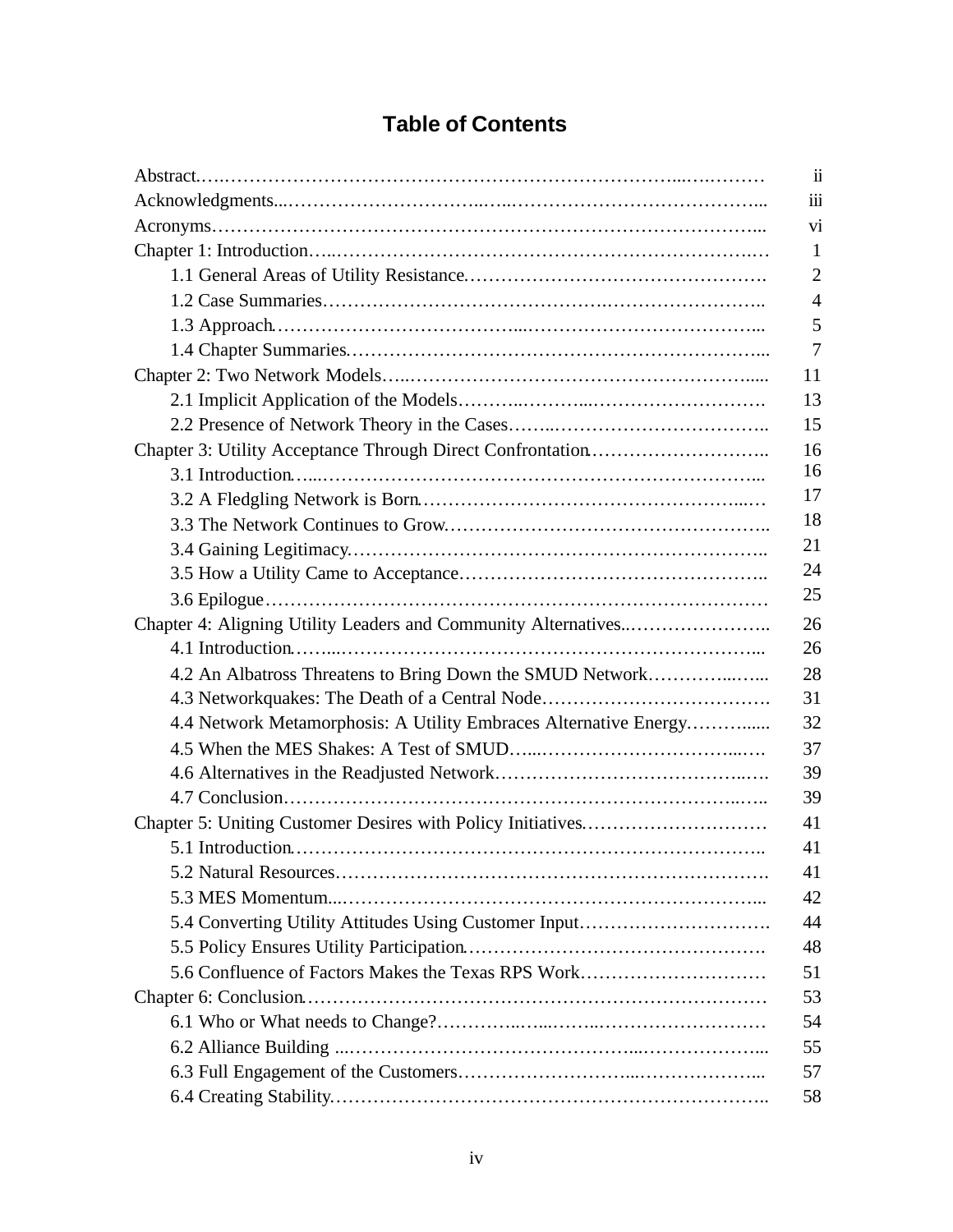# **List of Tables and Figures**

|                                                                                         | 19 |
|-----------------------------------------------------------------------------------------|----|
|                                                                                         | 31 |
| Table 4-2: Percentage of Electricity Supply From Various Resources, 1991 & 2000         | 35 |
| Table 5-1: Customer Opinions on Energy Supply Before Deliberative Polling <sup>TM</sup> | 44 |
|                                                                                         | 45 |
| Table 5-3: Deadlines for Percentage of Annual Utility Capacity From Renewables          | 47 |
|                                                                                         | 47 |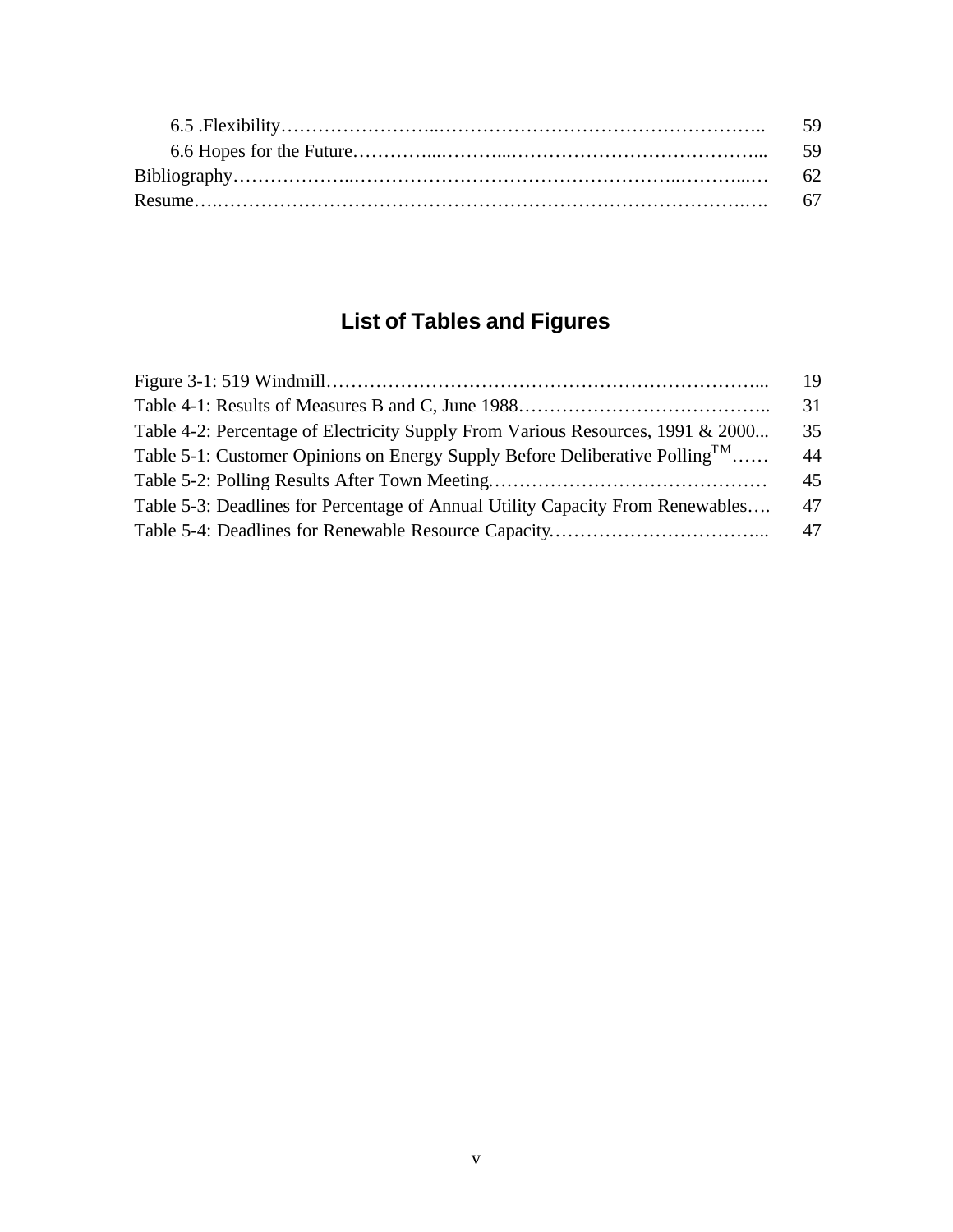## **Acronyms**

| <b>AWEA</b>  | <b>American Wind Energy Association</b>  |
|--------------|------------------------------------------|
| Btu          | <b>British Thermal Unit</b>              |
| Con Ed       | <b>Consolidated Edison</b>               |
| <b>CSA</b>   | <b>Community Services Administration</b> |
| <b>EPAct</b> | Energy Policy Act of 1992                |
| <b>ETF</b>   | <b>Energy Task Force</b>                 |
| IOU          | <b>Investor Owned Utility</b>            |
| <b>IRP</b>   | <b>Integrated Resource Plan</b>          |
| kW           | kilowatt                                 |
| kWh          | kilowatt-hour                            |
| <b>MES</b>   | Mature Electric System                   |
| PG&E         | Pacific Gas and Electric                 |
| <b>PSC</b>   | <b>Public Service Commission</b>         |
| <b>PTC</b>   | <b>Production Tax Credit</b>             |
| <b>PURA</b>  | <b>Public Utility Regulatory Act</b>     |
| <b>PURPA</b> | Public Utility Regulatory Power Act      |
| quad         | <b>Quadrillion Btus</b>                  |
| <b>RPS</b>   | Renewables Portfolio Standard            |
| SB7          | Senate Bill 7                            |
| <b>SMUD</b>  | Sacramento Municipal Utility District    |
| <b>TPUC</b>  | <b>Texas Public Utility Commission</b>   |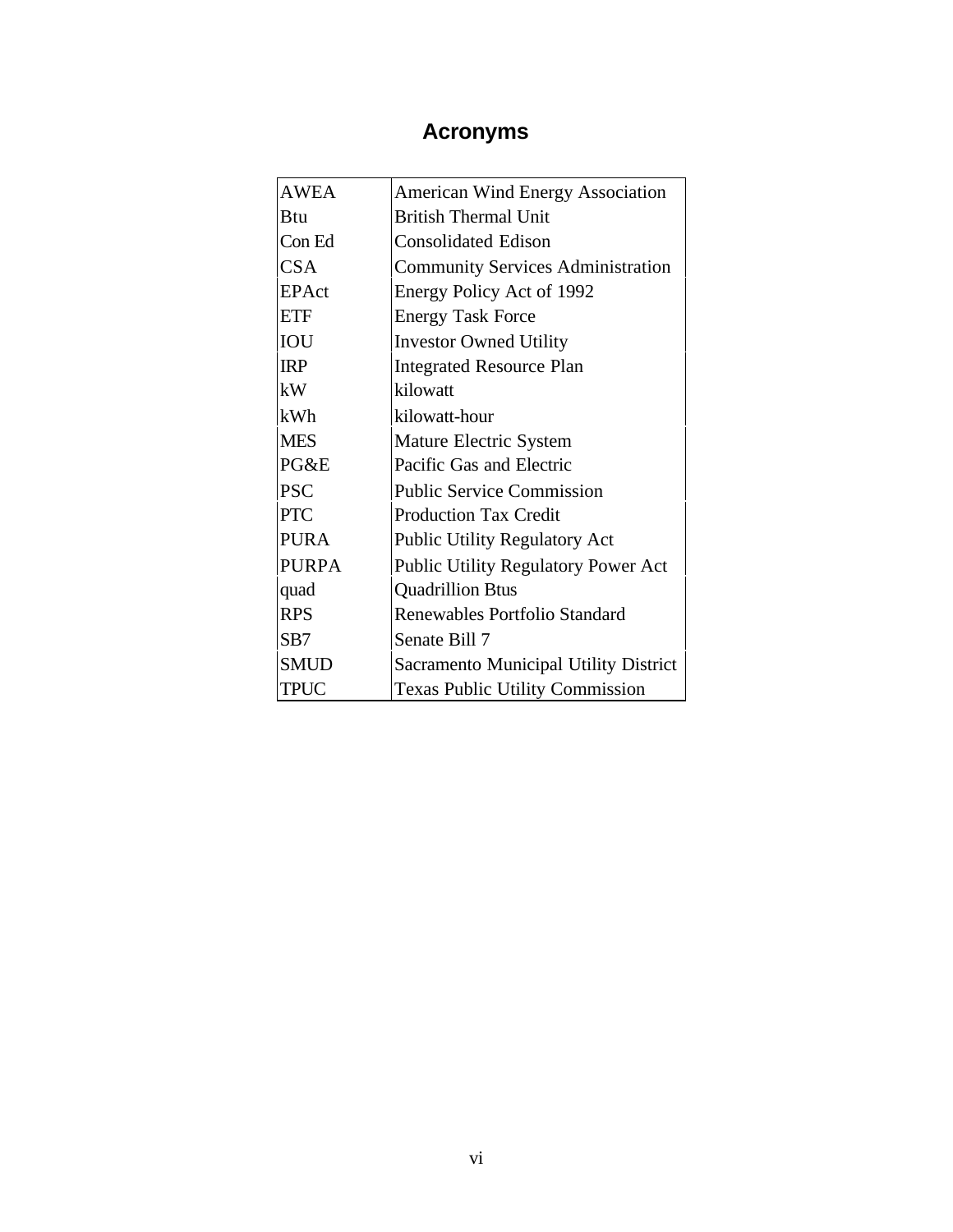## **Chapter 1: Introduction**

Gaining utility acceptance of alternative energy systems. It's a daunting task. Recently I presented findings on conceptual designs for an energy center to a major eastern utility. My findings included integration of appropriate renewable technologies given the potential amount of "fuel" and the load characteristics. The company's summer grant program leader had this look on his face like "that was a waste of money." He had no interest in utilizing anything other than the gas turbines for which they had options.

Common sense tells us that as people get older, they become more conservative, less likely to accept change. Established institutions act similarly. Though small changes in the office may occur, the core business does not. The values, the mission, remain the same. We see this in our day-to-day lives, but Thomas Hughes has formalized this physical working of the world in a theoretical framework. Hughes calls it system momentum. As a technology constructs a support institution and establishes relationships with other institutions (i.e. manufacturing, transportation, government, education) it gains momentum and inertia. These characteristics make it difficult, though not impossible, to change the structure of the system.

So why do I want to beat my head against the proverbial brick wall of utility resistance to alternative technologies? Because the wall has chinks. Because utilities can and have integrated renewable energy technologies into their physical generationtransmission-distribution network. Bruno Latour's actor-network theory offers a clue to the location of change. The relationships between different entities<sup>1</sup> (people, institutions, technology, etc.) are dynamic. Since social relationships, according to Hughes, sustain a mature system's momentum, they can also be the locus of change. Therefore, utility acceptance of alternative energy can occur when its relationships with customers and/or other institutions change. In each of the three cases presented in this thesis, a fundamental change in these relationships initiates the utility's integration of alternative energy systems.

<sup>&</sup>lt;sup>1</sup> Latour would label these entities either "actors" or "nodes" of a spider web-like network. The social and/or physical relationship between nodes represents the links (or network).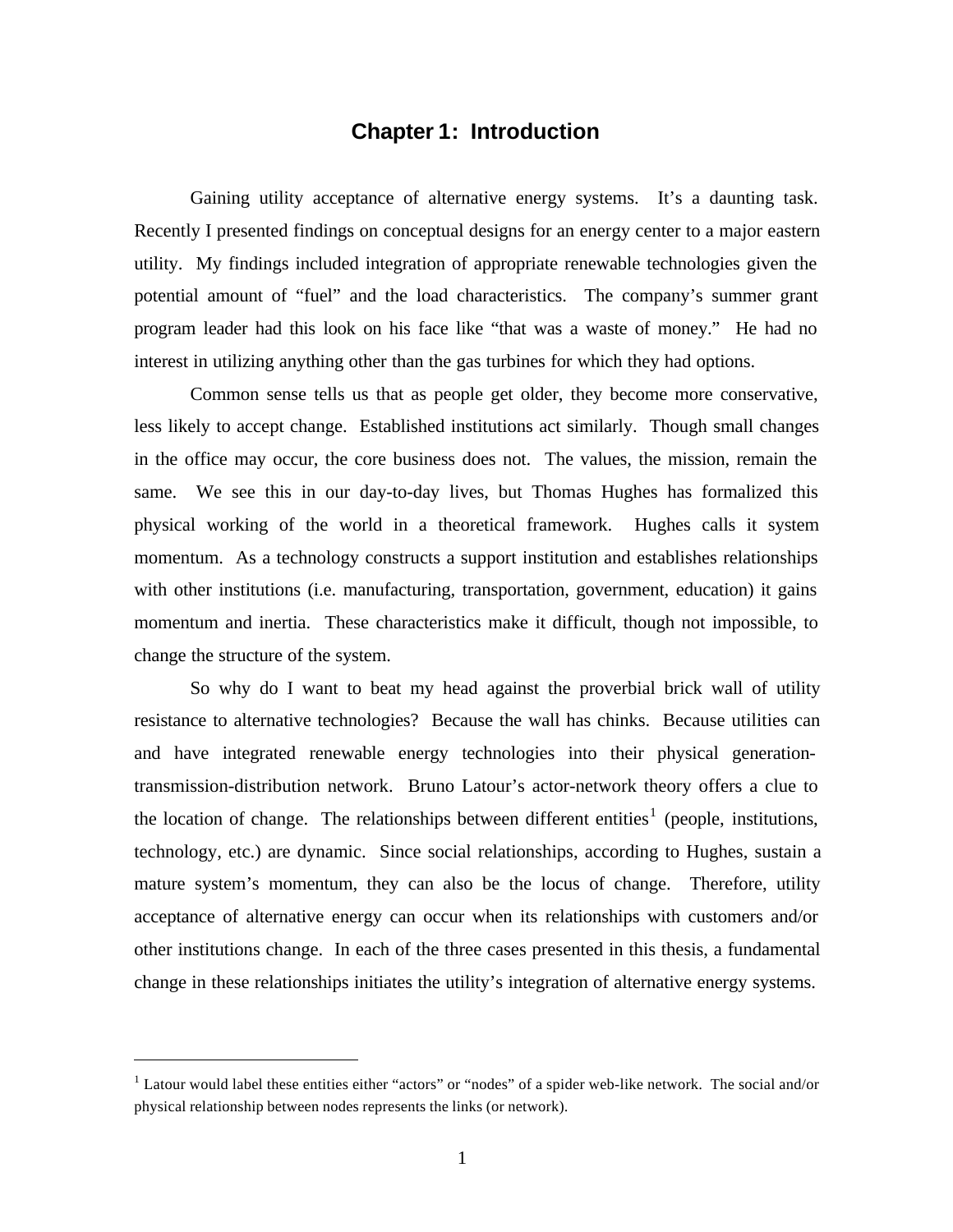#### **1.1 General Areas of Utility Resistance**

For five years I worked as a consulting engineer in the energy industry. In those five years I learned that utilities, in general, do not consider renewable technologies for their energy mixes<sup>2</sup> and scowl at you when you do mention them. Utilities also often lump energy conservation expenditures in with public goods funds, and then do not fund the public goods beyond the state requirement. But why are utilities so unwilling to fully integrate renewables and demand-side options into their networks?

First, renewables combine high capital investment with low output. To recover the capital investment, utilities have to either charge a lot for each kWh generated or obtain long-term financing resulting in a lower annualized cost. However, for renewable energy, banks have been steadily shortening the length of loans while keeping the lending rate high. Given the barriers of high capital investment, low output, and poor financing terms, utilities routinely turn to combustion turbine technology firing natural gas. This technology has a low capital investment and can provide exactly the amount of output the utility requires. Even when a utility opts for a more capital-intensive technology, they look to nuclear or coal. Though capital costs on a \$/kW scale rival those of wind turbines and photovoltaics, nuclear and coal have high capacity factors. They can deliver a large amount of electricity, or kWhs annually, thus bringing the \$/kWh cost way down. Although wind energy has become less capital intensive, in turn lowering the \$/kWh cost, most American utilities do not consider it a serious supply option.

The inability to control when and how much electricity a wind turbine or photovoltaic array produces is the second factor. Even in the face of lower prices, utilities still shy away from these technologies because of their intermittent nature. Utilities need to coordinate maintenance outages, transmission congestion, and load across all their resources. Throwing in an unpredictable technology drastically complicates the scheduling process. Transmission pricing schemes also penalize technologies that cannot schedule line capacity in advance. Utilities argue that to ensure reliability of delivery, they must build a back-up facility using combustion turbines. Why build two plants to supply the

 $2$  Even though Energy Policy Act of 1992 requires an integrated resource plan ("IRP"), which shows that utilities evaluated all options for supplying least-cost energy.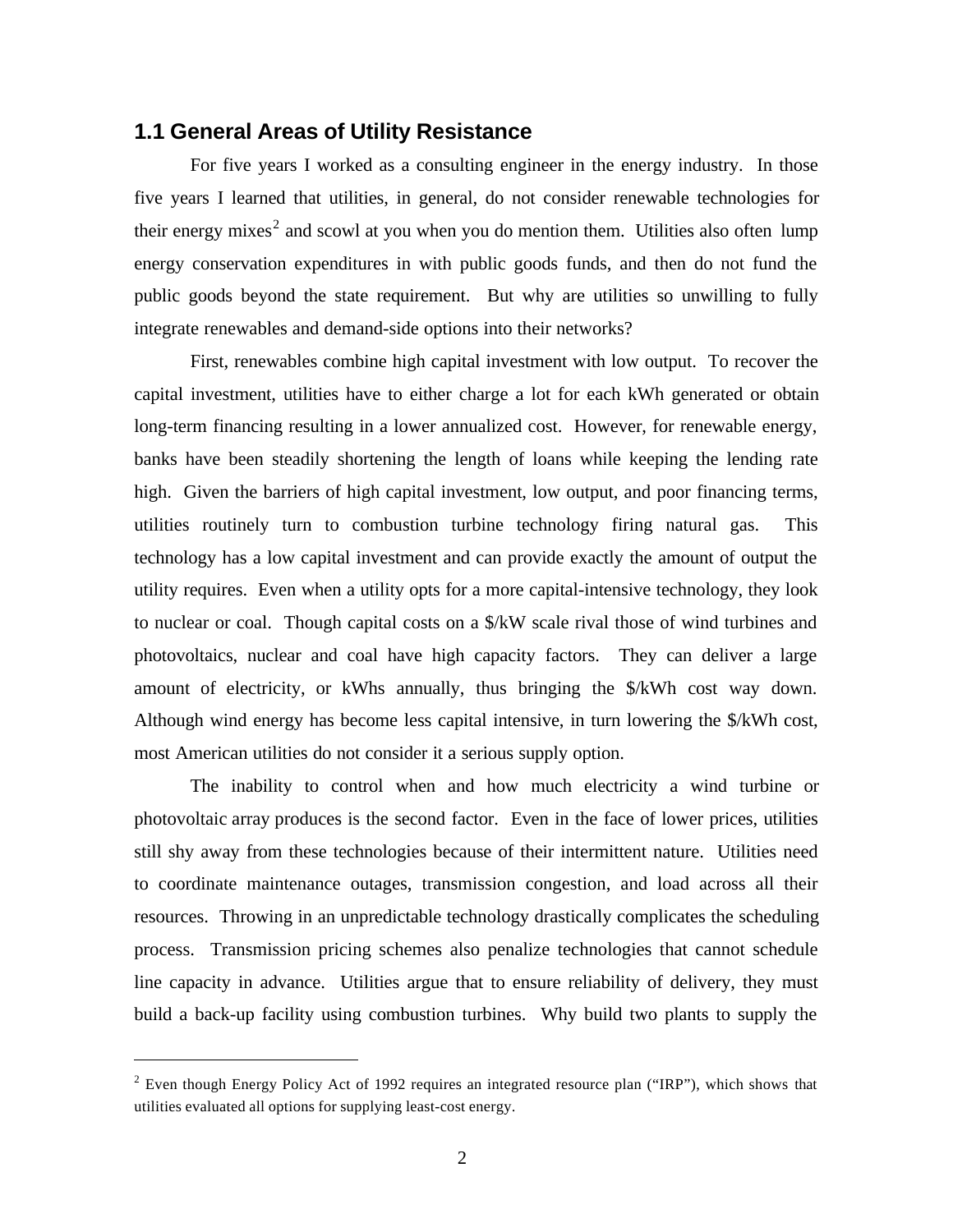same amount of energy, when one will suffice? Renewable technologies like wind turbines and photovoltaics require a utility to be flexible in its supply needs and align historical wind and insolation<sup>3</sup> data with peak demand periods.

Third, photovoltaics and wind turbines require a lot of land. For example, a 170 MW nominal simple cycle combustion turbine requires 25 acres of land while a 10 MW wind farm would need approximately 500 acres. The wind turbines need to be spaced set distances apart (5 times the rotor diameter perpendicular to the prevailing wind direction and 10 times the rotor diameter parallel to the prevailing wind direction) to optimize the output of downwind turbines (R. Jacobson, personal communication, July 25, 2002). However, the actual utility-related structures on a wind farm that size only take up 25 acres leaving the remaining land available for agricultural use, recreational use, or other uses. Therefore, a utility must have access to significant land resources as well as wind resources to build a utility-scale wind farm. A photovoltaic array requires 1 acre / MW. Though photovoltaics require much less land than wind turbines, combustion turbines only need 0.15 acre / MW.

Fourth, the specter of bad projects in America from the early 80s still haunt utilities (and the banks that finance their projects) today. The combination of state and federal tax credits for development of solar technologies enticed development of numerous wind turbine designs. Unfortunately, most of these designs failed, leaving the U.S. landscape and consciousness littered with broken-down wind turbines, and memories of bankrupt American manufacturers (Righter, 1996, 225). Revocation of incentives also caused most European manufacturers to pull back to their home markets (R. Jacobson, personal communication, March 17, 2003). The specter of failed American wind projects during the 70s and 80s has effectively kept wind power from becoming a major player in the US electric industry (Righter, 1996, 225). Financiers are still unwilling to provide financing terms for the renewable energy industry on par with conventional energy technology financing terms (Brown & Yuen, 1994,  $65)^4$ .

 $3$  Amount of sun energy striking a certain area.

<sup>&</sup>lt;sup>4</sup> Even in 2003, American banks are hesitant to finance wind power. European banks finance most wind projects in America.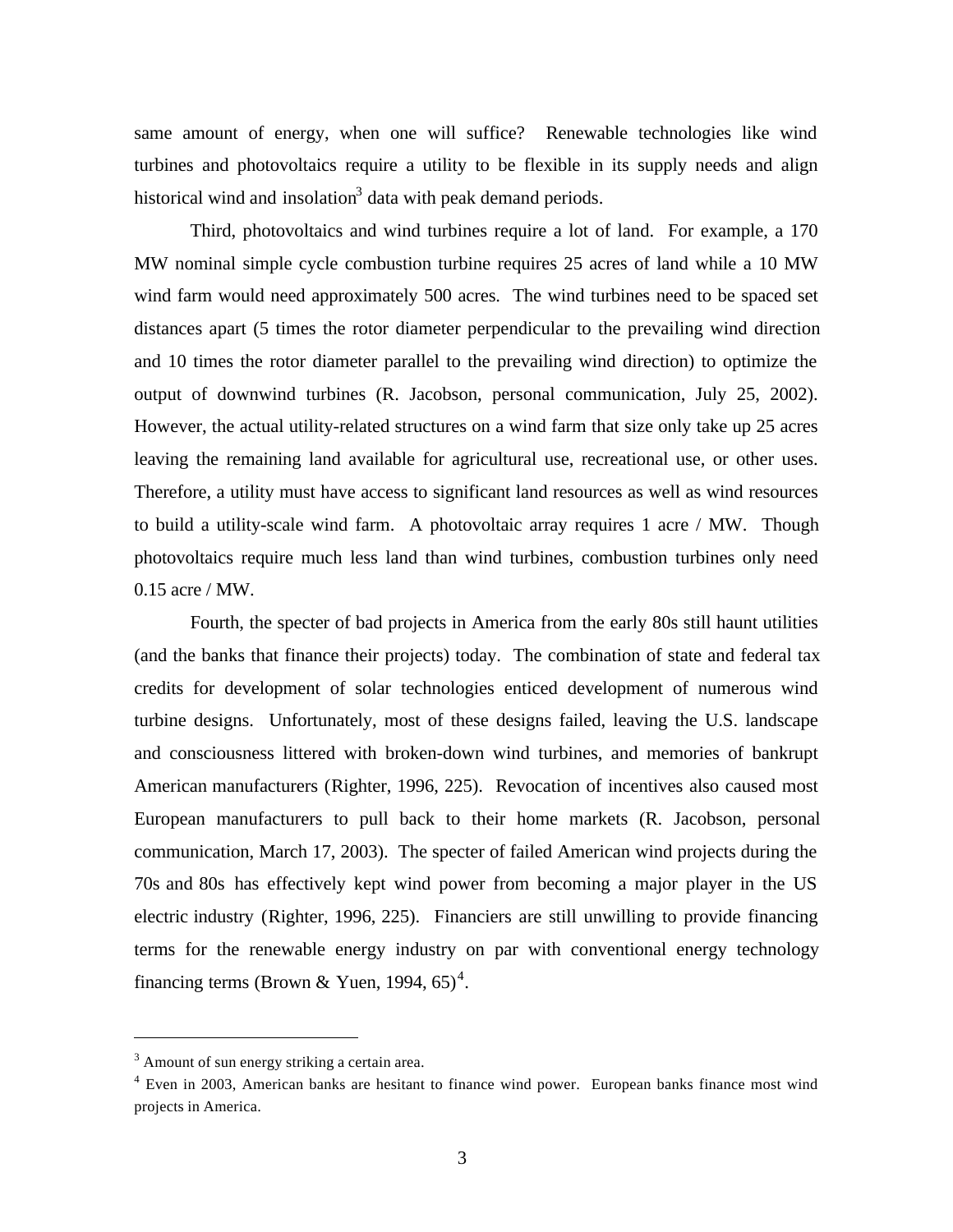#### **1.2 Case Summaries**

Despite these four main barriers, some utilities have incorporated alternative energy sources (conservation and renewables) into their generation mix. This thesis examines three such cases: a local effort in 1976 to install an urban windmill in New York City; a city level movement starting in the late 1980s with the closure of Rancho Seco Nuclear Power Plant ("Rancho Seco") in Sacramento, CA, and continuing today with energy efficiency and renewable energy programs; and a state level movement in Texas in the late 90s to get a renewables portfolio standard ("RPS") implemented.

The New York City case demonstrates the first attempt to install an urban windmill and connect it to the grid against the wishes of the incumbent utility, Consolidated Edison Company ("Con Ed") (ETF, May 1977). This case also pits a few residential customers against their utility. The residents of a tenement in the Lower East Side of Manhattan banded together along with the support of other community networks to make Con Ed to reevaluate their interconnection policy. In the New York City case, the Public Service Commission ("PSC") ruled that these few residential customers could connect their urban windmill to the electric grid, and sell excess power to Con Ed (Greenhouse, 1977 May 6, A1 D13). The New York PSC also set up standards by which others could follow suit (Feurstein, 1979, 345-346).

The Sacramento case starts with the first successful voter initiative to shut down a nuclear reactor, in 1989 (Stein, 1989 June 7), and the subsequent energy supply choices that Sacramento Municipal Utility District ("SMUD") made to offset the loss of generation from Rancho Seco. After a succession of general managers in the 80s, SMUD hired S. David Freeman, who had worked at the New York Power Authority, Tennessee Valley Authority, and the Lower Colorado River Authority (SELF, 1996). His history at these places, as well as his views expressed in his 1974 book, *Energy: The New Era*, show a strong commitment to energy conservation and utilization of renewable energy sources. Still in place today, SMUD committed to energy conservation programs and renewable energy technologies like solar photovoltaic arrays and wind turbines, under his guidance (Asmus, 1993).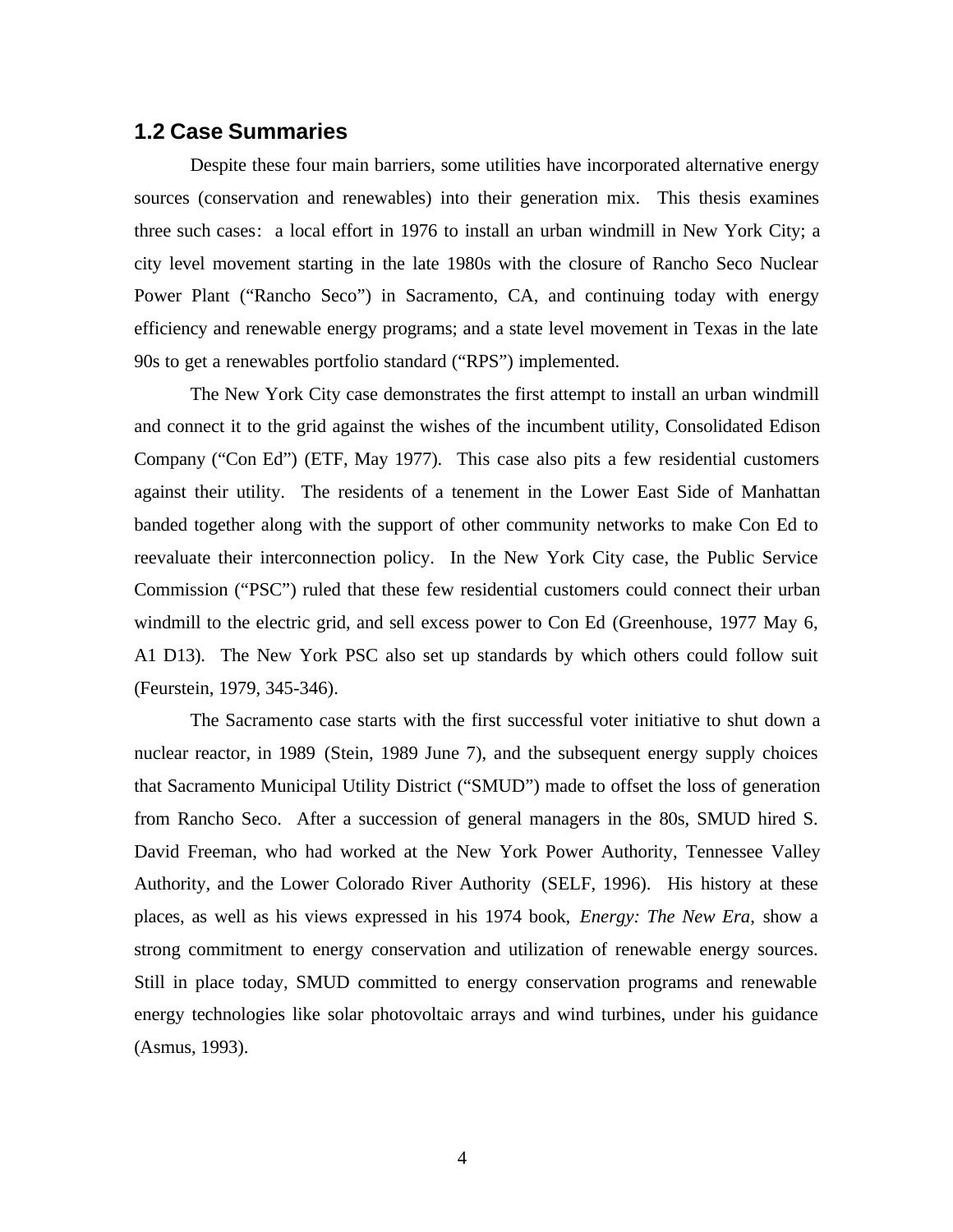The Texas case evaluates the culmination of policy efforts that resulted in the most successful renewables portfolio standard ("RPS") process<sup>5</sup>. Although known for oil wells and Enron, Texas has the most aggressive RPS in the country. Texas achieved this status through strengthening the bonds between customers, utilities, and policy-makers. The Texas Public Utility Commission ("TPUC") required utilities to obtain customer input on the integrated resource plan ("IRP") process. Results of this process reflected strong support for renewables and energy efficiency. The state legislature responded to their constituents, first crafting a retail market bill, SB7, then adding an RPS amendment. The amendment clearly outlined the desired growth in renewables, the widespread application, and timeline for TPUC action. Following the RPS guidelines, and their own experiences with customer polling, the TPUC developed the operational rules of the RPS. These rules promoted renewable technology development and penalized utilities and other electricity providers who did not meet compliance goals. Even if a utility did not want to strengthen its ties with the customers by delivering renewable energy, other parts of the Texas electric system would compel compliance.

## **1.3 Approach**

 $\overline{a}$ 

Case study literature within Science and Technology Studies generally falls into two categories: high-level evaluations of several cases or one in-depth case study<sup>6</sup>. Given utilities' widespread reluctance to interconnect and integrate alternative energy supply into their systems, investigating more cases has advantages over focusing on one case. Three cases provide more opportunities to understand the various ways utilities have come to accept alternative energy systems. Examining several successful cases may offer ways to overcome systemic disinterest in alternative systems.

<sup>&</sup>lt;sup>5</sup> An RPS is a policy in which specified amounts of energy supply must come from renewable resources. Utilities must have renewable generation in their energy supply portfolio.

<sup>6</sup> Examples of multiple high-level comparisons include Thomas Hughes' *Networks of Power* and George Wise's *New Role Professional Scientists in Industry: Industrial Research at General Electric , 1900-1916* (1980). Examples of in-depth case studies include Bruno Latour's *Aramis: Or the Love of Technology* and *Kettering and the Copper-Cooled Engine* by Stuart W. Leslie.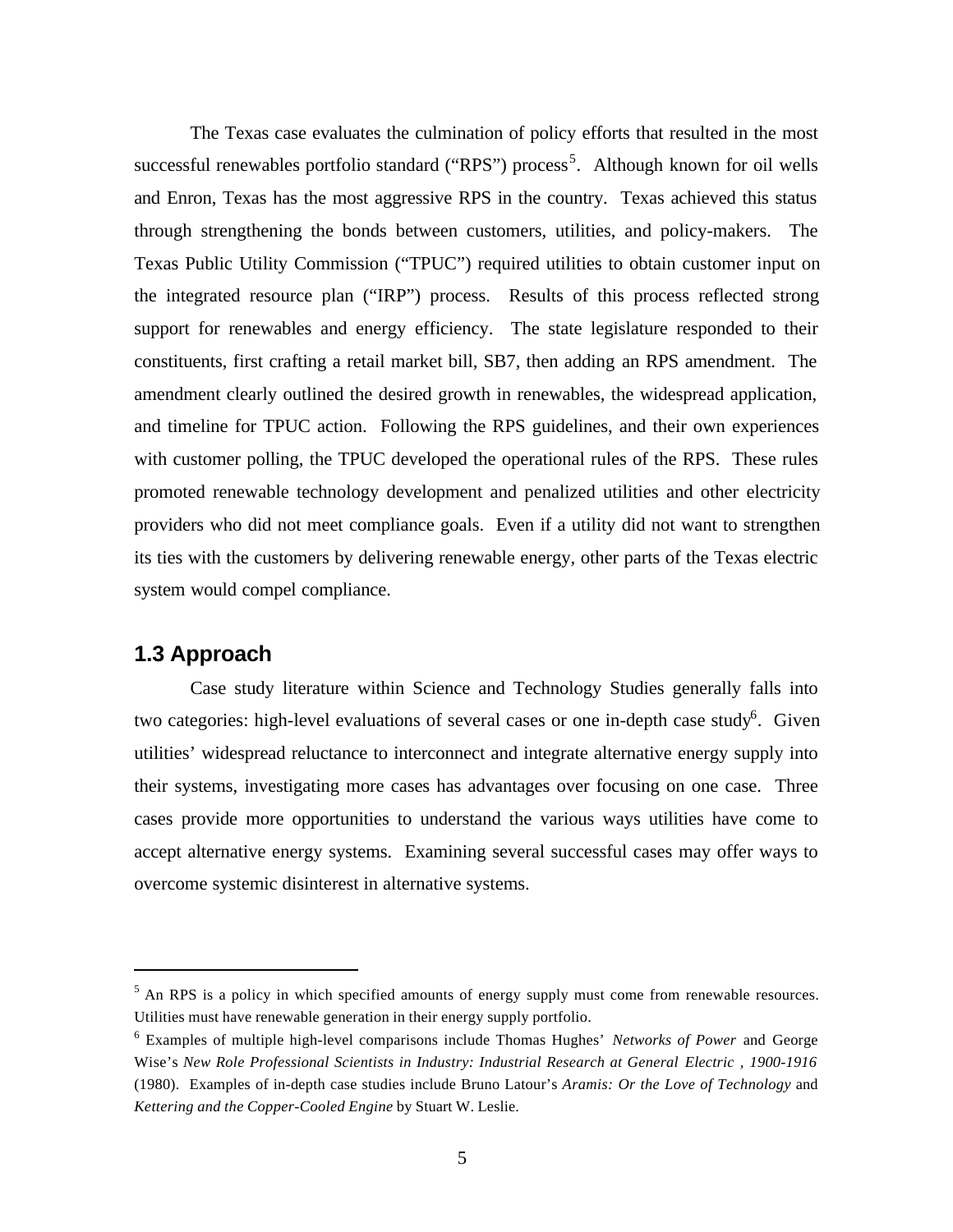To uncover the network building in the three cases, I performed an extensive literature search, uncovering primary and secondary texts for each case. Personal communications with key players helped fill in the holes from the texts. The following highlights some of the literature used to construct the stories.

*Case 1: NYC Windmill.* The literature describing this case study comprises primary texts, newspaper articles, PSC staff reports, and historiographical accounts. The Energy Task Force<sup>7</sup> published *Windmill Power for City People* and *No Heat, No Rent*. The manuals document the ETF's progress towards designing and installing a wind turbine on top of an apartment building in downtown Manhattan. The manuals also document their battle with Con Ed over connecting the urban windmill to the electric grid. The newspaper articles report on the milestones in the battle with Con Ed.

*Case II: SMUD.* The literature describing this case comprises conference papers, newspaper articles, and SMUD documents discussing the decision to decommission Rancho Seco and develop wind farms, photovoltaic arrays, energy conservation techniques, and a solar rooftop program. Articles from the *LA Times* and *The Energy Report* provide the headlines and basic facts of the story. The SMUD documents show the thinking process behind the company policy and actions as they define their future energy supply. Articles by Peter Asmus, a native Sacramentan and freelance writer, provide context for SMUD's actions.

*Case III: Texas.* Though Texas' transformation into a leading renewable energy state has been recent, the TPUC and electric industry organizations have already evaluated the program and how it achieved success. According to Ryan Jacobson, a wind energy expert, and these other reports, Texas's RPS leads the nation because of the method used to buy-in the participation of utility executives, a simultaneous green credit program for customers, and an automatic penalty for non-compliance (personal communication, January 22, 2003). Other valuable resources include the TPUC news releases; the state's Public Utility Regulatory Act ("PURA") rules; SB7, the legislature's retail electric market bill; and the legislative history of SB7. Together these documents tell the story of RPS implementation in Texas.

 $<sup>7</sup>$  The task force, a self-help, urban homesteading, group, consisted of five designers and an architect.</sup>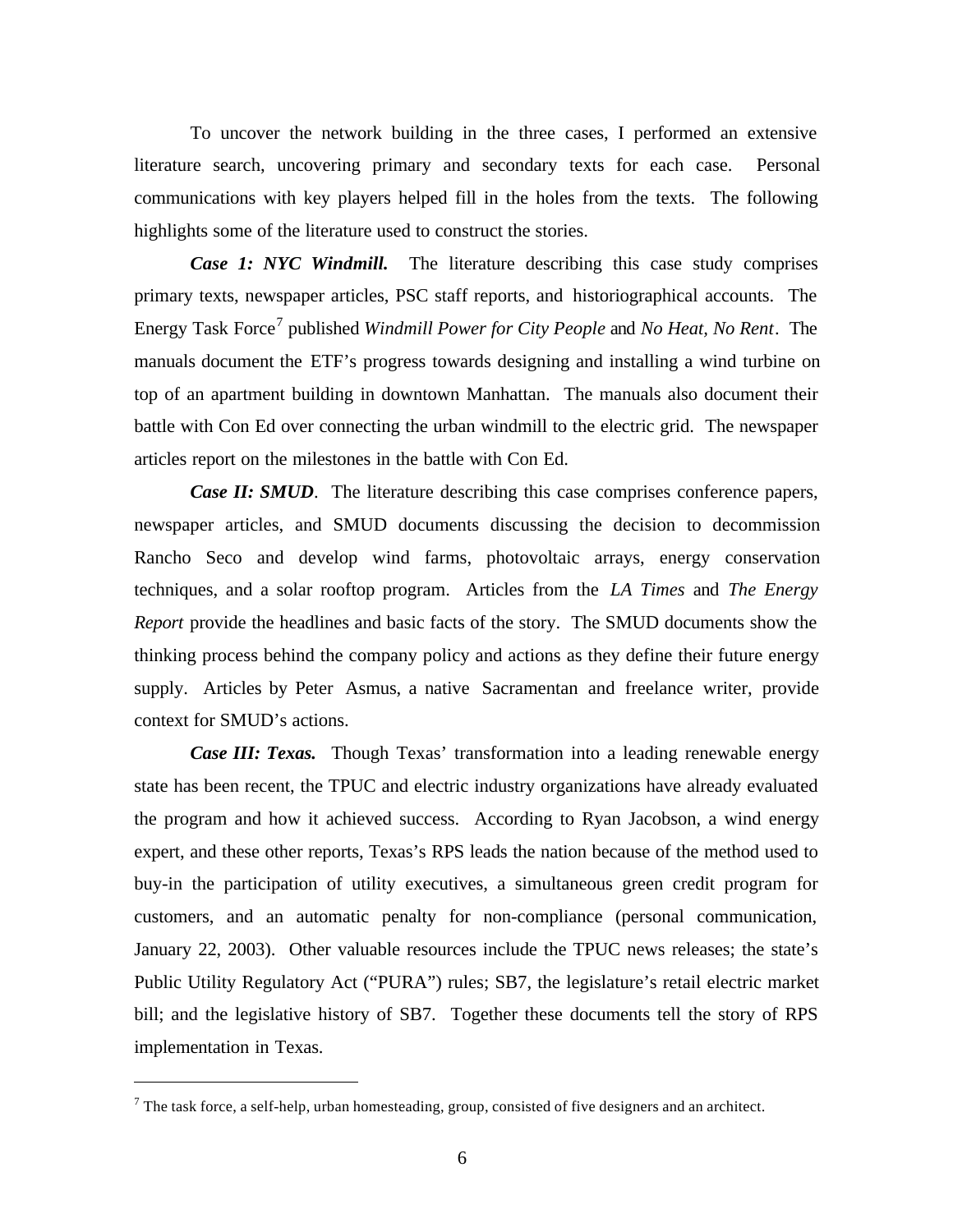The case documents span three decades, numerous political ideologies, and different sized movements. What became apparent in each though, is utility buy-in. Almost all Americans receive electricity from the grid, which means they purchase electricity from a utility. Utilities build the power plants or contract for power from independent power producers. Every action comes back to the utility. Integration of renewable resources requires utility acceptance. The cases became stories of how to engage the support of utilities, a difficult job no matter what the political / historical context or size of the network.

#### **1.4 Chapter Summaries**

 $\overline{a}$ 

This thesis uses the three case studies to resolve my two major concerns: 1) how to gain utility acceptance and integration of alternative energy and 2) who or what causes that conversion. I find that the how lies in the social networks that sustain the electric industry. The who or what comprises members of four main groups: customers, utility decisionmakers, institution(s), and technology<sup>8</sup>. Individuals within the first three categories build a network of alliances amongst themselves and with alternative energy technologies to convince utilities to interconnect renewable technologies with their electric grid.

Chapter 2 provides a discussion of the theoretical framework used in this thesis, as well as some works that offer practical examples of alliance building. Hughes' system momentum offers a picture of institutional, personal, and technological interaction that is very stable and limited in ability to change. Latour's actor-network offers a much more flexible picture of relationships between institutions, persons, and technology. Whereas Hughes evaluates how those relationships sustain stasis, Latour evaluates the details looking for the dynamic interactions that create change. These two theories offer a way to understand the entrenchment of utilities as well as the dynamic relationships that ultimately bring about change in the cases.

The chapter then presents two additional authors' works. These authors show how reshaping the relationship between the utility and its customers and between the utility and

<sup>&</sup>lt;sup>8</sup> Institutions can be, but are not limited to, utility regulatory bodies, state legislatures, manufacturers, and research and development organizations.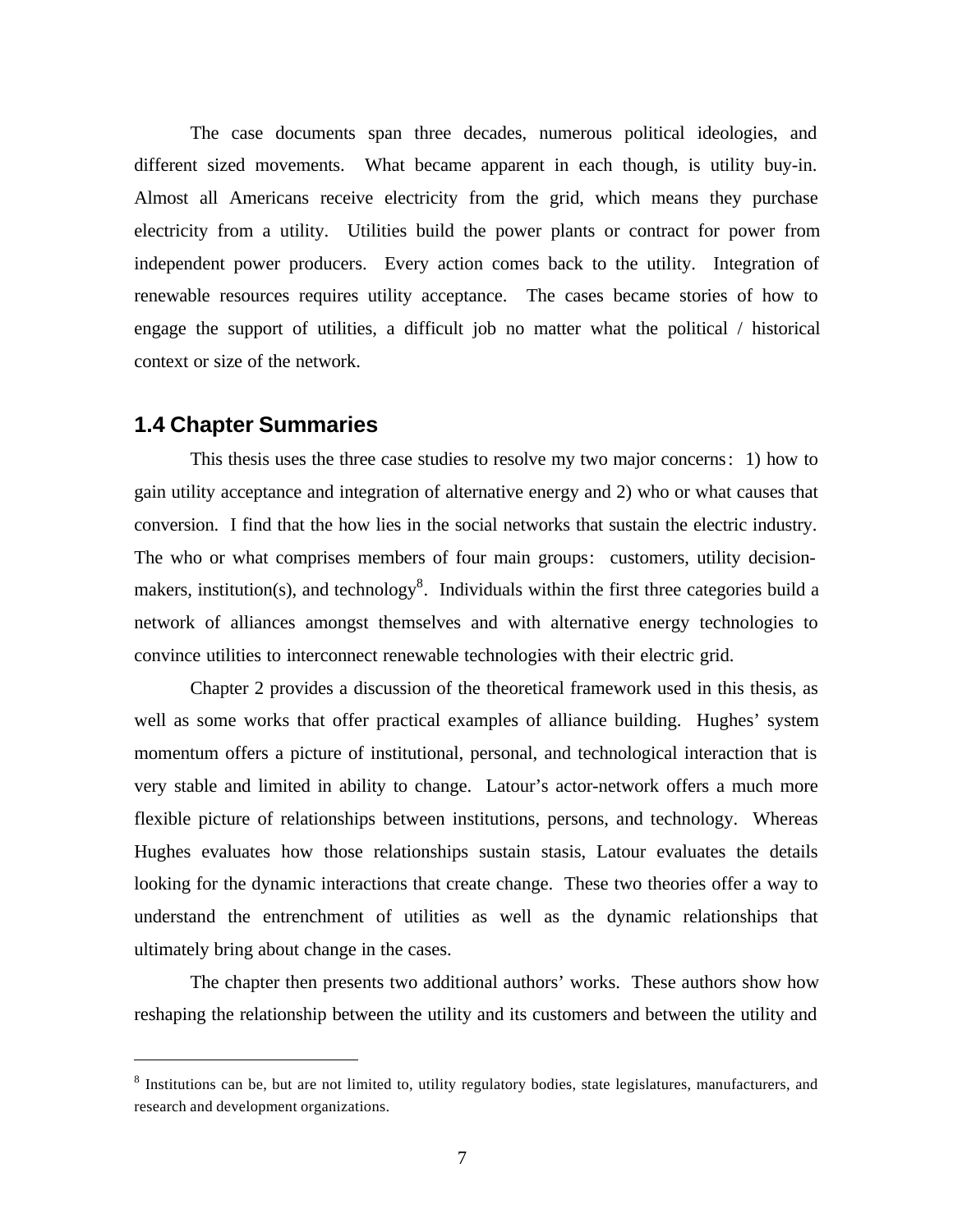other institutions can significantly affect the business plan and mission of the utility. In Ruth Schwartz Cowan's discussion of the battle between electric and natural gas refrigerators, she describes the nascent electric industry's alliance building to overcome the established natural gas market. Amory Lovins harkens to this alliance (or relationship) building as the path to follow in order to move from our current physical electric system to a distributed generation system utilizing small-scale, renewable technologies.

Chapter 3 introduces the first case, the urban windmill in New York City. In this case, the most crucial relationship is between the tenant-owners of 519 and the Energy Task Force ("ETF"). Without these two groups working together to achieve affordable low-income housing, odds are the windmill would not have been installed at 519 nor anywhere else. Their good working relationship with institutions such as the Community Services Administration (which funded the projects) facilitated the design and installation process. Good working relationships with licensed engineers and electricians also added legitimacy to the technical design and feasibility of the interconnection with Con Ed's grid. Ultimately the tenant-owners of 519 made two significant changes in their relationship with Con Ed. First, they became active consumers, interacting with Con Ed and prodding them to consider converting their electric grid to accept synchronous interconnection. Second, the tenant-owners moved beyond consumers to producers and sellers of electricity. The 519 example shows how we, at the local level, can become active participants in the electric industry.

Chapter 4 broadens the scale from the home to the community level, investigating SMUD's change from a utility on the verge of bankruptcy to taking a leading role in the integration of renewable energy with its grid. Once again, this story shows the power of dynamic relationships in bringing about utility acceptance of renewable energy. Unlike the tenant-owners of 519, the residents of Sacramento County are customer-owners of their utility, SMUD. As such, they have an inherently stronger relationship with the utility and its decision-makers: the Board and the general manager. The alignment of customerowner, Board, and general manager desires provided a foundation for integration of alternative energy measures on a utility scale. With the relationships among these three groups working with each other, instead of against, SMUD could commit itself to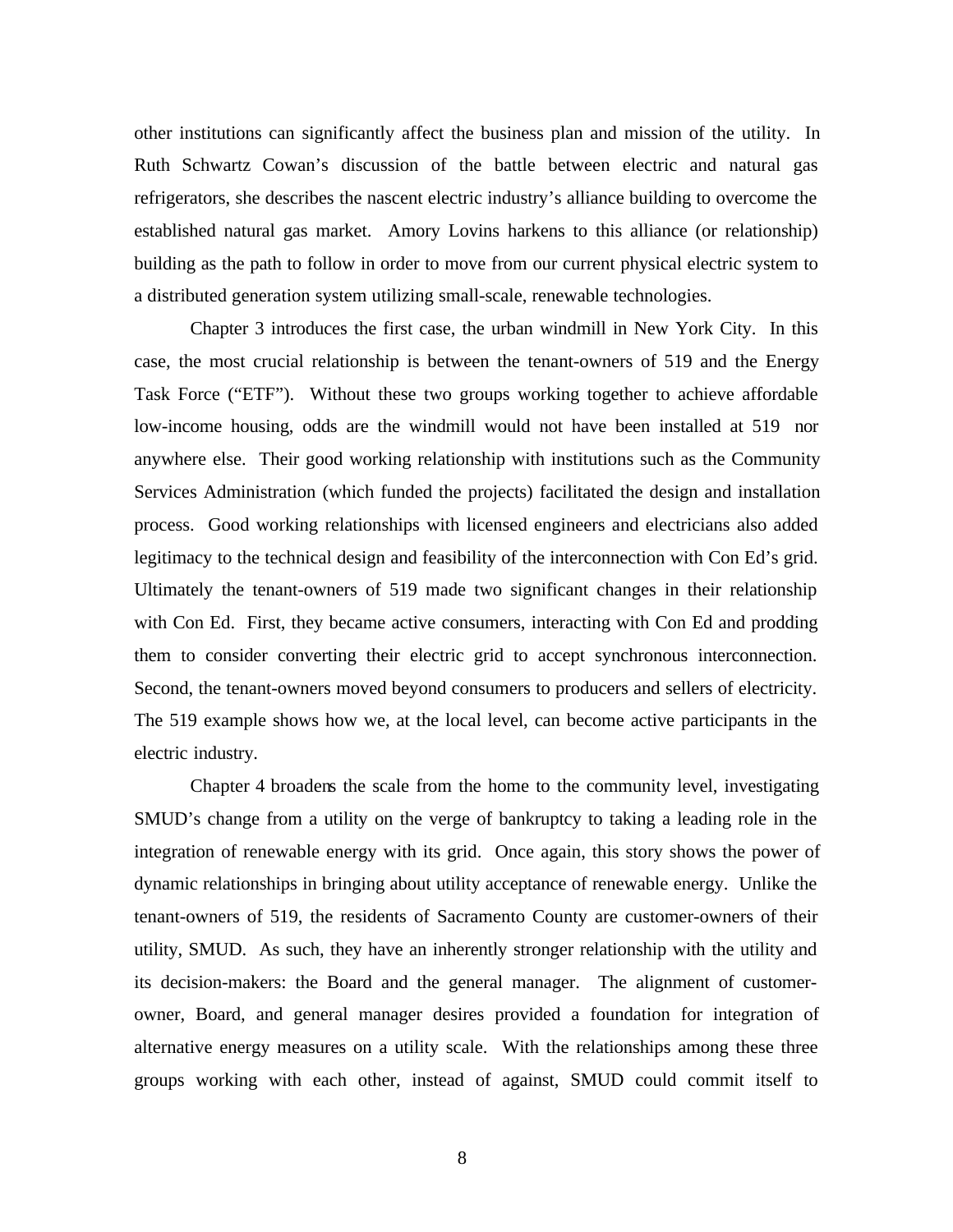alternative energy. Building upon this new vision, SMUD strengthened relationships with their own customers through numerous programs, and other institutions such as appliance manufacturers, renewable technology developers, other utilities, and government agencies. The SMUD case shows that change is also possible at the community level and can come from within the utility. Utility executives and customer-owners worked together to recreate a utility that now is a leader in integrating alternative energy systems.

Chapter 5 then brings the focus to the state level. The majority of electric customers in Texas receive electricity from an investor owned utility, like Con Ed in New York. Therefor, they do not benefit from the inherently strong relationship between municipal utilities and those customers. During the implementation of the RPS, government and educational institutions worked together to strengthen the relationship between customer and utility. Customers were invited to become active participants in the future direction of the electric industry in Texas. When customers were given the chance to learn about the pros and cons of different energy supply options, they willingly accepted the opportunity, and a clear majority favored energy conservation and renewable technologies. When people are provided information and the opportunity to disseminate that information, they chose the more environmentally friendly options even with the knowledge that electric rates might increase. Government agencies and customer desires worked together to create change not only in a single utility, but also at utilities across the state. If people can create a voice to be heard by their utility and policy-makers, people can not only create change in their home or community, but at the state level as well.

Chapter 6 then presents the key processes involved in interconnecting renewable energy technologies to the electric system. As Hughes states, "if a component is removed from a system or if its characteristics change, the other artifacts in the system will alter characteristics accordingly" (Hughes, 1987, 51). Although mature systems' momentum limits future choices, the system can still accommodate localized changes. He further opines that mature technological systems are sustained by social systems (i.e. government, education, individuals). Changes in the social relationships can lead to more widespread changes to the electric system. For example, customers can become active participants, infusing the connection between themselves and their utility with strength. The means to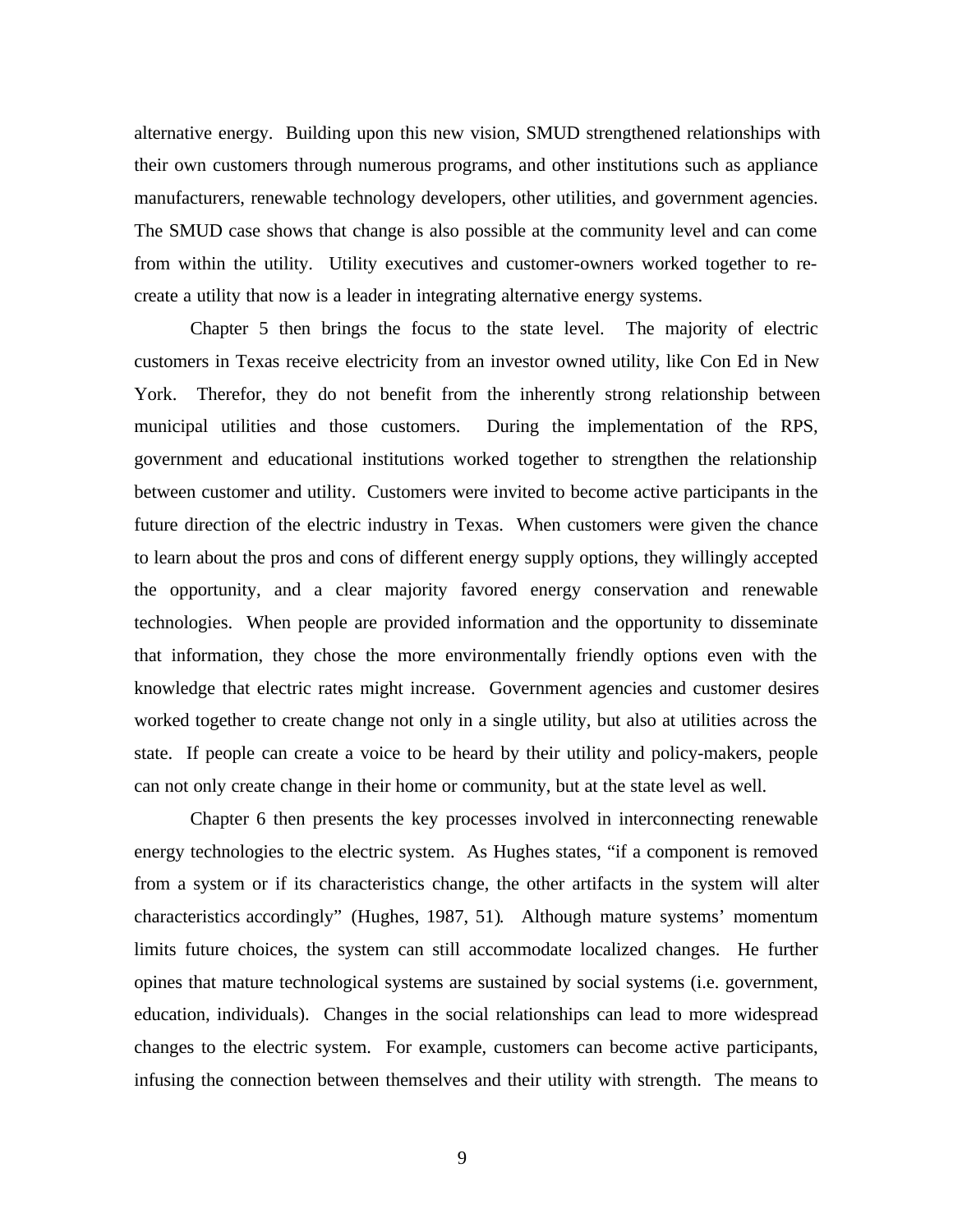spur customers to action varies widely. The three cases each offer different processes: 1) a local group interested in community involvement and self-sufficiency, 2) customerownership and a commitment on the utility's part to encourage participation, and 3) a policy requiring informed communication between utility and customer. By awakening the customer node, other keys to successful implementation of renewables become possible.

People sustain a mature system's momentum while also having the capability of redirecting that momentum. Hughes believes that mature systems are more social than technical: "a bureaucracy of managers and white collar employees usually plays an increasingly prominent role in maintaining and expanding the system" (Hughes, 1994, 106). They can change values, and spread along new information to other people. They can build relationships with other social based entities of the mature electric system ("MES") like manufacturers, policy-makers, and utility employees. Information and desires can flow back and forth across the interconnection of nodes. Alliances can form around similar desires or complementary capabilities.

Flexibility is another important key to success. One path to utility acceptance of renewable energy is not going to fit every situation. Just among the three cases in this thesis, several pathways present themselves. Providing options for obtaining renewable energy increases the likelihood that a utility, corporation, government, or individual can find an option that works for their situation. Renewable energy technologies like photovoltaic and wind turbines also exhibit flexibility. They can operate as a stand-alone installation, or together in photovoltaic arrays and wind farms to serve large-scale need.

The wide range of capabilities of people within all non-technical elements of the MES and the flexibility of people and technical elements provides an entryway into the possible ways to gain utility acceptance of alternative energy. These trailblazing cases demonstrate the viability of alternative energy, its compatibility with the MES, and the power of a united customer voice. The MES structure is mature, but the social elements that sustain it can also change it to accept alternative energy systems.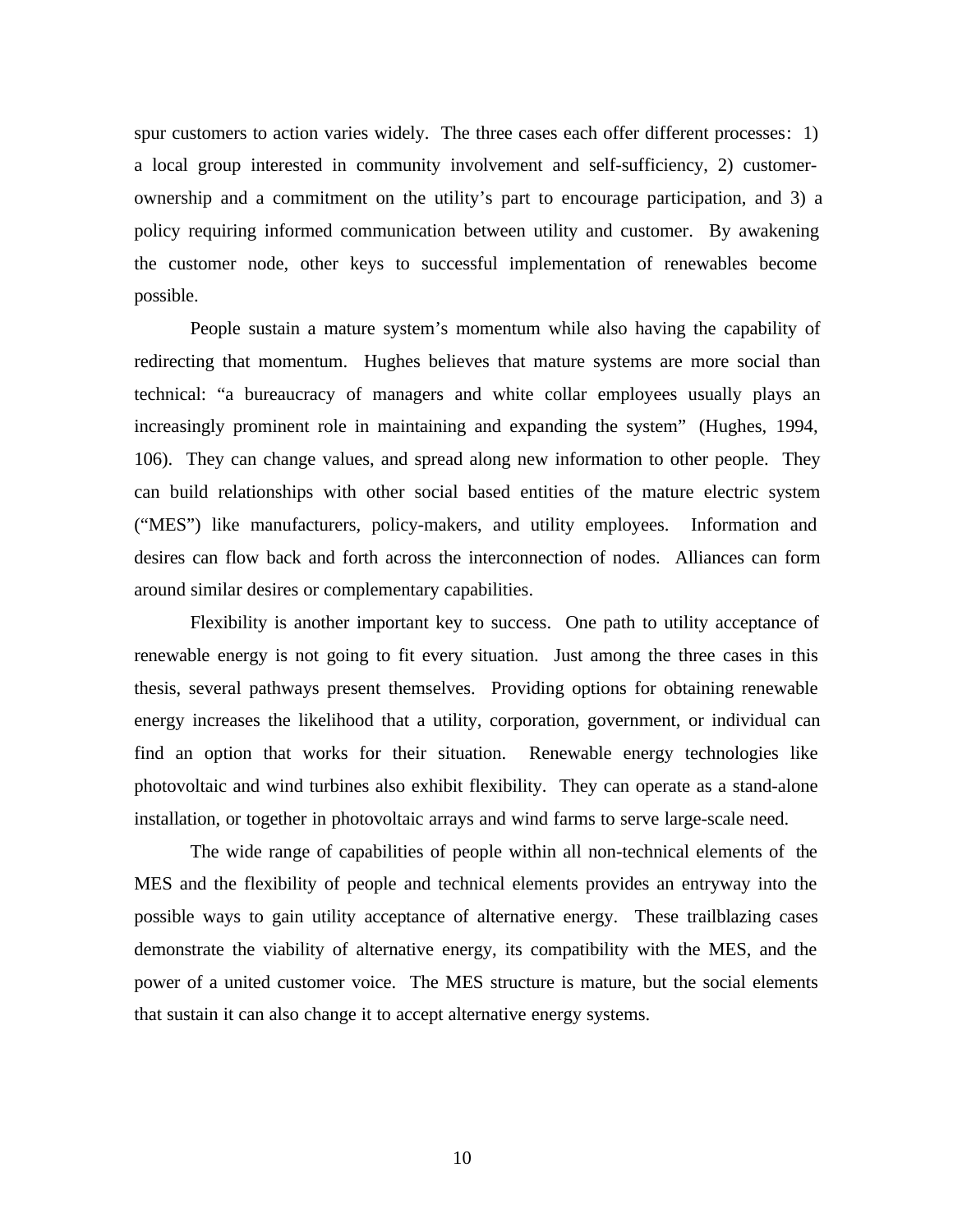## **Chapter 2: Two Network Models**

As each story unfolds, the language of two network theories will be evident. By using the language of these theories, the role of social relationships in the electric industry will become clearer, highlighting their ability to maintain or change the momentum of the electric system. The two theories are Thomas Hughes' system momentum, and actornetwork as used by Bruno Latour.

Thomas Hughes presents and employs the system momentum concept in numerous articles and *Networks of Power: Electrification in Western Society, 1880-1930,* which investigates the early development and growth of the electric industry in the United States, England, and Germany. The American electric network consists mainly of large generation stations connected to individual points of load via transmission lines, distribution lines, and substations. This physical system is commonly referred to as the grid. Any new plant has to interconnect to this physical system, in an area with sufficient transmission capacity to enable delivery of electricity to meet load. However this physical system also maintains relationships with fuel and transportation networks, as well as educational, institutional, technological, and policy networks (among others). All of these physical and social relationships make up the mature electric system, and sustain its momentum<sup>9</sup>.

In this thesis, I call will refer to the overarching Mature Electric System as the MES. The MES though is not a uniform network, with nodes (i.e. customers, generators) equally spaced. Nodes cluster within cities or utility service territories. These clusters represent both physical and social sub-networks of the MES. The three cases presented each consist of increasingly larger sub-networks. By looking more closely at these subnetworks, I can better demonstrate the role of social relationships in changing the momentum of the MES. Individuals and the people within a particular institution have

<sup>&</sup>lt;sup>9</sup> Hughes brings in the engineering term "momentum" to stand for the decisions made by people connected with the electric industry (i.e. utility CEOs, customers, fuel suppliers, educators) that perpetuate the existence of the current configuration: large central generating station delivering electricity to distant customers.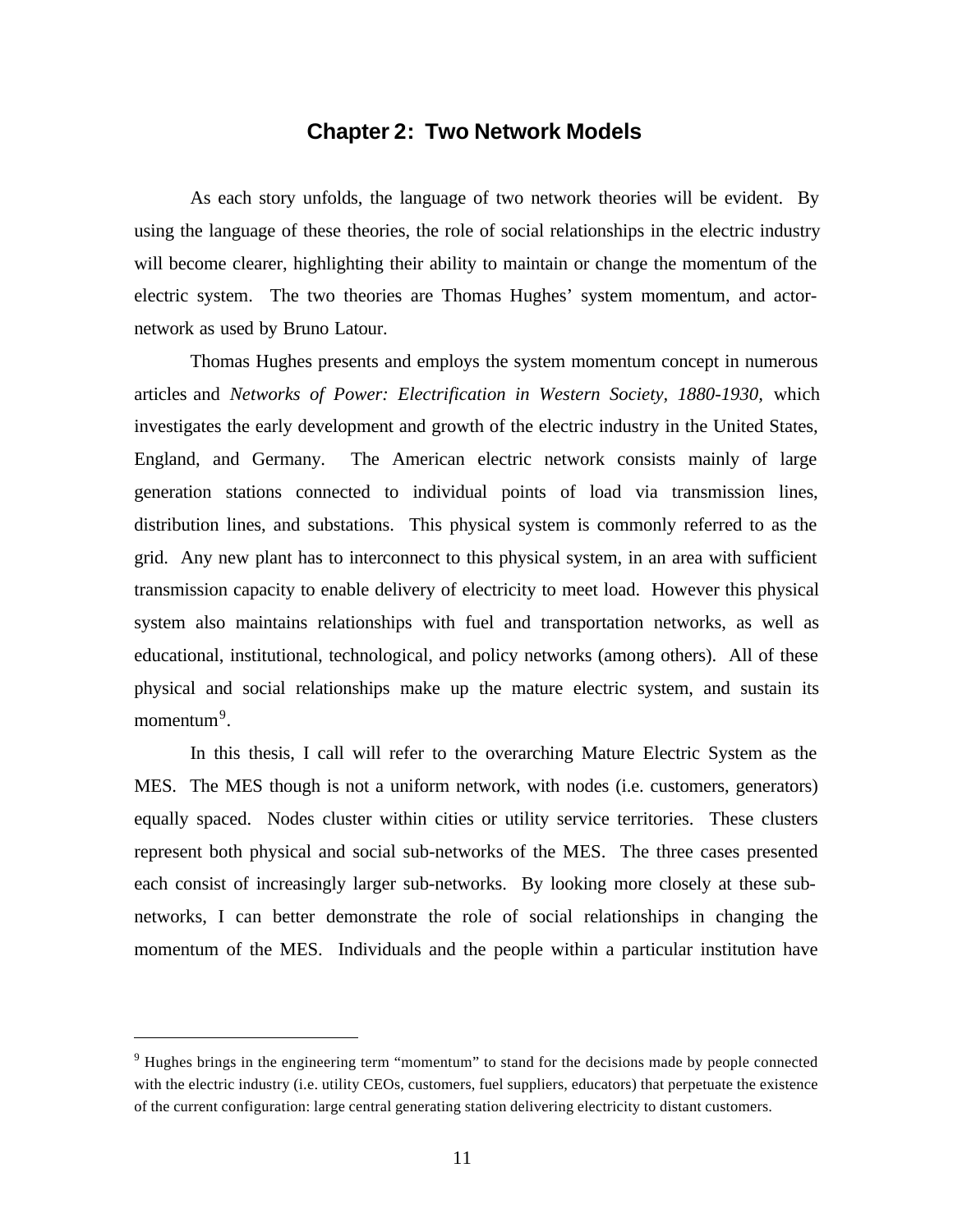"degrees of freedom not possessed by artifacts" (Hughes, 1987, 54). Individuals and institutions make choices that can either sustain or change the momentum of the MES.

Where system momentum stops in analyzing the potential for change, actornetwork theory picks up. While examining the growth and maintenance of technological systems, actor-network also evaluates the processes by which actors<sup>10</sup> within a network of relationships engage one another. The processes studied in Latour's 1987 work, *Science in Action,* define the actor-network theory. Latour posits that a network of actors (both human and non-human) exist around any fact or artifact. The theory explains how actors gain authority and expertise, and how information propagates. Actors draw upon the work of other actors and institutions to strengthen their own position (and to weaken their opponents), and then use this authority to win over the more staid elements. In Latour's actor-network, these social elements that maintain the network configuration can be the same elements that alter the system's shape. Actors essentially use existing relationships and build new relationships to develop a new social network that can challenge the mature system's momentum.

The early electric system in America took several steps to gain the support of individuals and institutions to build up its own network and eventually develop selfsustaining technological momentum<sup>11</sup>. Similar efforts to obtain the support of individual and institutional nodes for alternative technologies and methods will be needed to achieve integration of alternative energy systems with the MES. In *ARAMIS or The Love of Technology* (1996), Latour's creative research account of the death of the experimental public transport system, he presents another important outcome of network building. Technologies that remain an isolated node instead of adapting to a network, fail. Successful implementation of a technology requires adaptation and compromise. It must negotiate between the requirements of the particular circumstance and the requirements of the mature system. For example, two of the cases presented include efforts to aggregate

 $10$  Latour's use of the word "actor" reveals his belief that the social relationships of a network actively participate in maintenance of the social network. Although this sets up an understanding of "actor" as active and "node" as passive, I use the terms interchangeably with no such distinction.

<sup>&</sup>lt;sup>11</sup> See Hughes' article, "The Evolution of Large Technological Systems," in which he discusses the early development of different large systems, including the electric system.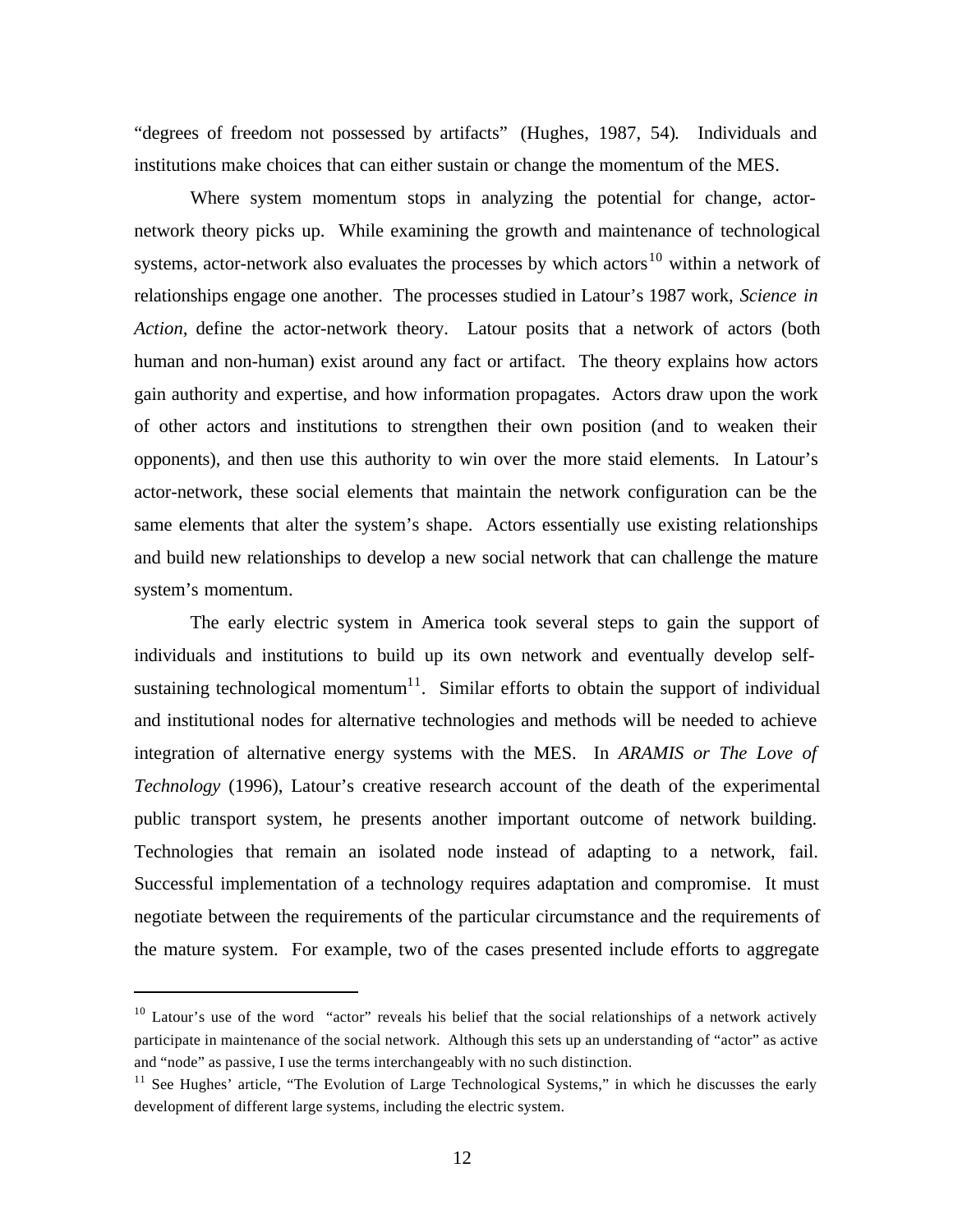small-scale technologies to mimic the MES' physical structure. This provides many of the benefits of central station technology while virtually eliminating the risk of losing a large block of generation at one time. So not only does it partially replicate the existing generation node configuration, it provides additional benefits to the network. The three cases of this thesis are stories of building and infiltrating networks by enrolling the aid and support of key people, resources, and institutions to gain utility acceptance. In each, people, companies, and organizations worked to establish relationships and build coalitions. The success of each cause depends on these new social networks.

#### **2.1 Implicit Application of the Models**

Some accounts of the electric industry imply system momentum or actor-network theory, even though their authors never explicitly mention these theories. The author's are telling a different story or have a different purpose for their writing, but relationship building plays a prominent role in the tale's outcome. Two such examples are Chapter 5 of Ruth Schwartz Cowan's 1983 book, *More Work for Mother,* and Amory Lovins' 1976 article, "Energy Strategy: The Road Not Taken?"

In Chapter 5, Cowan illustrates the battle between electric and natural gas refrigerators during the electric industry's infancy. Electric refrigerators were noisy and contained many moving parts, often in need of repair. The gas versions were quiet and absent moving parts. The natural gas companies had distribution networks that connected households to natural gas supply. With this energy source already in the home, appliances burning natural gas would have had a significant advantage over other technologies. However, electric refrigerators won out over gas even though gas companies already had a foothold in the home. To combat this existing natural gas network, the electric industry willingly courted electric appliance manufacturers and supported electric appliance research and development. The gas industry offered no research or financial support to gas refrigerator developers. With their limited resources, the gas refrigerator developers could not compete with the electric companies' corporate sponsorship. Although technologically superior, gas refrigerators eventually collapsed under the tight knit socioeconomic constructions of the electric industry (Cowan, 1983, 128-143). Her story pursues the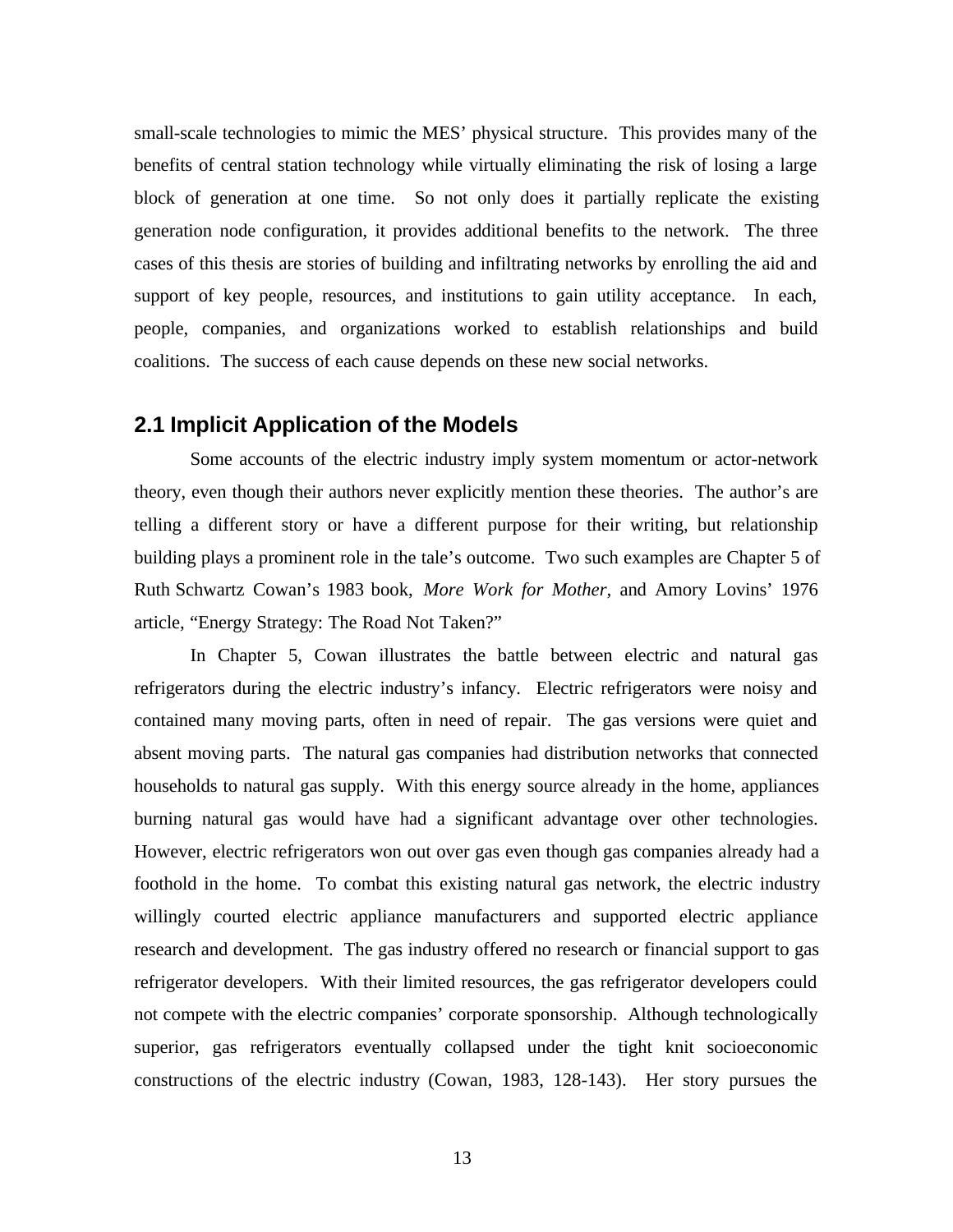answers to how technology adoption occurs in an environment that already supports a competing technology. She examines the broad steps electric companies took to engage the support of manufacturers and customers to create a market and a desire for electric appliances. Her story of the refrigerators mirrors the stories in this thesis. Within each, we will meet actors that use existing institutional networks to bolster their cause and convince utilities to participate in alternative energy system adoption.

Amory Lovins advocates the type of network building conducted by the early electric industry, as illustrated by Cowan, to radically alter the shape of the MES. Utilities should once again align themselves with manufacturers but this time to produce energy efficient products and renewable energy technologies. In his 1976 article, Lovins forecasts energy use and environmental impacts if the MES maintains its momentum and if we make a fundamental shift in energy production and consumption. In the former case, the "hard path," increasing numbers of consumers gobble up increasing amounts of electricity. Instead, Lovins advocates shifting the direction of electric industry development away from centralized generation to small-scale distributed generation. He terms this the "soft path." Although never alluding to system momentum or actor-network theory, Lovins presents concrete steps actors can take to change the MES' momentum. Lovins places the responsibility for increasing efficiency with utilities, end-users, and manufacturers. First, the end-users take responsibility for lowering their electric bill and reliance on fossil and nuclear fuel by reducing heat loss and replacing appliances with more efficient models, as they become available. This, in turn, places a responsibility on the manufacturing sector to develop and market energy efficient appliances. Second, Lovins challenges the utilities to invest their capital in end-user efficiency projects instead of more power plants<sup>12</sup>. Along with increased efficiency, Lovins calls for increased use of renewable energy sources and a decentralized electric infrastructure. If electric utilities could involve themselves in manufacturing, research, and development of electric appliances to expand the electric market, they can do the same to promote energy efficiency and renewable technologies. Lovins calls for nodes throughout the network to convert simultaneously.

 $12$  Similar to S. David Freeman's conservation power plant idea, as discussed in Chapter 4.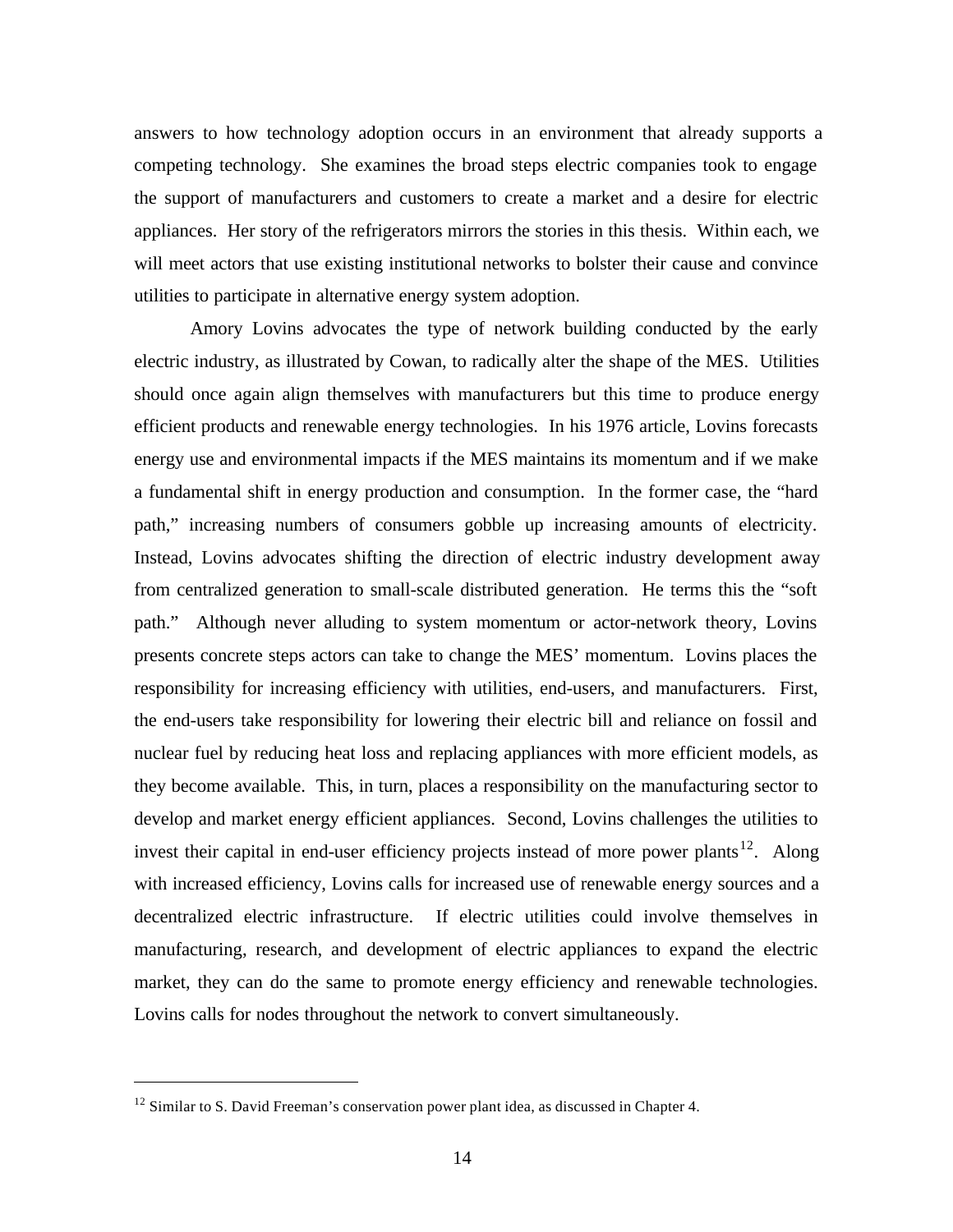Lovins believes that if enough utilities accept alternative energy systems, then the electric industry will realize fundamental change and follow a new path, just like when we moved from a pre-industrial society to an industrial society. The pre-industrial society had alliances and networks, and a momentum of its own, yet we managed to transform ourselves into an industrial society in short order. We also moved from a natural gas system to a mix of electric and gas. Some of the social mechanisms applied then can be used today.

#### **2.2 Presence of Network Theory in the Cases**

The network language of Hughes and Latour pervades the next three chapters. The influence of Hughes and Latour is clear in the focus on social relationships, network building, and network infiltration in the stories. Though the technological components such as combustion turbines, wind turbines, or synchronous inverters must physically interconnect and work together safely, both Hughes and Latour make clear that the possibility for change lies in the social relationships, and these relationships are emphasized throughout the cases.

The three cases in this thesis exemplify the building of social relationships around the concept of alternative energy and the need for these new relationships to compete with the MES' momentum. In no case does the MES welcome the upstart node. Therefore, the node must create alliances with other network nodes to truly permeate the network and realize a shift in the MES. Individuals and individuals within institutions engage each other to convert the utilities that drive the MES. By steadily infiltrating the established system with the new network alliances, the electric system and the way that Americans perceive and relate to electricity will transform.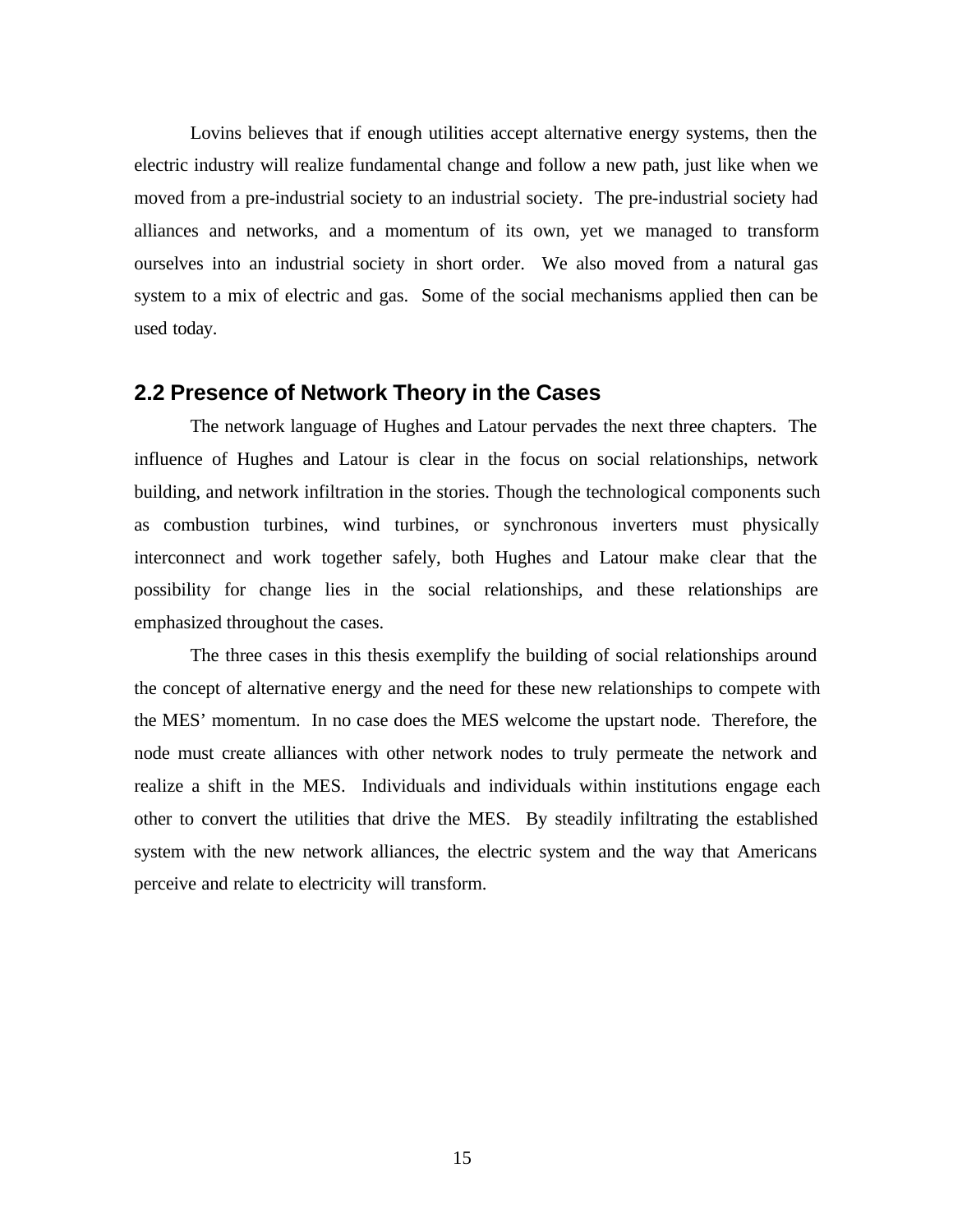## **Chapter 3: Utility Acceptance Through Direct Confrontation**

#### **3.1 Introduction**

 $\overline{a}$ 

This first case investigates a grassroots movement by the Energy Task Force ("ETF") to place a windmill<sup>13</sup> on top of 519 East  $11<sup>th</sup>$  street in Manhattan and interconnect the windmill with the electric grid. The ETF and tenant-owners of 519 slowly formed a network of alliances with other networks and nodes like Adopt-A-Building, the Community Services Administration ("CSA"), and local professionals. When the ETF and 519 tenant-owners decided to supply their own electricity for common-use facilities with a windmill, their small network butted heads against Con Ed, a large node of the MES. The 519 network had to work with parts of the existing MES to accomplish its goals. Through its efforts, Con Ed re-evaluated its interconnection policy, modifying it to accept smallscale, renewable generation.

In the mid-1970s, independent interconnections with the MES were in their adolescence. The electric infrastructure was firmly established following Thomas Edison's central station model. According to Hughes, this electric system network maintained a momentum that carried it farther and farther away from alternative energy technologies and small-scale, localized generation. All of the alliances gained through the decades significantly limited the options for further development. For example, "A 1975 George Washington University study found that most utilities prohibit reverse power flows back into the utility grid" (Feurstein, 1979, 345). Not only was reverse power flow uncommon, so was interconnecting an individual generating unit to the incumbent utility's grid. Large industrial and commercial customers might have on-site generation, but not urban residential customers. Interconnection for large customers was handled on a case-by-case basis. No New York state law nor federal law existed, requiring the opportunity for interconnection with the utility grid. In the absence of these types of laws, the 519 network had to force the issue with Con Ed over their perceived right to generate power while remaining interconnected to the grid for the remainder of their electricity needs.

<sup>&</sup>lt;sup>13</sup> The technical term is wind generator, but the ETF continually refers to the Jacob's system as a "windmill;" therefore, I sue that term when discussing this case.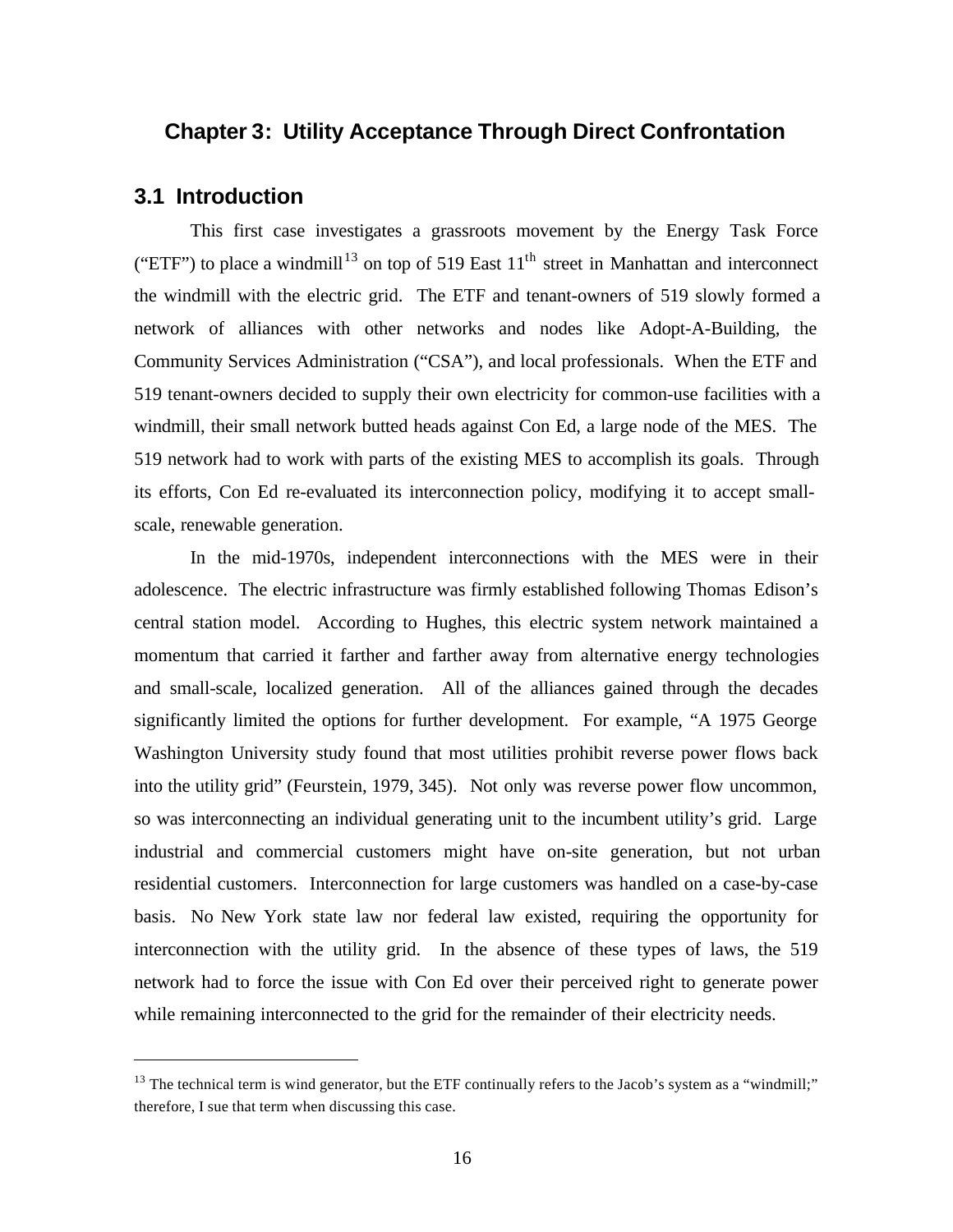Along with fighting institutional practices of the electric industry, the ETF was working in a social consciousness of "energy crisis" and economic downturn. Though most images of the 1973 Arab oil embargo consist of long lines of cars at gas stations, it precipitated a slowing economy with rising fuel costs and interest rates. Between 1968 and 1975, fuel costs in New York City had risen 300 percent, more than double other related cost increases (Christianson, 1979, 82). Con Ed's rates were the highest in the nation at 7.9 ¢/kWh ("Con Eds Rates Highest," 1976). Therefore, the basic mission of the ETF was to show low-income people the link between the energy crisis and local problems (Christianson, 1979, 81). Their first experiment was with the tenant-owners of 519.

## **3.2 A Fledgling Network is Born**

A fire ravaged, derelict building at 519 East  $11<sup>th</sup>$  St. would be the nexus of a new network that would eventually challenge the Con Ed network and the Hughesian momentum of that system. The building remained gutted until a group of tenants organized themselves into the 519 East  $11<sup>th</sup>$  St. Housing Development Fund Corporation ("519 Corporation") to take advantage of loan money provided by the City for housing development (Carter & Finch, 1977, 12). With the assistance of Adopt-A-Building, the 519 Corporation bought the building from the Housing & Development Administration for \$1,800 (Carter & Finch, 1977, 12). According to the ETF, the Administration was pleased to sell the building to a group interested in rehabilitating it and revitalizing the area through self-help programs (ETF, May 1977, 2). After "lengthy negotiations" the 519 Corporation secured a \$177,484 grant from the city in October 1974 to renovate the building (ETF, Sept. 1977, iii) (ETF, May 1977, 2). The "sweat equity" loan had two parts. The first, which acted as collateral, comprised 8 hours/wk/tenant of unpaid labor (ETF, May 1977, 2), valued at \$3.00/hr (ETF, Sept. 1977, 3). The loan covered the remaining 32 hours/wk/tenant plus material costs (ETF, May 1977, 2). The relationships with Adopt-A-Building and the Housing and Development Administration, and experience built during the funding process would prove beneficial as the 519 renovation progressed. As an established node, Adopt-A-Building had a network of alliances and a track record of work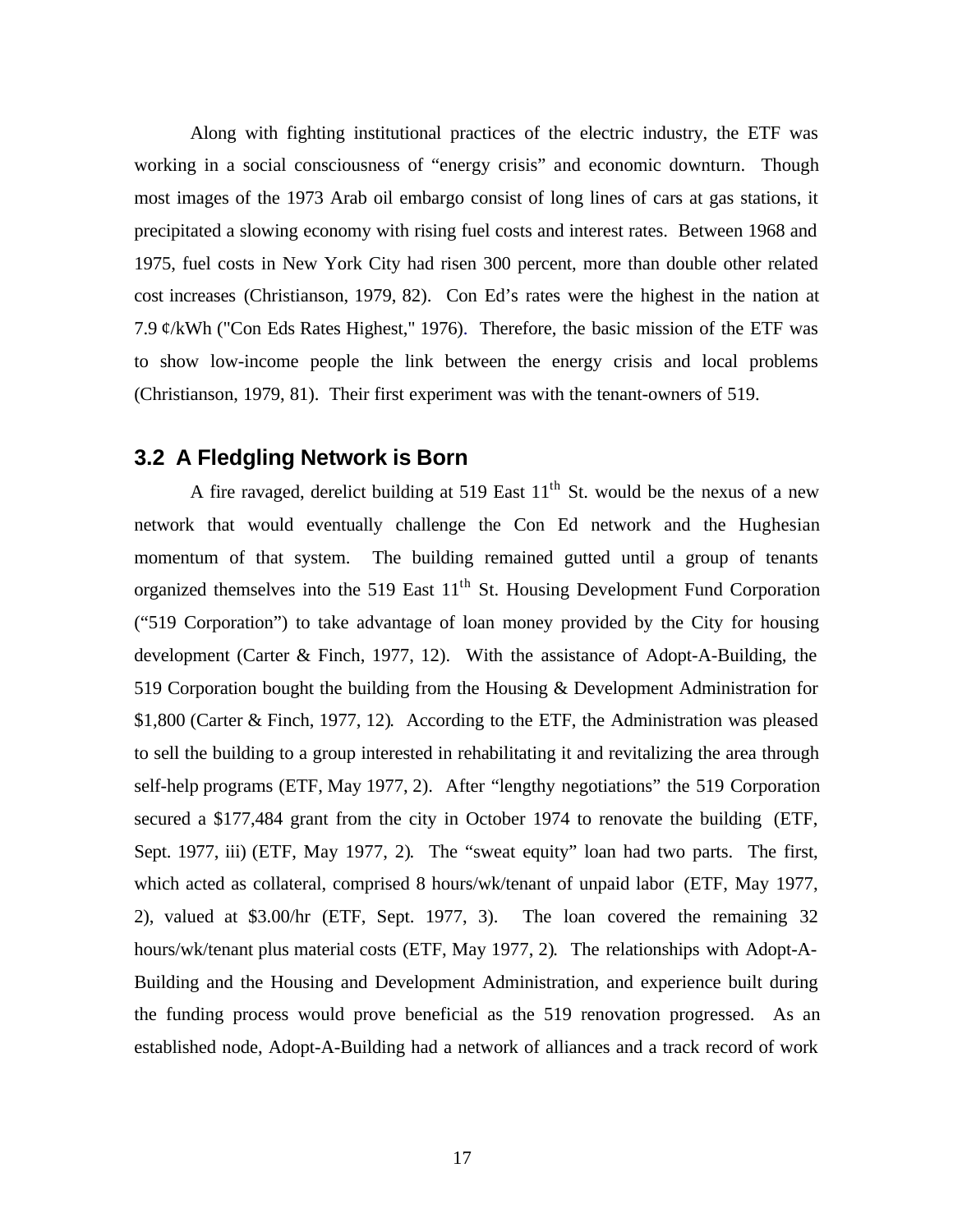with the city, which established its credibility. They could lend this authority to fledgling initiatives like 519.

In 1975, as renovation neared completion, Travis Price, an architect with experience building solar homes in Arizona and Rhode Island, entered the scene (Carter & Finch, 1977, 13). He formed the ETF, an "organization devoted to providing designs and technical assistance to low-income, self-help housing groups" (ETF, Sept. 1977, iv). Price foresaw the consequences of fuel prices rising faster than the tenant-owners' earnings, jeopardizing the long-term habitation of 519. So he pursued an energy conservation grant on behalf of the 519 Corporation. Through his "insight and tenacity" and the 519 Corporation's prior experience in getting the housing loan, the 519 Corporation received a \$43,000 grant for energy conservation measures and a solar water heating system from the CSA (ETF, Sept. 1977, 4). A federal agency, the CSA provides grants and assistance to those seeking to make energy efficiency improvements to their dwelling. Another grant from the CSA for \$17,000 in July 1976, covered cost overruns (iv). With the grant money, the ETF, volunteers, and the tenant-owners purchased and installed storm windows, weather-stripping, insulation, and the solar water heating system.

During the energy efficiency grant discussions, the CSA assigned Miriam Charnow as the 519 Project Manager. In their documentation of the energy efficiency projects, the ETF thanks her for her "strong support, good sense, and patience" (i). The ETF continued this relationship as they planned to install the urban windmill. The existing relationship yielded another sweat equity grant from the CSA. The good rapport established during the weatherization and solar water heater project worked in the ETF's favor when they asked for another grant. Of the original \$14,122 requested (ETF, May 1977, 4), the CSA awarded \$13,622 (ETF, Sept. 1977, iv), or 96 percent.

## **3.3 The Network Continues to Grow**

Although the weatherization measures reduced the electric load on the air conditioning and heating systems, and the solar hot water heater reduced the electric load from electrically heating the water, the ETF and tenant-owners decided that self-generation of electricity was the next logical step in providing long-term, affordable, low-income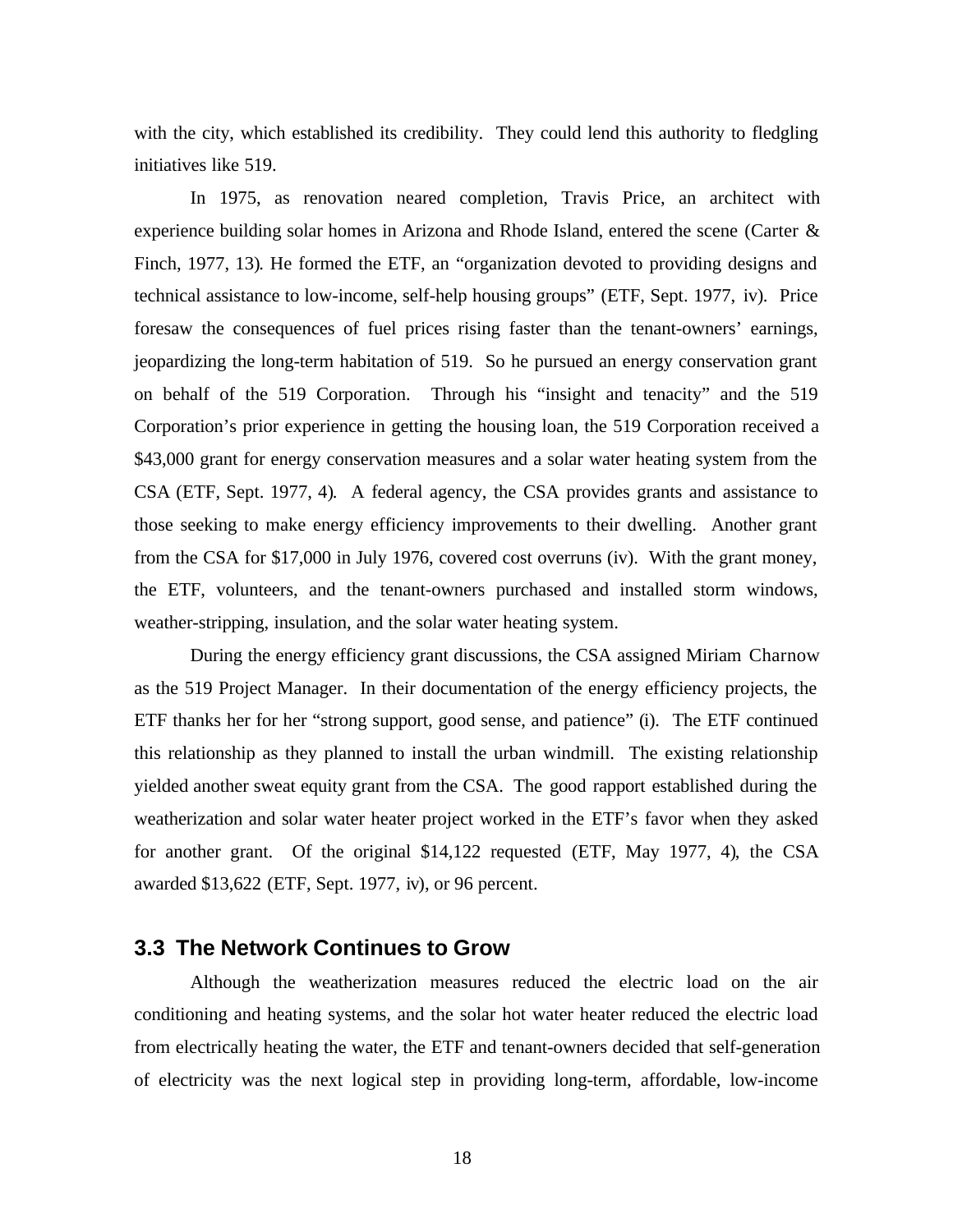housing. Ted Finch, "a biologist and experienced windmiller from his undergraduate days at Hampshire College," joined the ETF (Carter & Finch, 1977, 13). He felt that wind generation would be appropriate for 519 and led the effort to install a wind turbine.

With Finch on board, the 519 network had grown one larger, and would continue to grow and gain steam as it headed towards its confrontation with Con Ed. The tenantowners, ETF, and a wind energy designer met at 519 to discuss the wind project in the spring of 1976 (ETF, May 1977, 1). The building had separate circuitry and a meter for the common-use facilities: hallway and basement lighting and pumps for the solar water heater. Given this setup, the group felt that meeting the common-use facilities load made more sense than trying to connect to each apartment's individual meter (Carter & Finch, 1977, 13). Coincidentally, Con Ed cut off the electricity that same day due to a payment dispute, which caused the solar collectors to overheat, spewing forth steam (Thomas, 1976 November 13). This occurrence highlighted the need for self-generation to meet the electric load of common-use facilities.

The ETF chose a horizontal axis, three blade, rebuilt, 1920's Jacobs wind generator that could provide 2 kW of capacity at wind speeds of 20 mph. This would slightly exceed the needs of the common-use facilities. According to the ETF, they chose the rebuilt Jacobs<sup>14</sup> for the following reasons:

- Spins in low winds,
- No gears,

- Turns smoothly,
- Easy installation,
- Extracts a good percentage of the available energy in the wind stream,
- Withstands lightning strikes,
- Low  $\frac{1}{2}$  Low  $\frac{1}{2}$  Low  $\frac{1}{2}$  Low cost, and
- Excellent safety mechanism for high wind situations (ETF, May 1977, 11-12). Figure 3-1: 519 Windmill<sup>15</sup>



 $14$  Stopped manufacturing in 1957 (ETF, May 1977, 11).

<sup>15</sup> Picture is from the cover of *Windmill Power for City People*.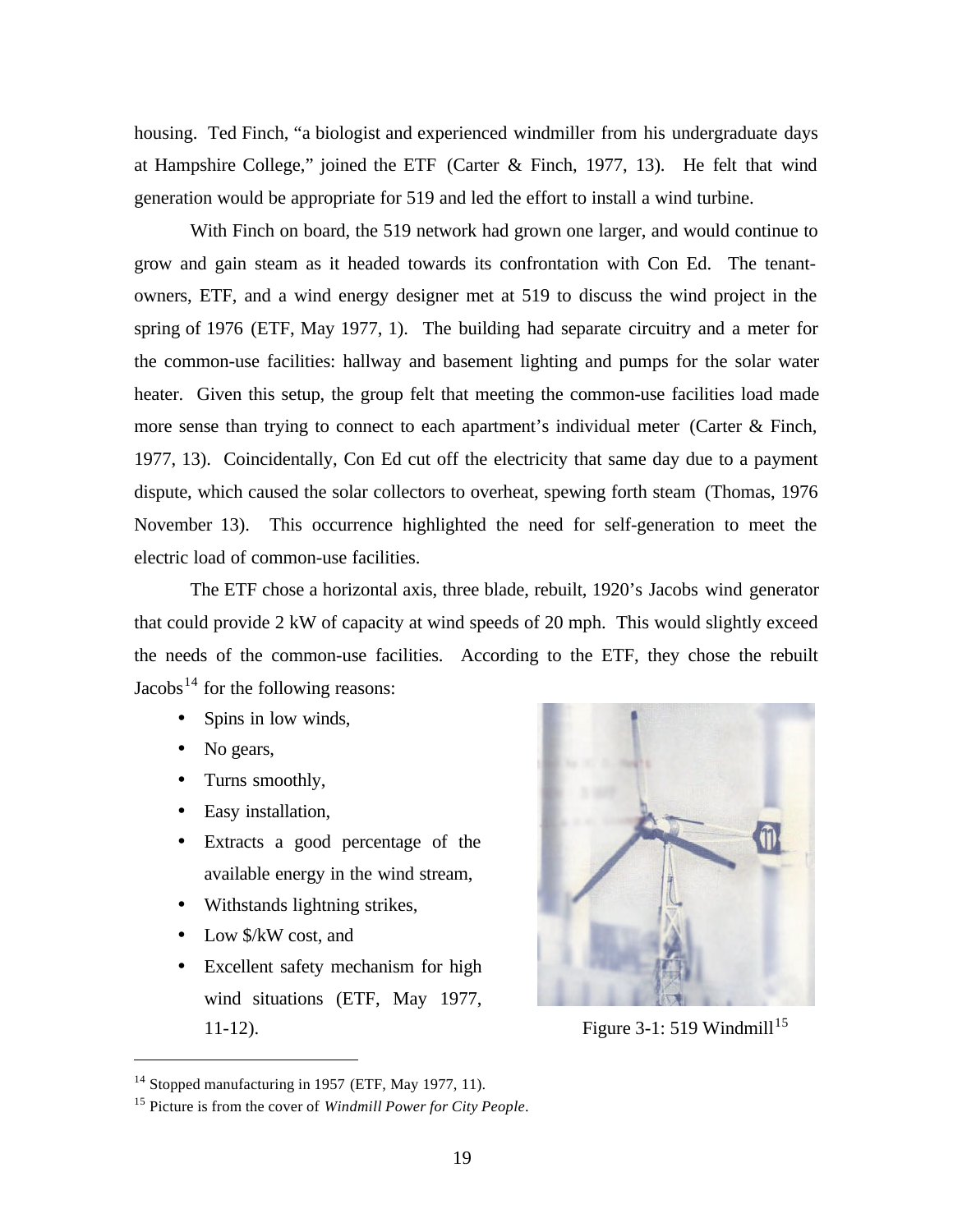Home-sized wind turbines need wind speeds of at least 7-8 mph (Leckie, Masters, Whitehouse, & Young, 1981, 45). The ETF's Jacobs turbine has a cut-in speed of 7 mph (ETF, May 1977, 25). Therefore, the wind over the top of 519 must be blowing at least 7 mph for the turbine to generate electricity. The 519 building experienced average wind speeds between 8-13 mph (Carter & Finch, 1977, 13). Accounting for losses in gearing, generator efficiencies, and rotor efficiencies, wind turbine systems obtain about 35 percent efficiency. However, wind turbines are typically available<sup>16</sup> 99 percent of the year (AWEA, 2002a). Given the average wind speed, the high availability, and access to the Jacobs turbine, the ETF and tenant-owners forged ahead in designing and installing their windmill, and in strengthening and enlarging their network.

Although the ETF contained five engineers and architects, they also needed to bring on board technical assistance from a licensed professional engineer ("PE"), and licensed electricians to augment their own work. Without their assistance, the windmill project would stall. The ETF began the design of the wind turbine system by utilizing such books as *Other Homes and Garbage, Designs for Self-Sufficient Living* by Lim Leckie et. al. and *Simplified Wind Power Systems for Experimenters* by Jack Park (ETF, May 1977, 65). They then enlisted the help of a PE, Robert Silman. He compiled the completed design calculations, reviewed them, signed them, and filed them with the NYC Department of Buildings (ETF, May 1977, 18-19, 39, 48). When it came to installation, the ETF and tenant-owners installed most components through sweat-equity. However, a licensed electrician wired the system and connected the synchronous inverter<sup>17</sup>. These signed and stamped documents and installed wiring became permanent support nodes of the 519 network. As government agencies had requirements that licensed professionals sign off, and in some cases install equipment, enlisting the help of Robert Silman and the electrician became a key hurdle in the installation and operation of the windmill. Even the ETF states, "any viable, economic wind energy venture atop an urban building will require that a good working relationship is established between an engineer and the tenant-installers"

<sup>&</sup>lt;sup>16</sup> Able and ready to produce electricity.

<sup>&</sup>lt;sup>17</sup> A synchronous inverter converts DC power produced by the windmill to AC power that can then be fed into the utility grid. The device synchronizes with the utility's frequency, voltage level, and power output. It allows for sales back to the grid (Lowe, 1999).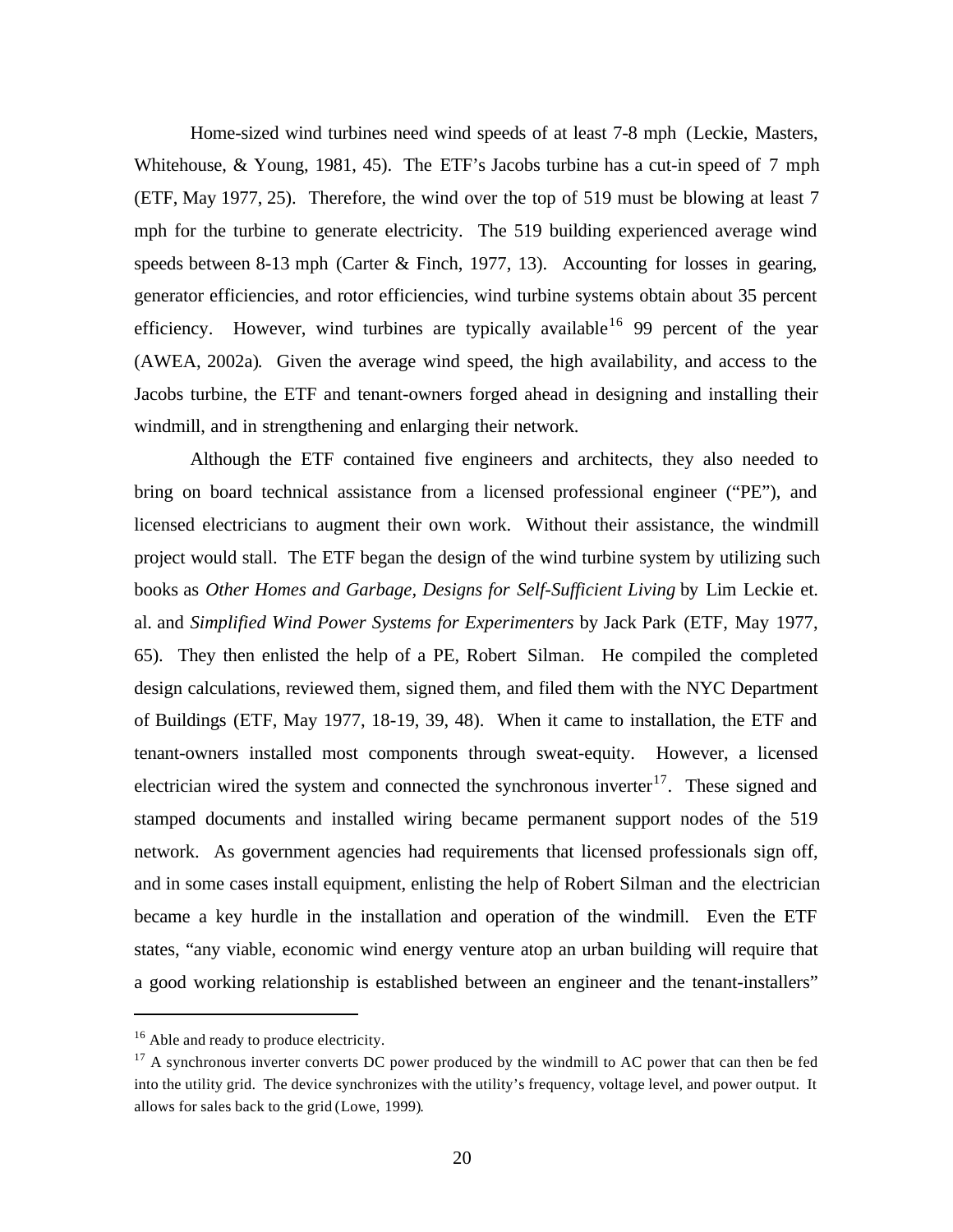(ETF, May 1977, preface). Since a licensed professional must sign the design documents, meeting this requirements goes more smoothly when the PE and building residents can work together. Otherwise, the design may change significantly, possibly increasing costs, or not get approved at all. With this good relationship, the 519 network grew a little larger and a little stronger.

The fledgling 519 network had grown to include the ETF, Adopt-A-Building, the CSA, the work of licensed professionals, and tenant-owners who had transformed into skilled laborers. The network was ready to take on Con Ed and force the utility to deal with synchronous interconnection with the grid.

## **3.4 Gaining Legitimacy**

 $\overline{a}$ 

On November 11, 1976, the ETF and tenant-owners erected the windmill. But the battle still lay ahead of them if they were to actually legally operate the wind turbine in parallel with Con Ed's system. Con Ed's statutes, approved by the New York State PSC, prohibited interconnection between the utility's lines and customer-owned generation (ETF, May 1977, 34). Due to the wind turbine's size<sup>18</sup>, the economic disincentive for battery backup, and the intermittent nature of wind, the tenant-owners still needed to receive power from Con Ed within their individual apartments and to meet their needs for the common-use facilities whenever the wind was not blowing. Therefore, on November 12, 1976, the ETF issued a press release (ETF, May 1977, 34). This press just added to the already large amount of negative press Con Ed had received in 1976. A November 13 *New York Times* article said that the windmill would be operational "as soon as a few wires were connected" (Thomas, 1976 November 13). Over the next 5 months, the windmill produced approximately 200 kWh / mo, meeting 110 percent of the common-use facility demand. The extra 10 percent was available for sale to Con Ed, if only they would accept it (Greenhouse, 1977 May 6, D13).

Con Ed initially balked at the idea, according to the ETF. In 1976, Con Ed was the monopoly supplier of electricity to the Lower East Side of Manhattan. The possibility of

 $18$  It was sized 1) to meet only the community lighting needs, not electrical demand within each apartment, 2) based on the structural load capacity of the building.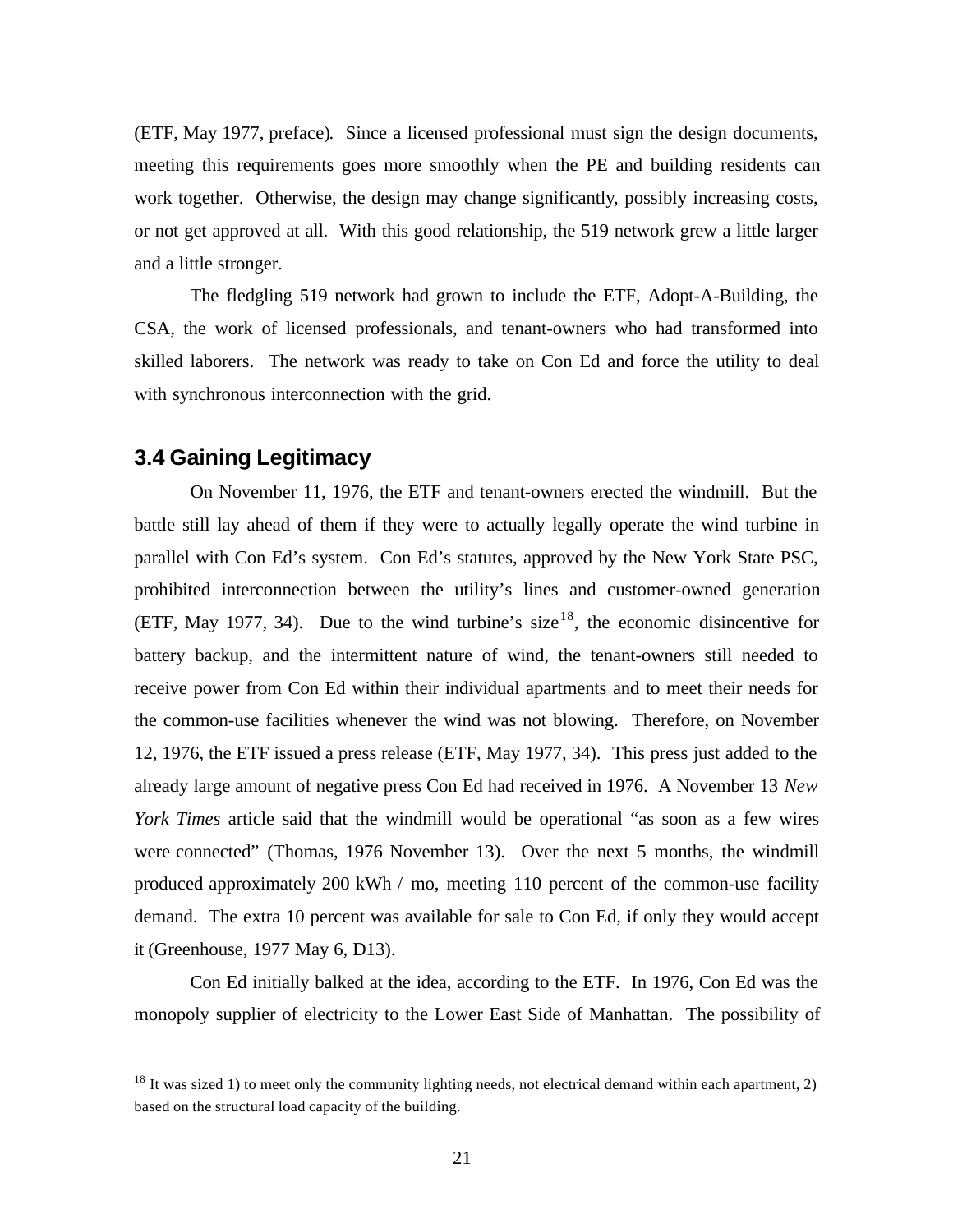small, distributed generation being interconnected to its transmission and distribution system challenged Con Ed's monopoly status. They neither wanted to accept the energy nor pay for it. First, their statute clearly stated that the ETF requested interconnection was illegal. Second, they were concerned about the effect of power surges on grid stability and line-worker safety (Feurstein, 1979, 345), (Leebaw & Haberman, 1977 May 8), (Greenhouse, 1977 May 6, D13).

What appeared as stalling to the ETF, may actually have been the time needed to evaluate the system, develop safeguards, and then create a tariff. The PSC received a letter from state senator Albert Lewis in which he enclosed a February 1977 article, "Con With the Wind" and expressed concerns that Con Ed may be trampling on his constituency. The article paints Con Ed as a giant utility overly concerned with the very little bit of excess energy from the windmill ("Con," 1977). The PSC's reply to the senator, on March 11, 1977, states "Con Ed has not opposed the installation of windmill generators in New York City and, in fact, has proposed a special rate designed to accept this equipment on its system." Potential problems listed in the article did exist and Con Ed needed time to design specifications for control and safety equipment (Madison, 1977). Once Con Ed could investigate the windmill system and design appropriate safety measures, they could then develop a tariff.

On January 18, 1977, Con Ed submitted amendments to their Service Classification No. 2 – General Small tariff. The proposed amendments included a tenant liability clause and a \$7.80/mo capacity charge (Con Ed, 1977). In essence, the clause states, "each customer shall agree in writing to hold the Company [Con Ed] harmless and indemnify it for any damages or injury in any way resulting from the installation or operation of his equipment" (Feurstein, 1979, 346). This clause would have required self-generators to purchase liability insurance, a purchase not required of other electrical equipment owners (Carter & Finch, 1977, 15-16). Con Ed also included a capacity charge instead of a demand charge  $19$ . Con Ed would then buy any excess energy delivered by the self-

 $19$  Typically, back-up power customers pay a demand charge based on the maximum monthly demand (MW). In Con Ed's proposed rate schedule, they included a capacity charge instead. So the 519 tenant-owners had to pay a charge based on the amount of capacity they could self-supply instead of an amount tied to the capacity they needed to purchase.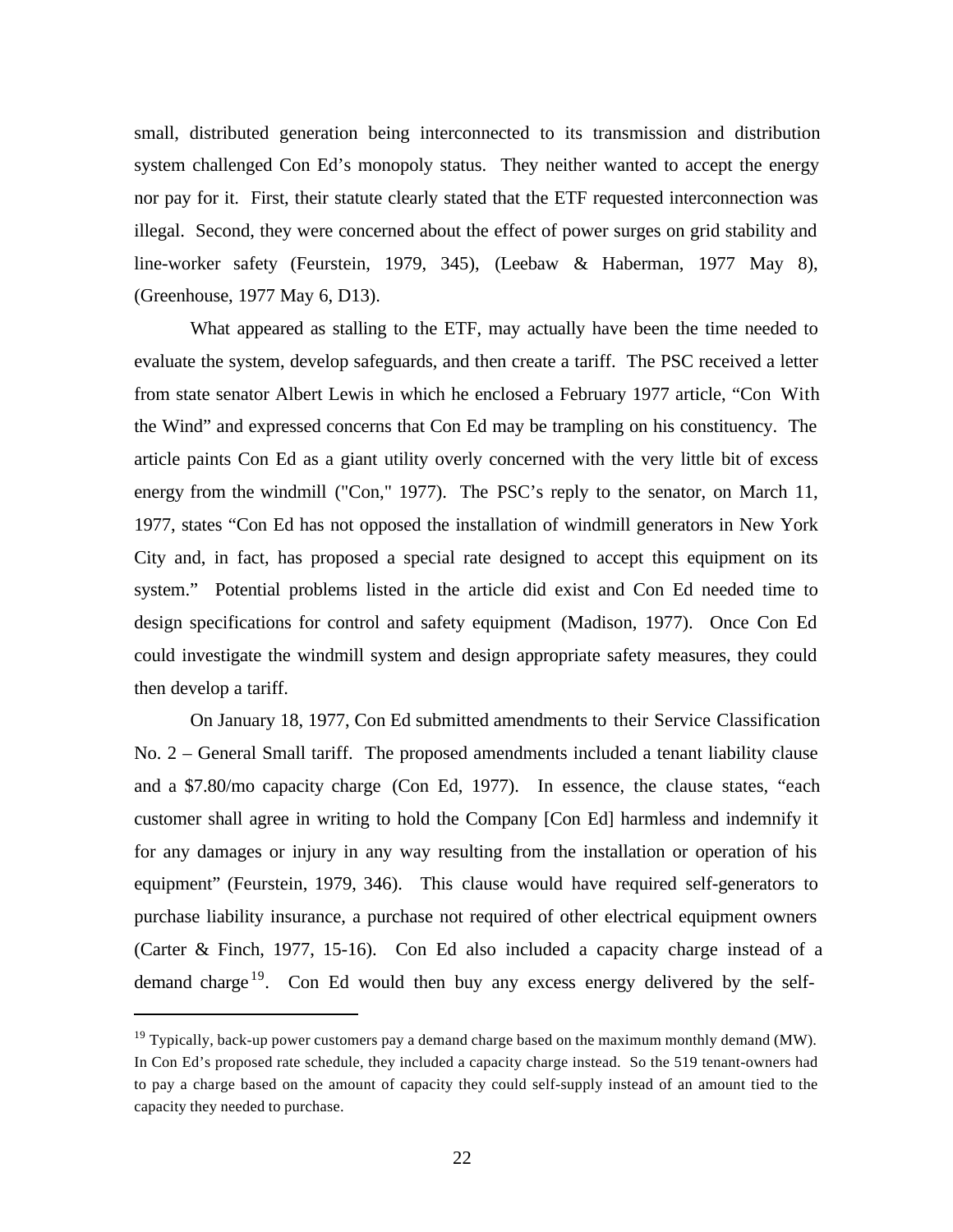generator at Con Ed's avoided energy cost, not at the avoided peak cost, which more closely reflects the actual generation that the windmill would displace. Self-generators could not be reimbursed for available capacity. The ETF felt that these clauses would become significant barriers to the establishment of any other potential interconnected selfgenerators (ETF, May 1977, 34). The 519 network had only partially engaged Con Ed's network.

To obtain full engagement, the 519 network sought out the help of a different node on the MES, the PSC. The PSC's responsibilities include overseeing and regulating the electric industry in New York. Incumbent utilities like Con Ed must seek the PSC's permission to increase rates, add a new rate schedule, upgrade transmission and distribution systems, and add generation. Customers brought disputes with their utility before the PSC.

Through attorney John O'Sullivan, the ETF submitted comments to Con Ed's proposed tariff on February 23, 1977 (O'Sullivan, 1977). PSC staff members had already been evaluating the tariff. The next day the staff recommended postponing the effective date to April 7 because 1) their investigation was incomplete, 2) they needed more time to study the issues, and 3) they felt that some provisions would require modification (Newton & Pochman, 1977). After reviewing Con Ed's proposed new rate schedule, the ETF comments, and visiting 519, the PSC staff made their recommendations on April 22, 1977. The PSC ordered the tariff changes on April 26, 1977. Con Ed had to set up an experimental rate for windmill customers, eliminate the indemnification clause, install new backfeed meters, and collect data from the meters to monitor the safety of the interconnection (Greenhouse, 1977 May 6, A1, D13).

The 519 network had successfully engaged the PSC. The PSC's ruling on the 519 / Con Ed dispute gave full legitimacy to the 519 network. Between discussions with Con Ed and the PSC ruling, Con Ed's system altered to accept self-generated, small-scale, renewable energy technologies.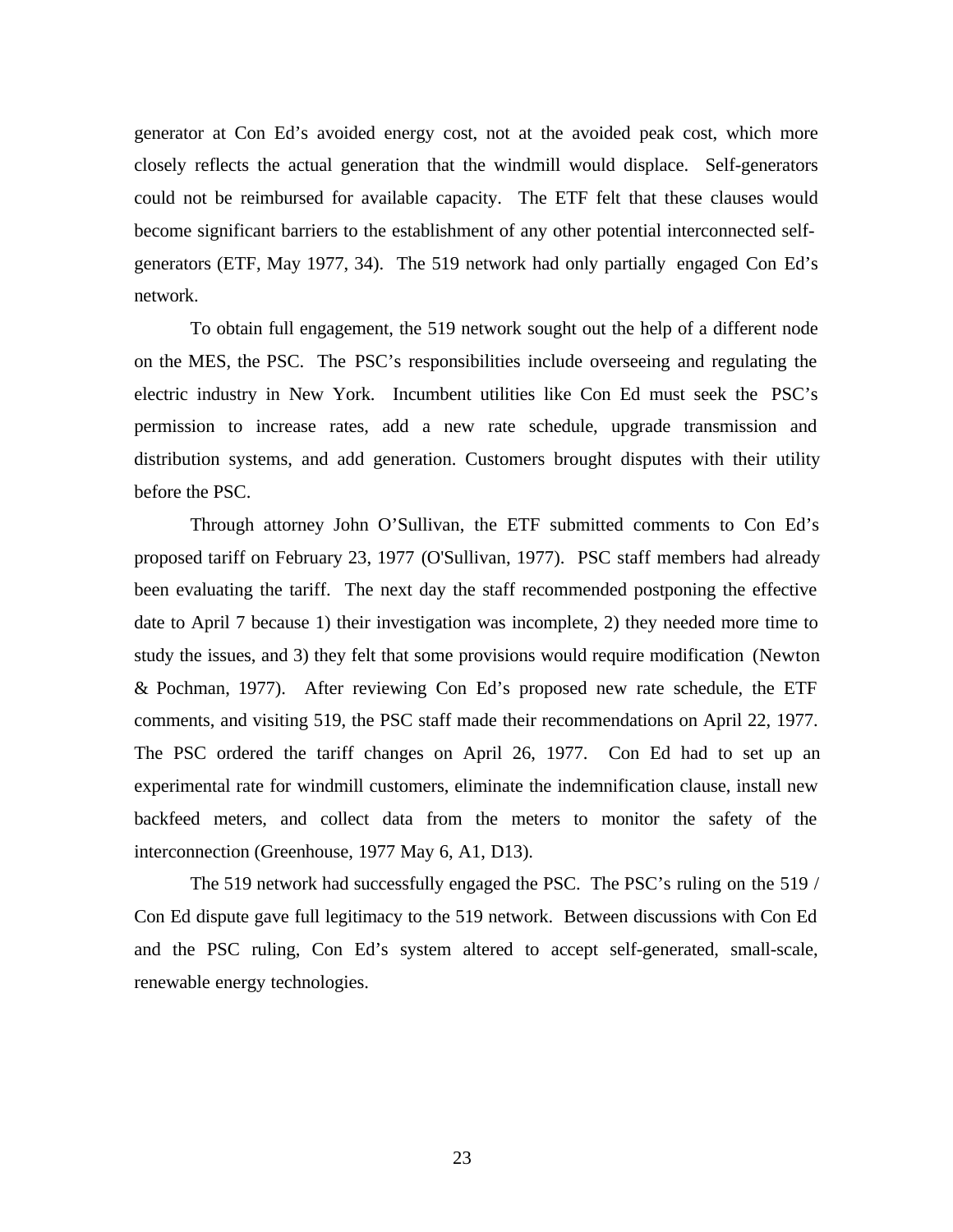#### **3.5 How a Utility Came to Acceptance**

Con Ed was (and still is) a firmly entrenched player in the MES. Their PSC approved statute, prohibited interconnection with self-generators. Following the course of energy development throughout the earlier part of the century, Con Ed had designed a central station system with large generation plants transmitting electricity to all within their protected service territory. They had an electric system infrastructure (i.e. meters, transmission, distribution, large generating stations, fuel delivery) supporting their business practices. To counteract Con Ed's network, the ETF had to build upon the fledgling network created by the initial renovation of 519.

First, the ETF had to enlist the support of the 519 tenant-owners. The urban windmill would have never gotten off the ground without the participation of the tenantowners. Once the tenant-owners support and willing participation was confirmed, the ETF had to obtain grant money as the low-income tenant-owners of 519 could not afford the cost of designing and installing the windmill. To do so, they had to enroll Miriam Charnow, their CSA liaison from a previous project at 519. The ETF and the tenantowners had to learn how to design the support structure for the windmill and how to install it. For this, they used a mixture of their own engineering know-how and do-it-yourself books. They had to find a wind turbine that fit the demand requirements of the commonuse facilities at 519, while also staying within the structural limitations of the building. They had to enlist the support of licensed professionals to approve calculations, file required documents with the appropriate government agencies, and install some of the components. The grant money helped enlist this support, because it gave the low-income tenant-owners the means to pay for the professional's services. The ETF and tenantowners engaged the support and aid of John O'Sullivan for legal council. By releasing a statement to the Press, the ETF encouraged the participation of the media in the debate over whether or not self-generators should be allowed to interconnect with their incumbent utility's electric grid. Ultimately the decision for interconnection lay with the PSC, as they had jurisdiction over such matters. By engaging the support of all these other actors, the ETF and 519 tenant-owners had gained legitimacy in the eyes of Con Ed and the PSC, which resulted in gaining the right to self-generate and remain interconnected to the utility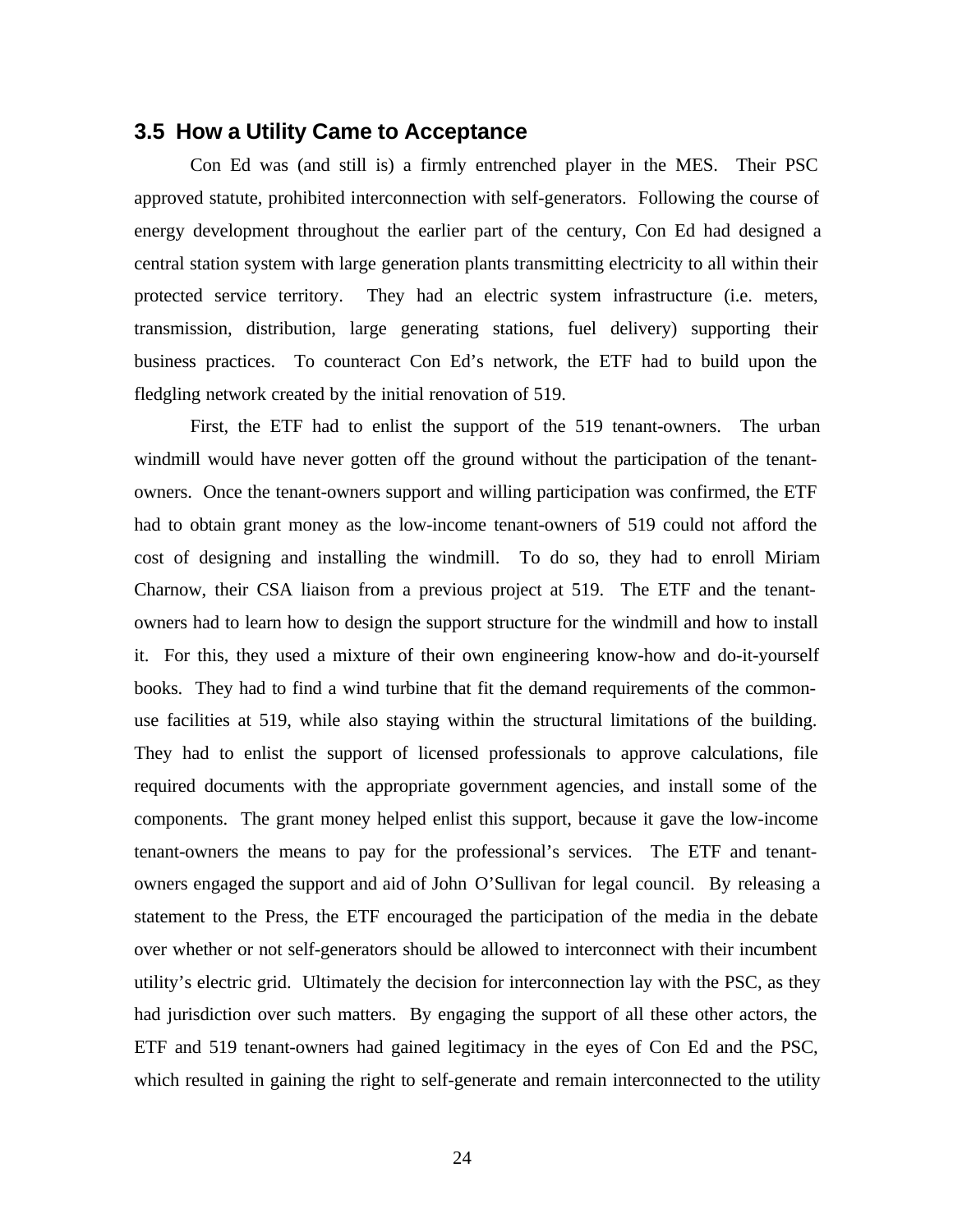grid. In May 1977, the ETF and 519 tenant-owners successfully added this last node to their network, and connected their network to the Con Ed network.

Without being forced by a tenacious group, Con Ed would have continued down the same path for supplying and delivering electricity that they had always followed. In this case, a group of determined and hardworking people built a solid network of alliances to gain legitimacy with respect to the major actors in the MES, particularly Con Ed and the PSC. "We feel that our demonstration has been extremely successful in illustrating wind energy as a form of appropriate technology, and a precedent for working through the array of bureaucratic challenges associated with urban wind energy utilization" (ETF, May 1977, 42).

## **3.6 Epilogue**

After the successful installation of a solar water heater and a windmill at 519 East  $11<sup>th</sup>$  St., two agencies extended the reach of 519 tenant-owner efforts.

- "The Housing Development Administration of New York City has agreed to give additional mortgage monies for appropriate energy systems in all city funded sweat equity projects" (ETF, Sept. 1977, iv).
- Central Hudson Gas and Electric revised their residential tariff to include demand and metering charges for service to windmill owners who wanted to interconnect (Feurstein, 1979, 346).

Today, visitors to New York City can still catch a glimpse of the windmill. The windmill is a stop along the Green Apple Tour in NYC. The Tour's website proclaims, "View the famous wind turbine & solar panels that helped change the laws about who can supply utility companies with electricity. This urban homestead's meter can run in reverse!" (GMS, 1999). The windmill still stands as a testament to the 519 network's strength in the face of a much larger and more firmly established network of electrical systems.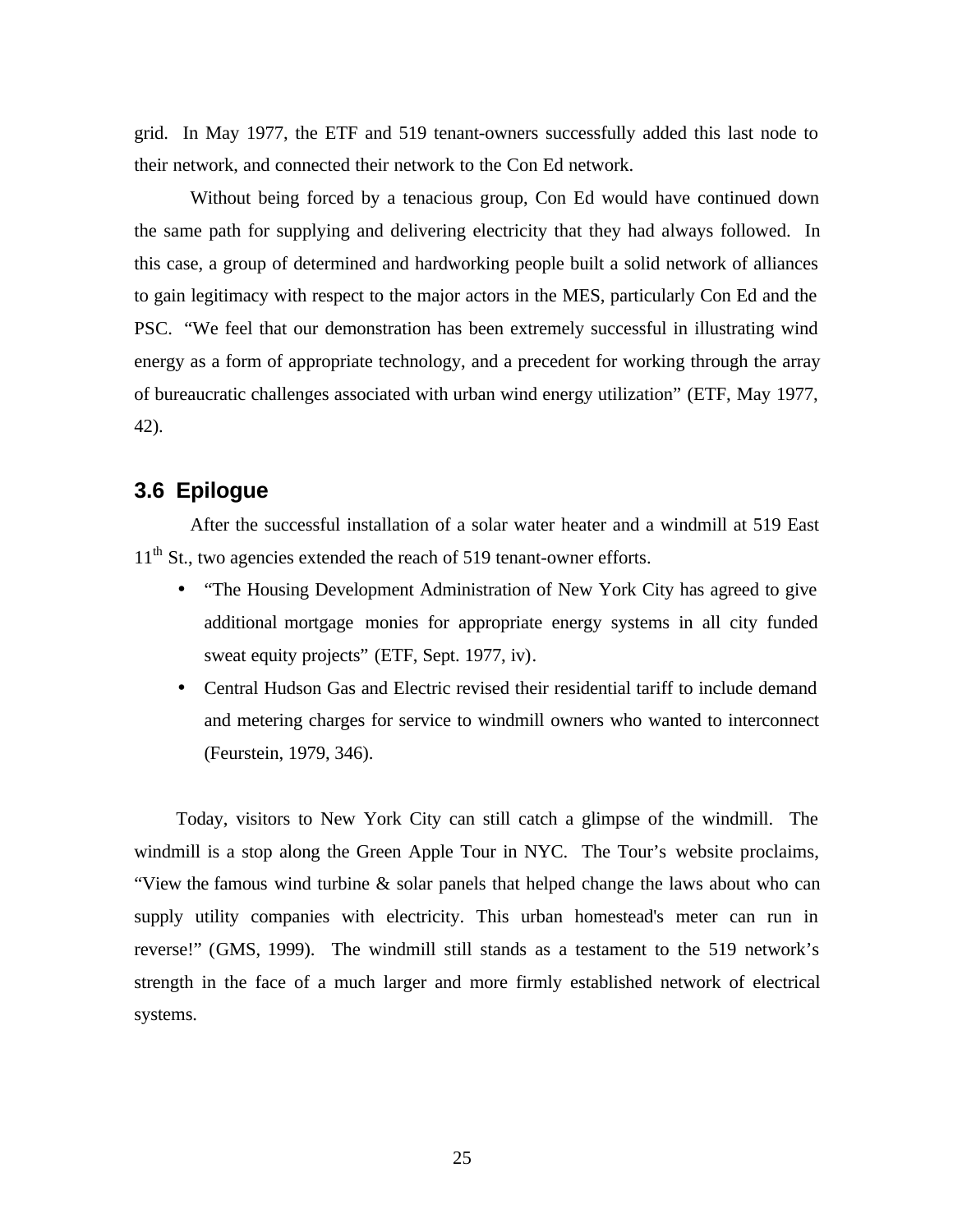## **Chapter 4: Aligning Utility Leaders and Community Alternatives**

#### **4.1 Introduction**

 $\overline{a}$ 

This second case examines how the leadership and the customer-owners of a utility can switch the direction of utility expansion plans and energy supply. The Sacramento Municipal Utility District ("SMUD"), which started in 1946, was carved out of Pacific Gas & Electric's ("PG&E") territory. The residents of Sacramento County had long fought for a municipal utility as they believed they could serve their own energy needs better and more economically than by remaining customers of PG&E. Municipal utilities receive the unique benefit of tax-exempt bond financing, which offers lower financing rates than an investor owned utility ("IOU"), like PG&E, would receive. As a municipal utility, SMUD's publicly elected Board of Directors chooses the General Manager. Also, as a municipal, the customers are the owners. Therefore, revenues go directly back into the company, not into shareholder pocketbooks.

Aside from its municipal status, the SMUD network has often aligned itself with green and public goods policies. Between 1981 – 1990, SMUD performed energy audits on over 22,000 homes and 70 million  $\text{ft}^2$  of commercial and industrial floor space. During 1977 – 1988, 31,000 homes received attic insulation, and 30,000 homes received shade screens between 1983 – 1990. In 1978, SMUD started a voluntary program for pool owners where they switched the clock settings on their pool filter pumps to off-peak hours<sup>20</sup>. These programs reduced peak load by approximately 80 MW. In 1977, SMUD started the Peak Corps Program. Customers volunteered to turn control of their cooling systems over to SMUD so that the utility could directly manage the load during peak demand periods. In 1985, SMUD offered interruptible rate programs to commercial and industrial customers (SMUD, 1992, B-1,B-2).

The SMUD network also interconnected with state policy networks. First, Sacramento is a non-attainment area, which means it exceeds the maximum amount of pollution emissions allowed for that area under the California Clean Air Act. Therefore, any new polluting industry or power plant built in the area must offset their pollution by

<sup>&</sup>lt;sup>20</sup> Low demand period of the day, typically between 8 pm – 6 am, but does vary based on the location.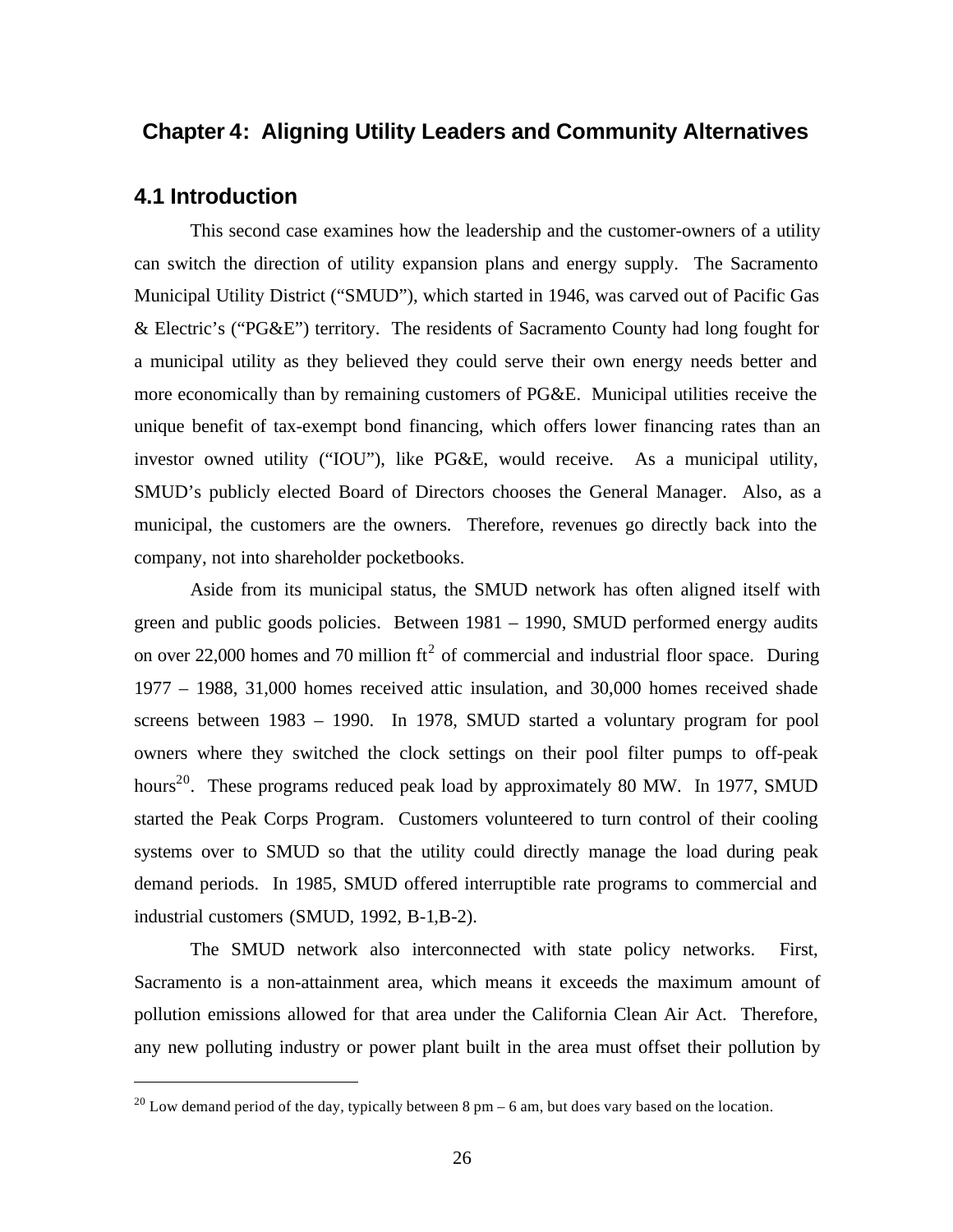cleaning up pollution from another source, at an amount  $20 - 200$  percent more than its emissions (SMUD & EPSS, 1991, 7). This system results in reduced pollution, not just maintaining the current level. Second, when the state policy networks pass laws, those changes ripple along interconnected networks. In 1972, measure SB277 became law. It required all communities within the state to set minimum energy conservation standards for new residential buildings. The Warren-Alquist Act of 1974 created the State Energy Resources Conservation and Development Commission, which developed residential energy conservation standards (Quigley, 1991, 310). Also according to Quigley, the 1978 Title 24 Standards represented a major departure from earlier conservation law. The law called for the development of both component-based and performance based standards (311). During the late 70s, California passed four laws regarding investment tax credits on energy saving equipment for residential dwellings. The four bills, SB218, AB1558, AB3623, and AB2030 established solar/wind energy system tax credits and a conservation tax credit. This is just a sampling of California regulations dealing with increasing energy efficiency and the use of solar technologies. By the 80s, though, additional laws passed phasing out many of these measures. In 1983, three bills, including SB298 and AB2158, revised and setup a phase-out schedule for the solar and conservation tax credit programs. In 1985, two additional bills significantly reduced the total amount of credit that could be claimed (Quigley, 1991, 294-296). These regulations reflect network elements of the MES with which SMUD interconnected.

Federal level policy nodes could also impact SMUD operations. In 1978 PURPA passed. The Act required utilities to purchase electricity at avoided cost from qualifying facilities. To obtain this status, a facility had to demonstrate a minimum level of renewable fuel use for a unit or the entire facility. This Act also allowed for the entrance of independent power producers, from which the incumbent utilities could purchase power for their dedicated service territory (EIA, 2002a). SMUD would utilize this law to both advantage (meet short-term needs after closing Rancho Seco) and disadvantage (overdependence during natural gas price spikes) in the 90s to meet power needs. In 1990, amendments to the federal Clean Air Act "significantly increased federal control of air emissions." However, they were no more strict than California's Clean Air Act (SMUD,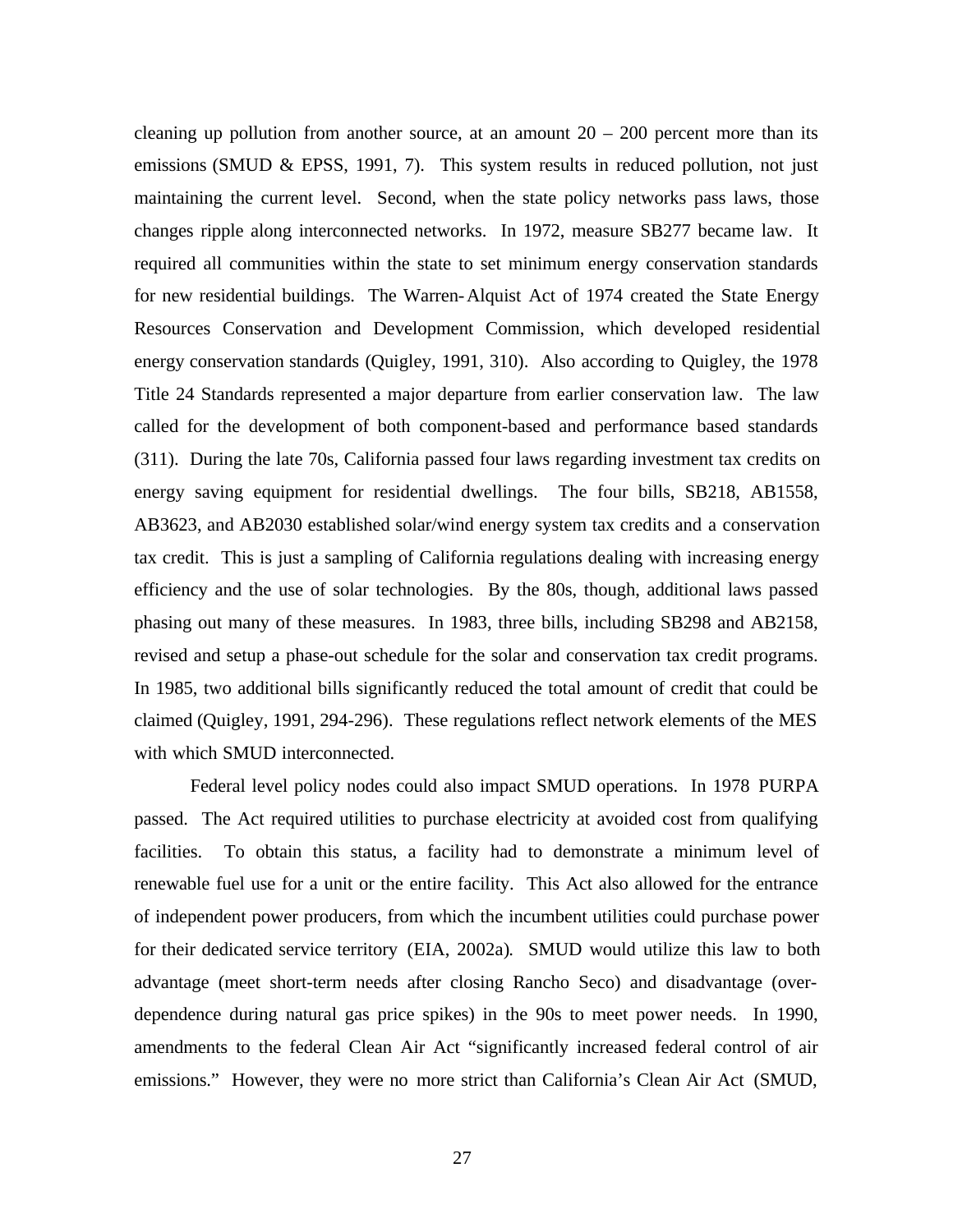1991, 39). Then in 1992, the Energy Policy Act ("EPAct") passed. It required nondiscriminatory open access to all buyers and sellers wishing to rely upon existing transmission paths. This would prevent a transmission and generation owner from pricing transmission access so high that other generators could not supply energy at a competitive price (Smeloff & Asmus, 1997, 91).

The above discussion presents just some of the MES institutional nodes with which SMUD maintained relationships. SMUD's energy choices developed within this relatively static network, designed around a monopoly service provider with large generating stations delivering power to demand locations. Only a limited amount of small-scale, scattered generation existed. Between the momentum of the MES and the growing concern over air and water quality in the 70s, SMUD followed the movement to install nuclear power. The 913 MW Rancho Seco Nuclear Power Plant ("Rancho Seco") came on-line in 1974. At the time SMUD also owned a portion of the Upper American River Project (~650 MW), two geothermal plants  $(-108 \text{ MW})$ , a small solar installation  $(-2 \text{ MW})$ , and a 50 MW natural gas fired plant (Wald, 1989 June 9), (SMUD, 1991, 18).

#### **4.2 An Albatross Threatens to Bring Down the SMUD Network**

Rancho Seco, the center of SMUD's energy supply, started as a weak node. During the festivities of commencement day "the plant's steam turbine had malfunctioned, forcing a shutdown before the ceremony began. Although the concealed problem didn't dampen the festivities on its dedication day, it turned out to be an omen of things to come" (Smeloff & Asmus, 1997, 23). Once the plant began generating electricity, plant capacity factors were never stellar<sup>21</sup>. Ironically, its best performance year, 1979, was the same year that its sister plant, Three Mile Island, had a core meltdown. This connection started the first rumblings for closing Rancho Seco (Smeloff & Asmus, 1997, 29-30). Life with Rancho Seco did not get any easier for SMUD or its customer-owners. During the 80s it averaged a 30 percent capacity factor. The industry standard is closer to  $60 - 65$  percent (Stein, 1988 March 5). Then on December 26, 1985 concerns over another Three Mile Island nearly proved true. During the early morning hours, the integrated control system

 $^{21}$  Ratio of generation hours to total hours during a given period.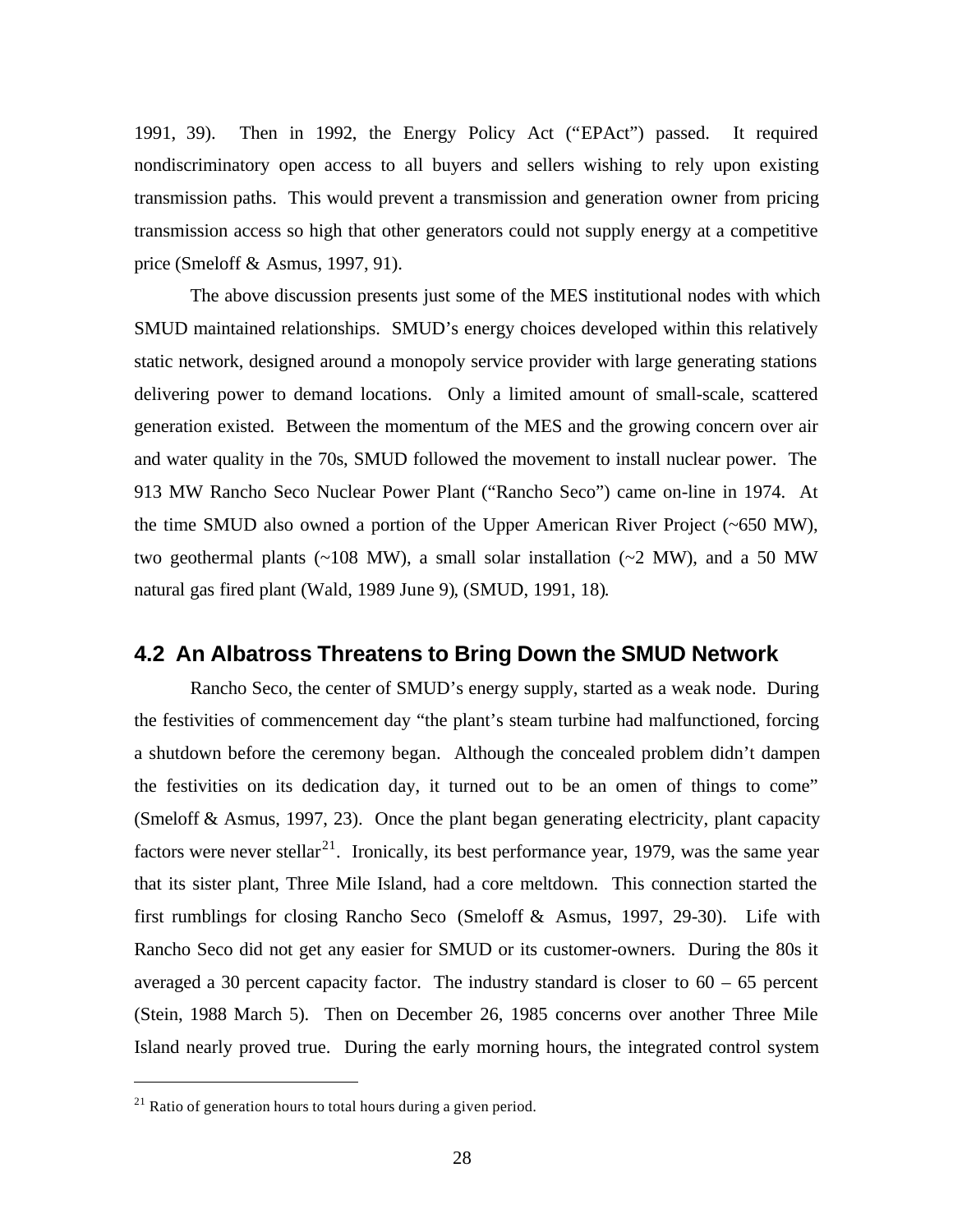("ICS") failed. The plant went into automatic emergency measures. But years of poor maintenance practices inhibited the valves' and switches' ability to perform properly. Operators scrambled around, frantically trying to find the source of the problem. Meanwhile the core temperature had dropped 180 deg. F. in less than an hour (Nuclear Regulatory Commission ("NRC") regulations limit reactor cooling to 100 deg. F. per hour). Eventually an operator noticed that the circuit breaker switches were halfway off, shutting down the ICS. Four hours later, the "unusual" event was declared over. (Smeloff & Asmus, 1997, 25-27).

Once again, improperly trained workers and neglected maintenance exacerbated a simple problem. Federal inspectors said that SMUD deferred maintenance to keep costs artificially low (Stein, 1988 March 5). This lack of care for Rancho Seco shows that SMUD was never fully committed to the plant; that the node was not sufficiently supported. SMUD was not willing to invest in the necessary annual maintenance and operator training required for smooth plant operation. The plant remained off-line for 27 months, restarting March – April 1988, just a few months before the residents of Sacramento County voted on a referendum to close Ranch Seco for good (Measure B) and another referendum to keep the plant open for a trial period (Measure C).

Skyrocketing rate increases, fist fights among the board members, and high turnover of the GMs characterized SMUD during the 80s (Peyton, 1999 June 6). A disconnect existed between board members, the general manager, and the customerowners. SMUD was much maligned in the press, regularly on the Nuclear Regulatory Commission's worst plant list, and its bond ratings dropped to a level just above junk. The 1986 Chernobyl accident compounded the issue. After Chernobyl, the local anti-nuclear group, Sacramentans for Safe Energy ("SAFE"), renewed its efforts to close Rancho Seco, and tried to get a ballot initiative on the matter (Smeloff & Asmus, 1997, 30). Mike Remy, a local attorney who had helped draft California's Environmental Quality Act, helped draft the ballot language (30). Using volunteers, SAFE gathered twice the required number of signatures to get an initiative on the ballot (Smeloff & Asmus, 1997, 33), (Stein, 1988 March 11). SAFE pushed for a November 1987 vote. SMUD tried to delay any vote until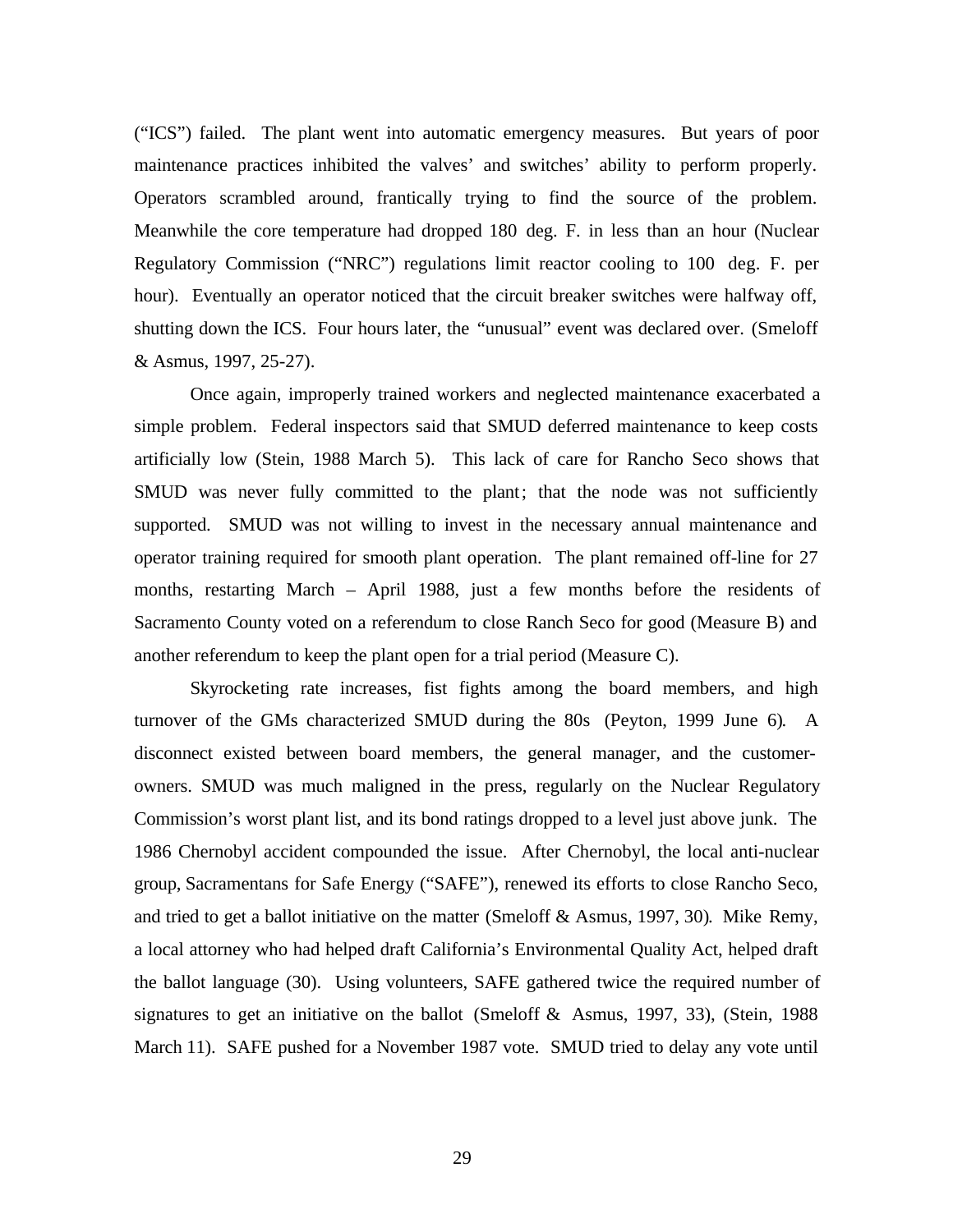November 1988 (Smeloff & Asmus, 1997, 34). The referendum got placed on the June 7, 1988 primary ballot as Measure B.

The Rancho Seco node took another hit from the general manager, Richard Byrne, even while technicians tried to re-start the plant. Byrne, a nuclear power supporter, convened a panel of independent engineers and economists, the QUEST panel (Quality Energy for Sacramento's Tomorrow), to study the Rancho Seco issue. On February 1, 1988, the panel released their results, concluding that the economics of Rancho Seco were not significantly different between remaining open or closing, that perceived risks need to be considered, and that the plant would not be able to meet the industry average reliability factor in the next five years (Stein, 1988 March 11). After a grueling five hour board meeting packed with customer-owners, followed by a closed door session, Byrne recommended closing Rancho Seco and moving in the direction of smaller power plants, energy conservation, and purchasing power through a competitive bidding process (Smeloff & Asmus, 1997, 37). This unexpected shift in the SMUD network took Rancho Seco supporters by surprise since Byrne had been a proponent of the Seabrook plant in New Hampshire while he headed the company there (Stein, 1988 March 5).

However, for those bolstering the Rancho Seco dominated network, a coup was scored when a last minute referendum was added to the ballot. This referendum, Measure C, asked voters to keep Ranch Seco open for a trial run period of 18 months. The referendum also stated that SMUD must try to divest itself of the plant to a nonprofit third party and achieve a 70 percent capacity factor. If the capacity factor dropped below 50 percent for four consecutive months, then the plant would close unless 4 out of 5 Board members voted to keep the plant open. After 18 months, the fate of Rancho Seco would again be in the hands of the voters (Fore, 1988 March 14).

As election day neared, Measure C started to gain momentum against Measure B. Both those trying to keep the existing network intact and those trying to modify it argued economics. The anti-nuclear groups felt they could reach more people through economic arguments than health, safety, and environmental arguments, as SMUD's electric rates were quickly approaching PG&E's rates and some were forecasting bankruptcy for the utility (Stein, 1988 June 5). The proponents argued that millions of dollars had already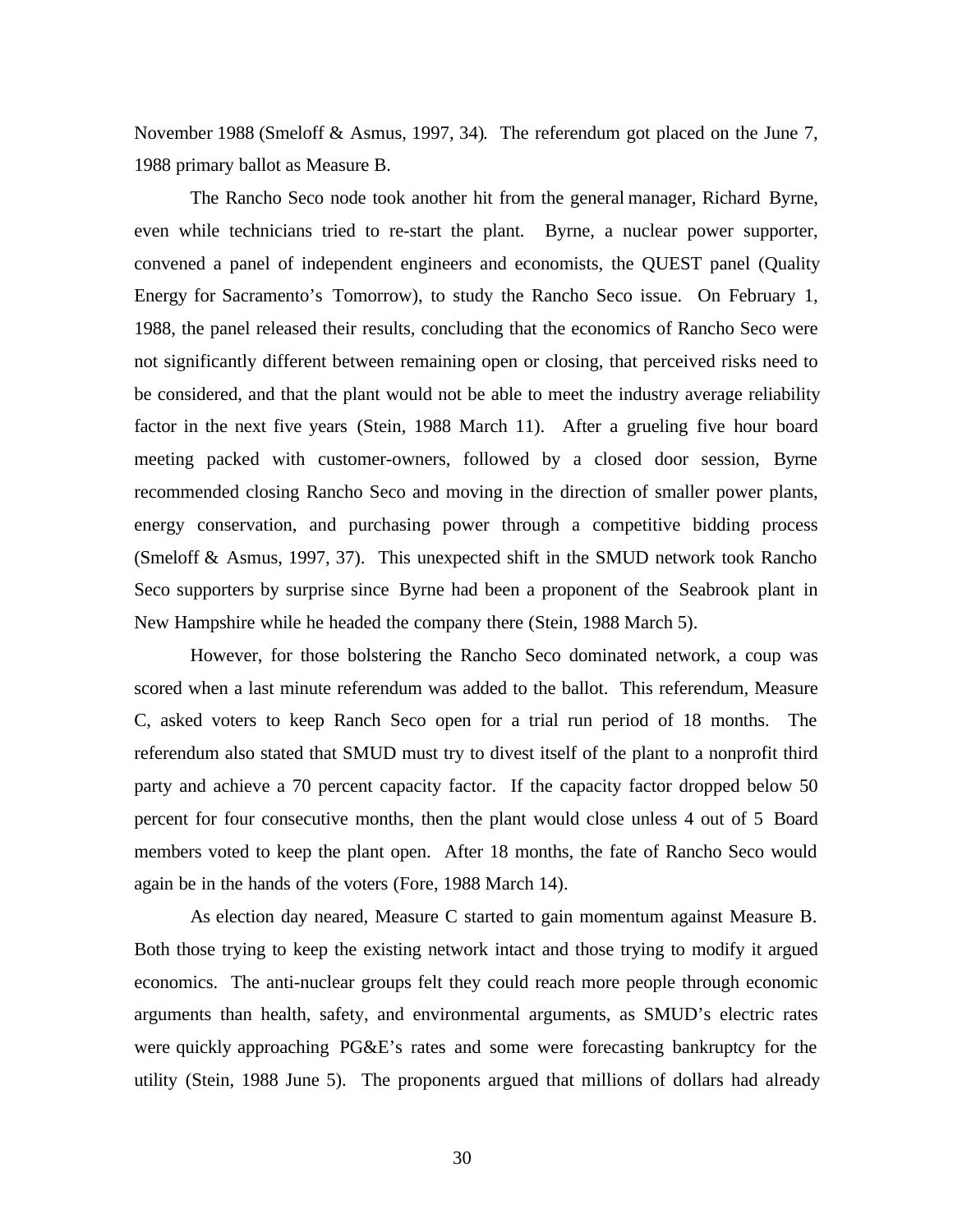been spent in fixing and upgrading Rancho Seco, so the plant should be given the chance to recuperate those costs, and prove that it could operate reliably.

On June 7, 1988, approximately 250,000 voters made their voices heard, as shown in Table 4-1. Measure C passed by a 3.2 point margin, or approximately 9000 votes, while Measure B lost by a 1-point margin, or less than 2000 votes. Measure C managed to gain just enough support during its last minute appearance to edge out Measure B, which had been expected to pass. A slight majority gave Rancho Seco just one more chance despite the recommendation of Byrne and the anti-nuclear groups.

| Table 4-1                                         |               |              |  |
|---------------------------------------------------|---------------|--------------|--|
| Results of Measures B and C, June 1988            |               |              |  |
|                                                   | Yes (percent) | No (percent) |  |
| Measure B (close)                                 | 49.6          | 50.4         |  |
| Measure C (trial period)                          | 51.6          | 48.4         |  |
| (Smeloff & Asmus, 1997, 41), (Stein, 1988 June 9) |               |              |  |

### **4.3 Networkquakes: The Death of a Central Node**

The network was still quaking after the vote because the outcome did not strengthen the relationships between actors. Customer-owners almost split on the two Measures. Within a week of the vote, SMUD announced two rate hikes for the next 12 months (Fore, 1988 June 27). This undermined the platform proponents had run on. The Board also fired Byrne, and the plant manager, Carl Andognini, resigned. The Board replaced Byrne with Dave Boggs, who had been the head of Sacramento's regional transit. He had no utility experience, and focused solely on getting SMUD out of the press (Smeloff & Asmus, 1997, 41-42). By November of 1988, the Board had also experienced turnover. Two members did not run for re-election while a third lost at the ballot box (Stein, 1989 June 4). Two opponents of Rancho Seco and one proponent replaced them (Smeloff & Asmus, 1997, 43). The network swapped out nodes: a general manager without energy industry experience replaced one with such experience, and the balance of power in the Board started shifting towards opponents of Rancho Seco.

Due to fuel purchase timing, the Board moved up the do-or-die deadline to 12 months from 18 months. SMUD and the Board did not want to saddle themselves with a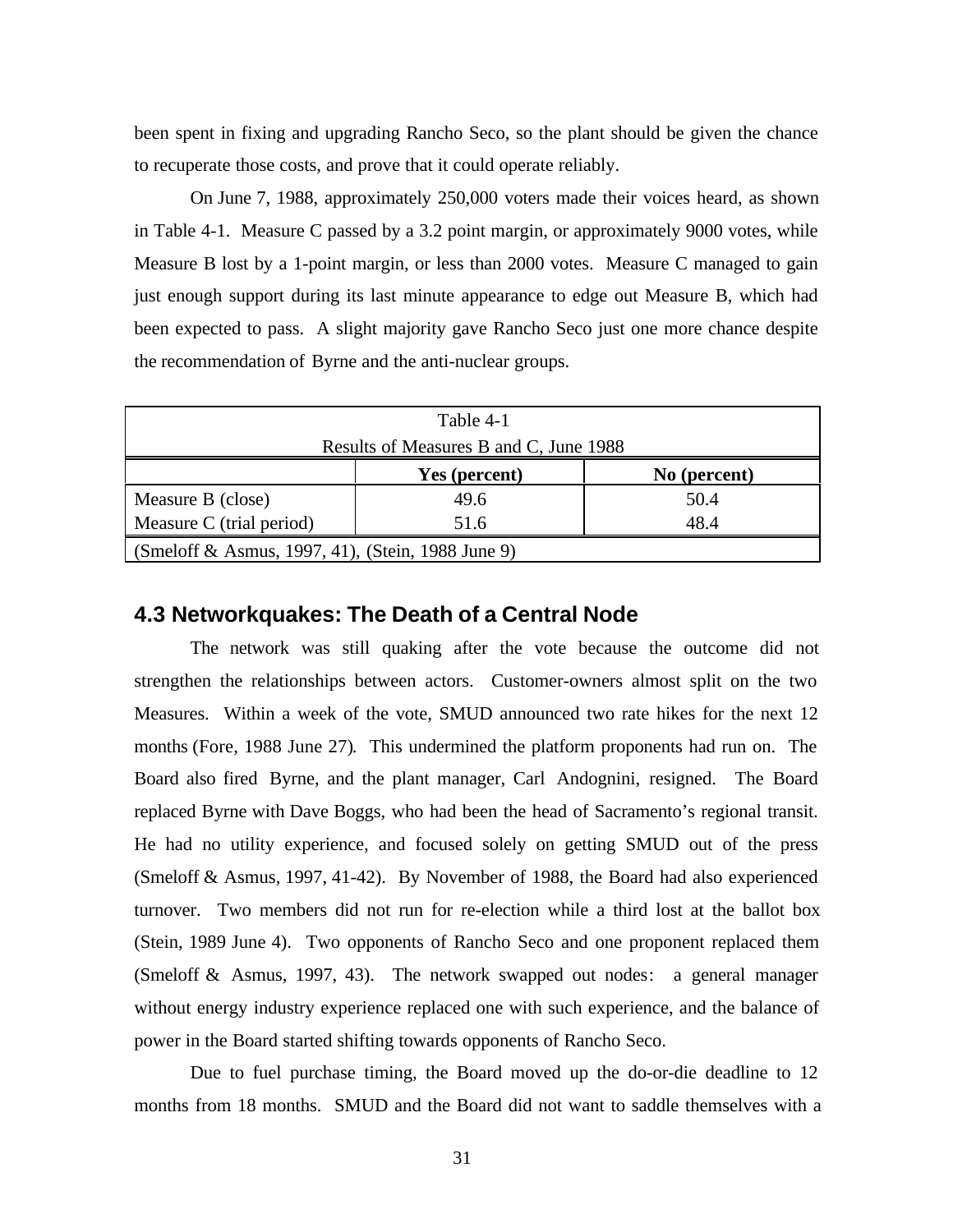bill for fuel they did not need (Smeloff & Asmus, 1997, 43). During the 12-month period, Rancho Seco operated sporadically, resulting in another 44 percent capacity factor performance (Stein, 1989 June 4). Opponents called it a lemon.

By the end of May, though, SMUD had contingency plans for plant shutdown because surveys showed that Measure K, plant closure, would pass (Stein, 1989 June 4). It appeared that opinions were converging. On June 6, 1989, voters in Sacramento closed Rancho Seco. This marked the first time that a public referendum closed a nuclear plant. Although "the vote was not binding . . . a majority of the district's five elected board members had promised to abide by the will of the people" ("Voters Pull Plug," 1989 June 8). Of the almost 210,000 who voted, 53.4 percent voted for closure and 46.6 percent voted to keep the plant operating ("Voters Pull Plug," 1989 June 8). The margin in this election was two times larger than in the previous year's election. A majority voice amongst the customer-owners started to appear. Network connections strengthened around this voice. On Wednesday, June 7, at 10:40 am, Rancho Seco went into hot shutdown<sup>22</sup> (Stein, 1989 June 8).

The death knell of a SMUD system, designed around Rancho Seco, had sounded. SMUD had to decide on how best to replace the 913 MW sporadically provided by Rancho Seco. "Running Rancho Seco had become a measure of SMUD's success as a utility. It was impossible for them to envision a viable municipal utility that did not own most of its own sources of power"<sup>23</sup> (Smeloff & Asmus, 1997, 36). In the 90s, SMUD would have to redefine itself; decide how best to supply power using all options available, and how best to meet its customers' desires.

# **4.4 Network Metamorphosis: A Utility Embraces Alternative Energy**

The removal of the central node of SMUD's MES left the rest of the network in disarray characterized by high turnover of general managers and Board members during

 $22$  During hot shutdown, electricity production stops but critical mass is retained within the reactor. Once hot shutdown completes, then the plant moves into cold shutdown.

 $^{23}$  Byrne advocated purchasing power through a competitive bidding process.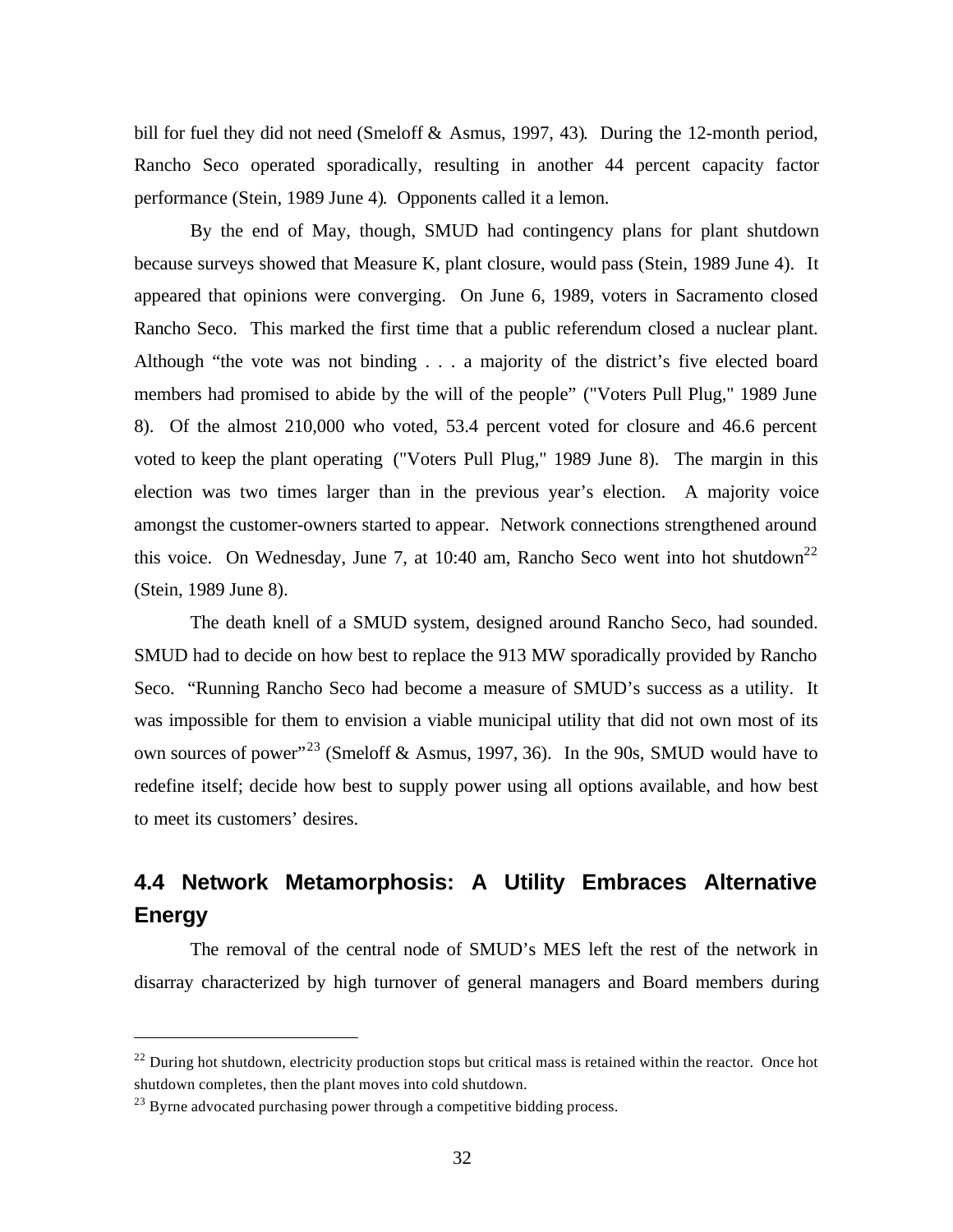the 80s. The emerging customer-owner majority voice offered a new way to reconnect the network. In 1990, the right interconnection of customer, board member, and general manager desires finally emerged. The alignment of these three groups resulted in a company planning policy still followed today.

The first step in this process occurred in January 1990 when Ed Smeloff gained leadership of the Board, running on a platform of energy efficiency and a move towards more 70s-era energy strategies. His fellow anti-Rancho Seco board members took the majority in the Board. Once the Board determined its direction, it moved to fire the current general manager, David Boggs. The second step was finding a general manager with utility experience, instead of appointing yet another political candidate, and a desire for alternative energy supply options. In June 1990, S. David Freeman came to the helm. As a shaper of Carter era energy policy and an advocate of energy conservation, Freeman perfectly mirrored Smeloff's campaign platform. He also brought with him years of industry experience in stopping nuclear projects while in the planning stage, and employing the idea of a conservation power plant instead. With a conservation power plant, the electric service provider enlists the support of its customers in conserving energy, which reduces load demand and eliminates the need for installing or purchasing more energy supplies. The annual expenditures on rebates and research and development equate to the annual loan payment for a traditional power plant. The avoided cost of energy purchases becomes the revenue stream.

The active customer-owners of SMUD were perfect candidates to help Freeman realize the conservation power plant. They had participated in SMUD's energy strategies of the 70s and 80s. They had voted for an anti-nuclear board and an alternative energy proponent for President of the Board. Now those leaders had placed a man of similar beliefs at the helm of SMUD. In coming full circle, the leaders would need the participation of the customer-owners for Freeman's plans to work. This integration of major nodes on the SMUD network both supported it and gave it the strength to work with the MES.

This unified front created a formidable business strategy that emphasized stable rates, conservation, clean air, renewable energy technology, and reestablishing customer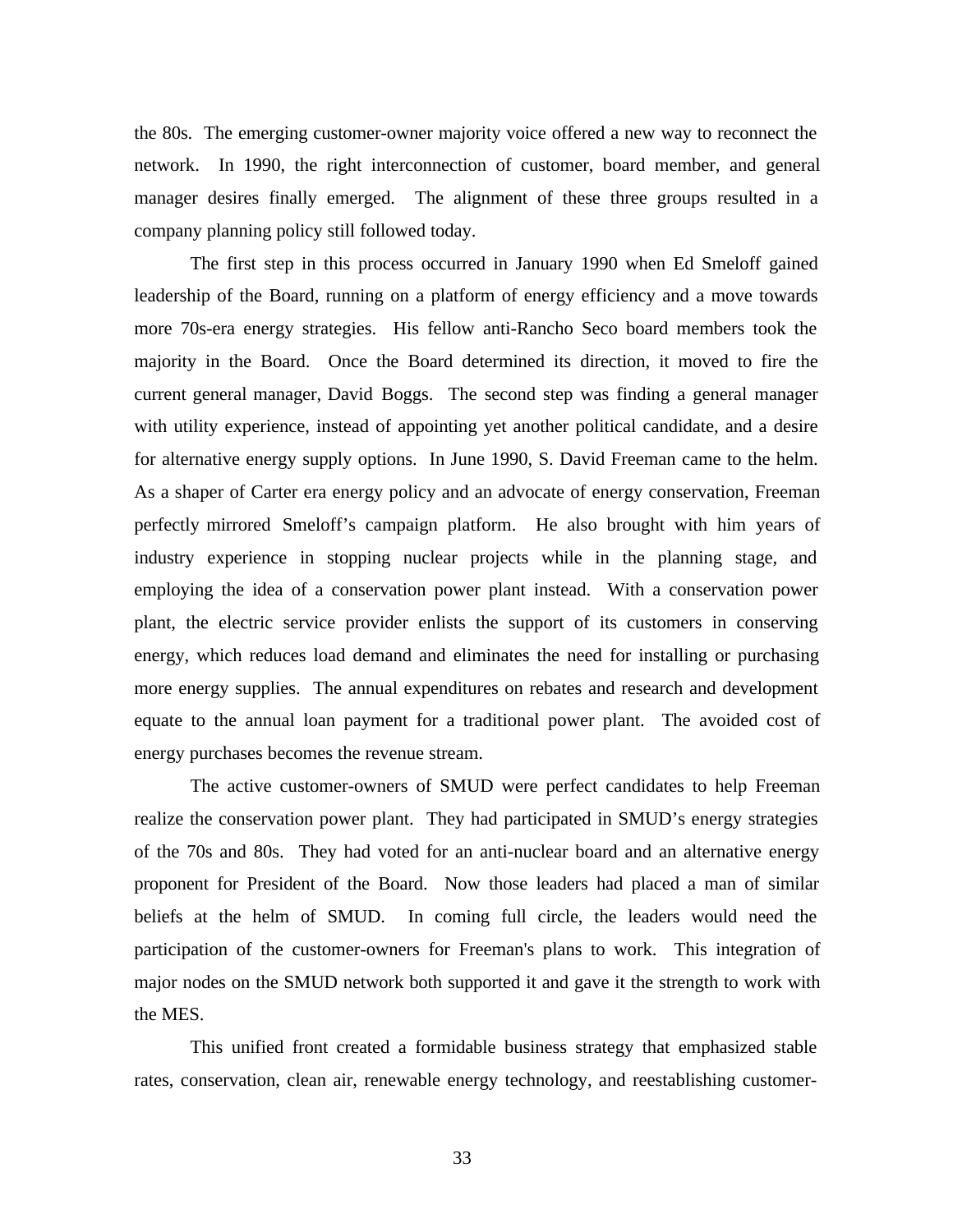owner faith. To achieve these goals, SMUD had to create a business plan with the input of its customer-owners. "Because Sacramento County residents will pay for these new resources through their electric bills, we believe they should take an active part in this decision-making process" (SMUD et al., 1990). Throughout the 90s, SMUD set up workshops for the community and wrote their reports keeping their community audience in mind. In 1991, SMUD presented three energy scenarios to its customer-owners: minimize rates, maximize rates, and maximize diversity (SMUD et al., 1990). By defining scenarios around renewables and diversity, SMUD redefined the supply nodes of their local network and how that network fit into the larger system.

Freeman also put forth the concept of a conservation power plant. In the short term SMUD would capitalize on PURPA by competitively bidding for power supply contracts. In 1991, competitive bidding was an innovative idea and resulted in low cost supply contracts with other utilities and independent power producers. In the long run, Freeman wanted the utility and its customer-owners to meet future load growth through conservation measures while supplying the remaining load through contracts, cogeneration, and renewable resources. For this to work, it required "community understanding and support" (SMUD et al., 1990). Customers had to take advantage of the programs and incentives offered by SMUD – planting shade trees, replacing inefficient equipment with the most energy efficient product (even before the end of its useful life), and moving certain tasks to off-peak hours. Through these efforts, Freeman envisioned an 800 MW Conservation Power Plant by 2000 (Asmus, 1993).

Through customer input and staff analysis, SMUD developed a business plan around the diversity scenario. It met the desires of customers to pursue future resources "that are non-fossil-fired or renewable" (SMUD & EPSS, 1991, 3). It also best met the five non-dollar criteria set by the Board: environmental impact, resource diversity, price risk, reliability, and location (3-4, 7). In a July 1990 Resolution, the Board stated, "it is the policy of this Board to be a leader in achieving cleaner air for the Sacramento region . . . to make Sacramento the clean air capital of the nation by the year 2005" ("Resolution 90-7- 14," 1990). Also, "this community has learned from bitter experience at Rancho Seco that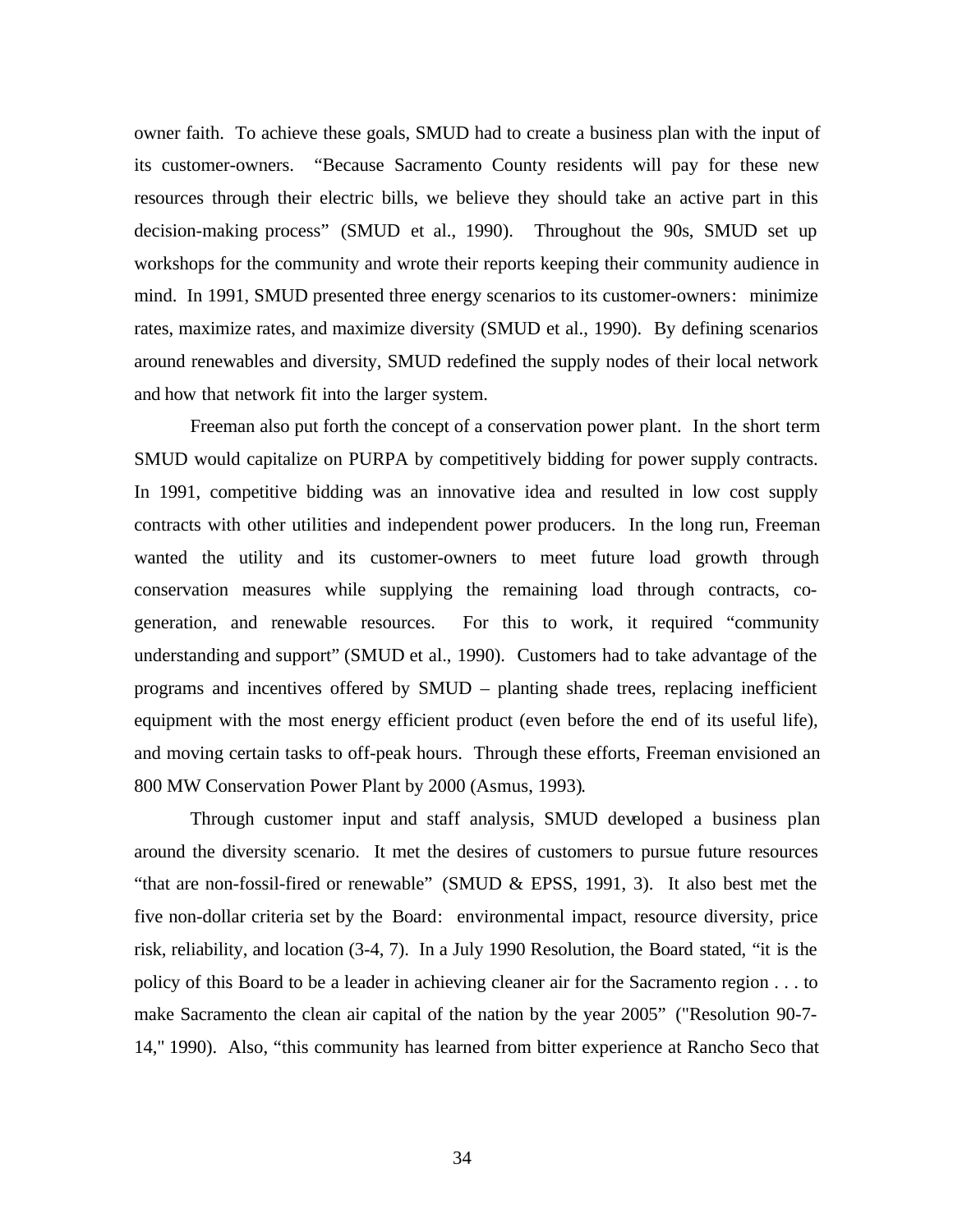| Table 4-2                                                            |      |      |  |
|----------------------------------------------------------------------|------|------|--|
| Percentage of Electricity Supply From Various Resources, 1991 & 2000 |      |      |  |
| <b>Resource</b>                                                      | 1991 | 2000 |  |
| Hydro                                                                | 41   | 40   |  |
| Renewables                                                           | 4    | 14   |  |
| Natural Gas                                                          | 39   | 23   |  |
| Purchases                                                            | 8    | 4    |  |
| Conservation                                                         |      | 19   |  |
| Source: (SMUD, 1991, 48)                                             |      |      |  |

'putting too many eggs in one basket' can be a costly mistake" (SMUD, 1991, 6). Therefore the Business Plan set out to achieve the supply breakdown shown in Table 4-2.

Conservation, renewables (geothermal, photovoltaic, wind, renewing the license on the Upper American River Project), four local co-generation plants in the late 90s, and purchases were the goals for supplying SMUD's current and future energy needs. "The foundation of SMUD's future power program is our commitment to energy efficiency" (SMUD, 1991, 46). They also invested  $5 - 6$  percent of revenues into energy efficiency programs (SMUD, 1991, 45), more than any other utility (Smeloff & Asmus, 1997, 54). SMUD engaged participants through direct customer appeal, direct mail, mass media, rebates, and loan programs (79).

Furthermore, SMUD developed relationships with other energy entities to foster the development, manufacturing, and availability of energy efficient products and renewable energy technologies. By strengthening relationships with utilities, manufacturers, and government, they strengthened the SMUD network as well as added credibility to developing technologies. Some endeavors included:

- Los Angeles Department of Water & Power & SMUD developing new kinds of geothermal resources
- SMUD, Southern California Edison, and the Department of Energy developing advanced solar technology combined with molten salt for energy storage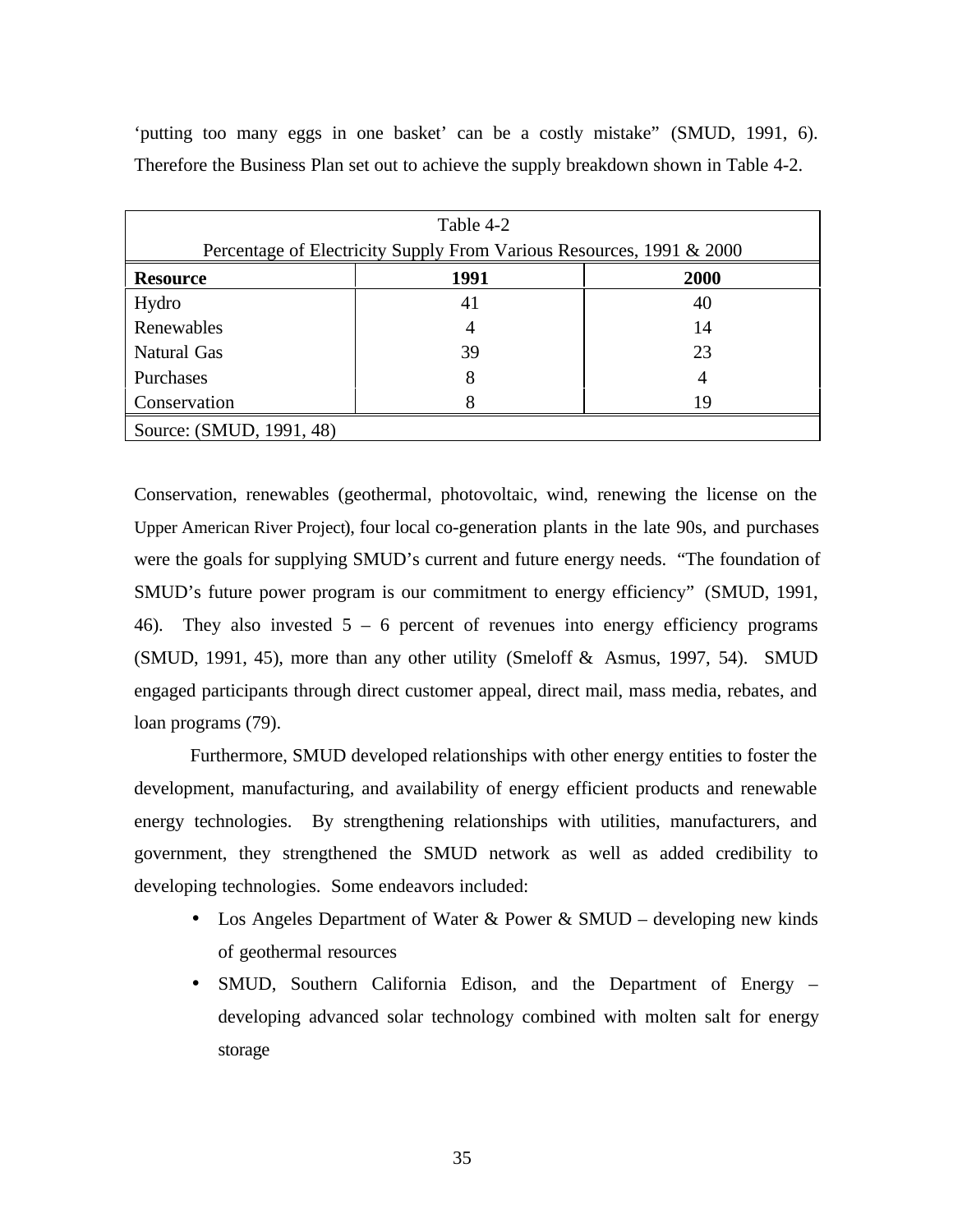- PG&E, SMUD, & LUZ Corporation– developing new and more cost effective solar technologies (SMUD, 1991, 38-39)
- Sacramento Alliance for Conservation of Water and Energy Together promotes conjunctive water and energy conservation
- Golden Carrot program utilities, government agencies, and environmental groups present a "unified stimulus" to manufacturers to produce appliances that exceed government standards (SMUD, 1992, 14, 62).

Even though a Lovins-like soft-path became the foundation of SMUD's business policy, and most of the community supported SMUD's plans, they did encounter barriers. The *1992 – 2000 Business Plan* highlights the barriers SMUD encountered in the major marketing / program areas for the three customer segments – residential, commercial, and industrial. These barriers consisted of the following:

- Customer misperceptions regarding a renewable or energy efficient technology
- Stimulate market and retailers to carry energy saving items
- Capital intensive
- Long payback period (exceeds three years)
- Inefficient technology not at end of useful life
- Availability of qualified service and maintenance providers
- Speculative nature of construction development: disincentive to spend money on capital intensive items
- No incentive to exceed minimum efficiency standards in building construction
- Budget constraints at public institutions
- Contractors ignore rules.

For example, SMUD's new construction "Rule 15" requires all new construction to be installed with a radio-controlled cycling switch on the air conditioner. Then if a customer joins the Peak Corps Program, no additional work is needed. Rule 15 became effective on January 1, 1990. Only a quarter of the homes built between then and April 1992 had the switch installed "due to lack of cooperation from new home builders and contractors" (79).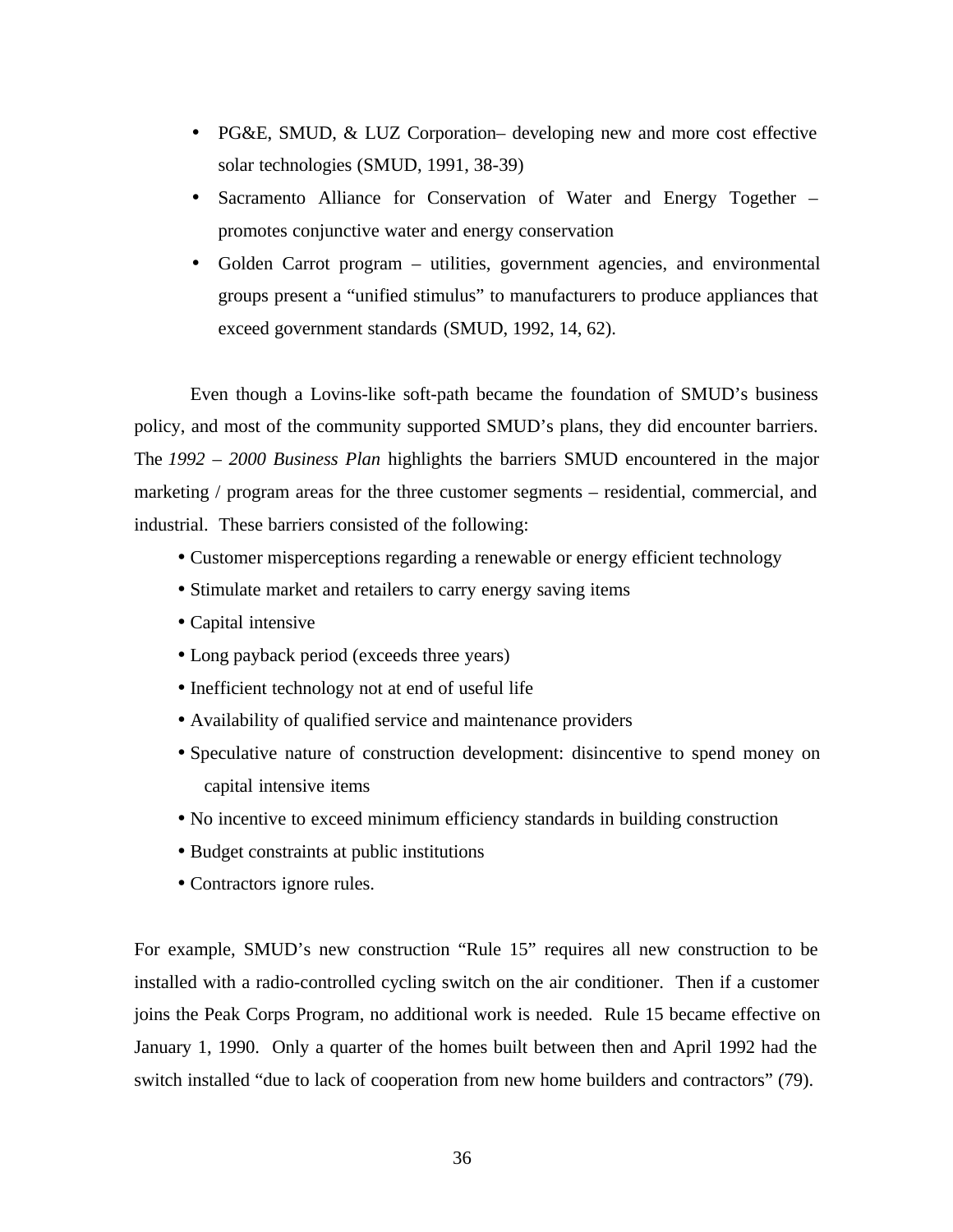Although SMUD did have barriers to implementation, they used their resources and alliances to enroll participants in their conservation and load management programs. They educated consumers on their options. Through strategic alliances SMUD helped fund development of alternative energy technologies they hoped to build in the late 90s. One thing to keep in mind, though, this business plan was developed under the overriding assumption that the MES would stay relatively the same, letting its momentum carry it along. During its forecast period of  $10 - 20$  years, SMUD did not presume a radical shift in how business would be conducted (i.e. restructuring and customer choice). California's rapid move to restructuring in the late 90s would be a test of the strength of SMUD's local network.

### **4.5 When the MES Shakes: A Test of SMUD**

By 1995, the California energy system started to feel the tremors of change. Reregulation was on the horizon. California's AB1890 called for a competitive market, mandatory rate freezes for IOUs, a competitive transition charge, and mandatory participation by the IOUs (divested of their generation) – all by 1998. The municipal utilities, however, were exempt. Participation was up to the Boards.

At SMUD, Freeman had moved on after three and a half years at the helm, replaced by Jan Schori. Though SMUD wanted to keep its focus on the goals set forth in 1991, Schori was increasingly concerned with staying competitive. PG&E, long the standard by which SMUD compared its success, forecasted deep cuts in rates by reducing expenditures on demand-side management and research and development (6). For the past five years, SMUD had managed to keep rates stable while maintaining high levels of investment in demand side management, capital intensive projects, and the Advanced and Renewable Technologies program. Approximately 200,000 residential customers and 5,000 commercial customers participated in the 20+ programs sponsored by SMUD (4). But "the operating environment has changed dramatically, and this causes SMUD to adapt to new market conditions" (4).

In developing the 1995 IRP, SMUD once again put the call out to its customerowners, "We are encouraging everyone to participate by placing public notices in local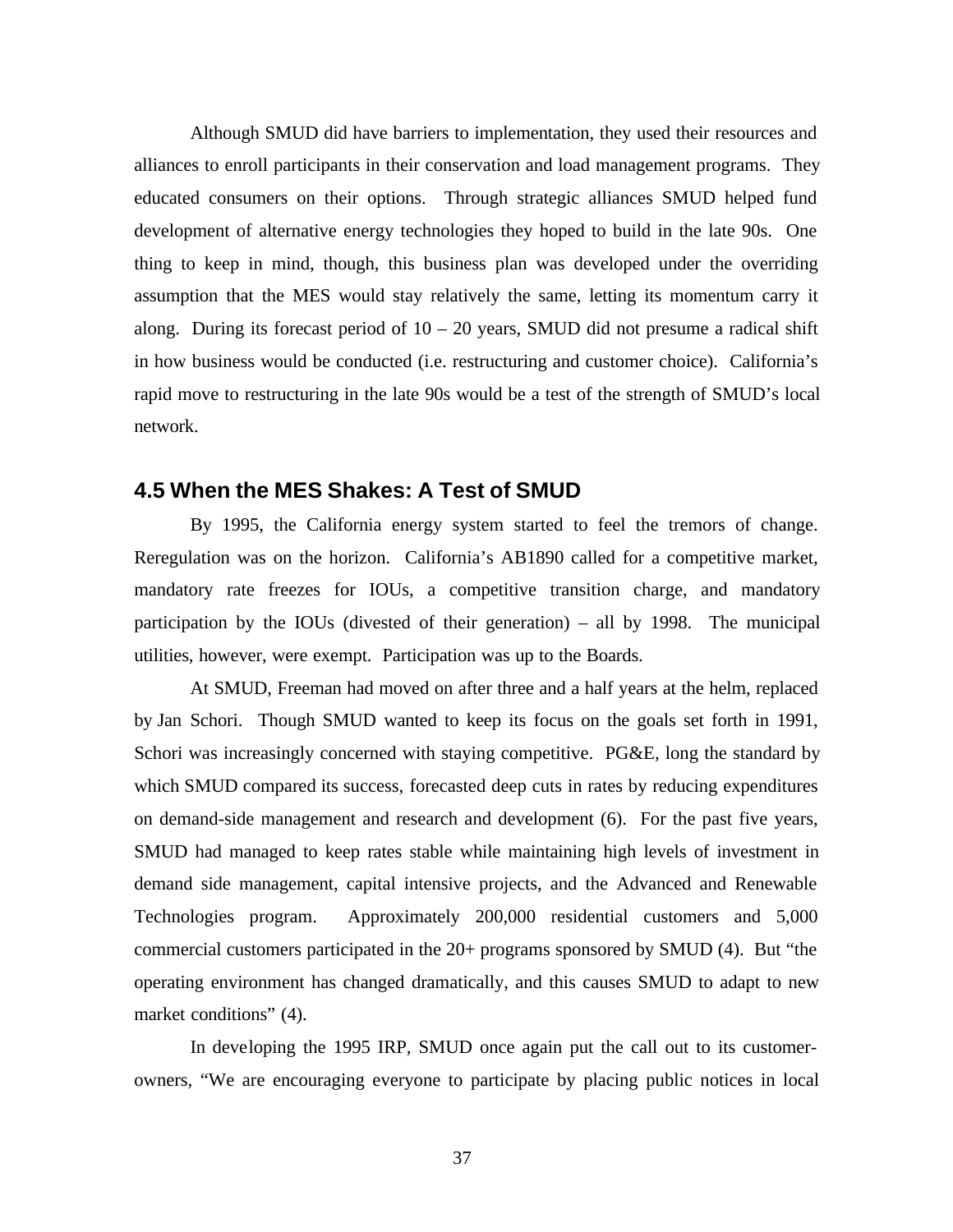newspapers, conducting a customer survey, and holding a series of workshops" (SMUD, 1995, 2). Analyses showed that if SMUD followed the 1991 resource plan (as modified by the 1993 IRP process), then rates would equal PG&E's projections, eliminating the cost advantage SMUD had over PG&E. SMUD could not risk loosing large customers to competitors as that would increase rates for remaining customers. So SMUD developed and evaluated two scenarios: rate minimization and competitive balance. They chose the competitive balance scenario as the optimum mix of remaining competitive while still providing the public goods funding that had become a defining characteristic of SMUD. They delayed construction of co-gen facilities and Phase II of the Solano wind project because they were not deemed cost competitive and Schori did not want to increase debt. They opted for short-term and spot-market purchases to handle peak summer load. "We believe that the short term capacity market is sufficiently reliable to use as a permanent part of our recommended resource mix" (SMUD, 1995, 10). They backed off from some of the more aggressive demand side management measures such as asking customers to replace less efficient products before the end of their useful lives. They also switched from offering large rebates to offering smaller rebates and SMUD-based financing (18-19). The 1995 Plan did not eliminate programs or funding, but did try to find more economical ways to achieve similar goals. The new SMUD network set in place in the early 90s was held together, but different nodes became more important.

In 1999, though, the network took its biggest test as the utility scrambled to maintain a competitive margin against PG&E's forecasted rates. SMUD felt that their customers wanted retail choice so it opted to participate in the new market. With a general manager focused on cost competitiveness, the 1999 Business Plan paid scant attention to costly energy conservation measures, renewable energy technologies whose capital costs had not decreased as fast as expected, and diversity. For some time, natural gas prices had been low, resulting in a boom of natural gas fired combustion turbines. The majority of purchase contracts were from these operators. By pursing short-term purchase contracts to meet peak load without other alternatives, SMUD lead itself back into the all-eggs-in-onebasket scenario. By decreasing the level of investment in demand-side management alternatives, SMUD opened itself up to natural gas price risk. Between astronomical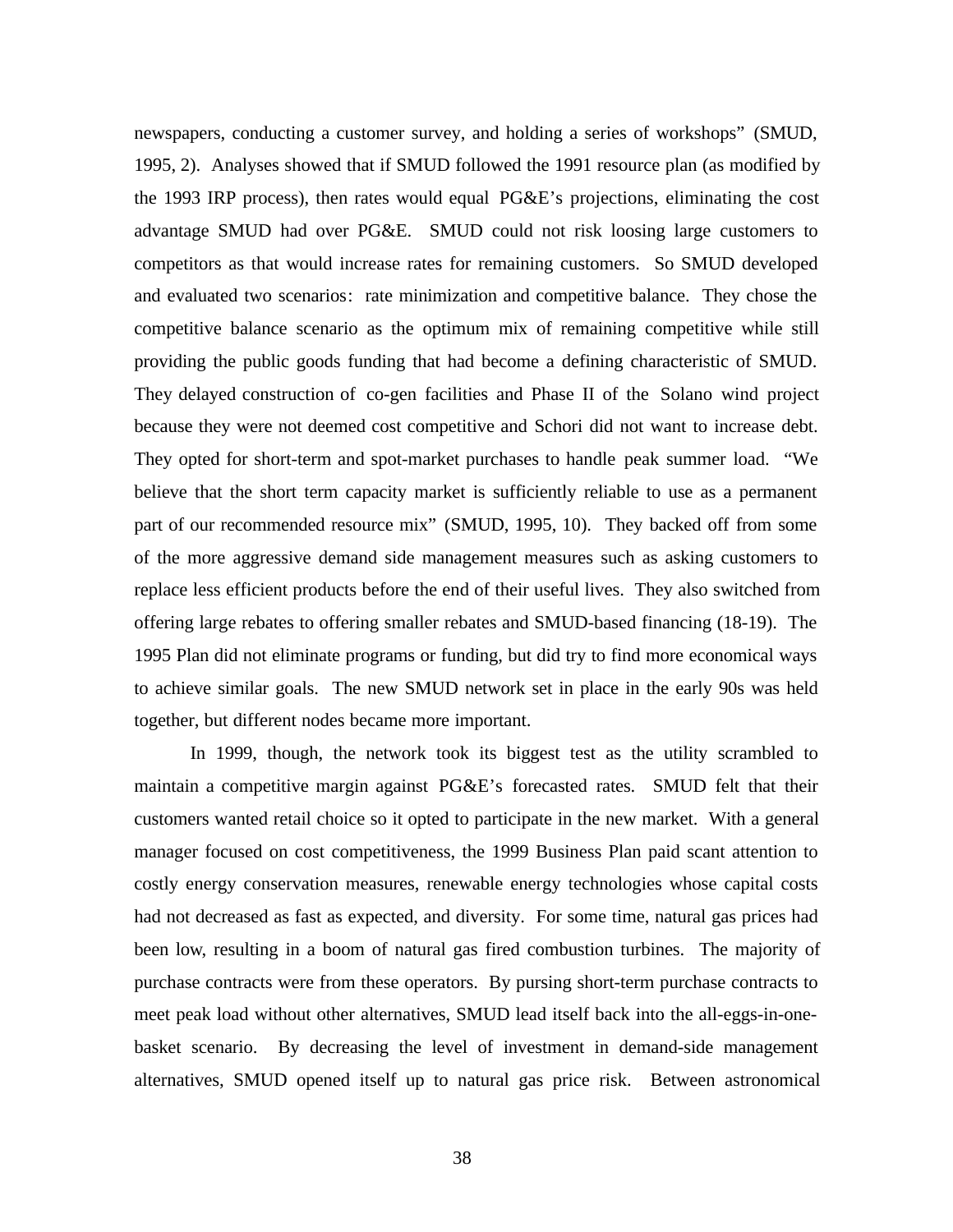market price spikes and increases in the price of natural gas during '99-'00, SMUD got burned along with most other utilities in California. In 2001, SMUD instituted its first rate hike in 11 years (SMUD, 2001, 7).

### **4.6 Alternatives in the Readjusted Network**

During the late 90s, SMUD forgot to apply one of the key tenets of the 1991 resource plan – diversity – to its short-term peak supply decisions. With purchase contracts all linked to natural gas, SMUD became subject to natural gas price risk. Maintaining their diverse portfolio would have hedged that risk. Grappling with the new market structure reminded them of the benefits of diversity and managed load. Reports from 2000 on, repeatedly state the core objectives: reliable power, low rates, community involvement, and environmental quality. It has become a mantra. SMUD has renewed its focus on conservation and Advanced and Renewable Technologies programs. But this is now taking place within a system defined by competition. SMUD funds public goods programs at rates higher than those mandated by the state government. They have committed to tie the annual increases in Advanced and Renewable Technologies funding to the consumer price index. Funding for low-income programs will be determined annually based on actual need instead of a fixed amount. They are adding Phase II of the Solano Wind Project. They also started a solar rooftop, net metering program. They are navigating through the possible ways to fund and market all their conservation programs. Through this all, most customer-owners did not switch. They knew the fit was right and their network would hold.

### **4.7 Conclusion**

Similar to the tenant-owners of 519 East  $11<sup>th</sup>$  St., Sacramentans wanted energy supply decisions in their own hands. They formed SMUD out of PG&E's territory; contracting for power from PG&E while SMUD developed its own energy supply. With control of Sacramento's future energy supply in their own hands, the customer-owners sought to build a solid network of relationships between themselves, the Board, the general manager, their energy needs, and possible supply technologies. Two times in its existence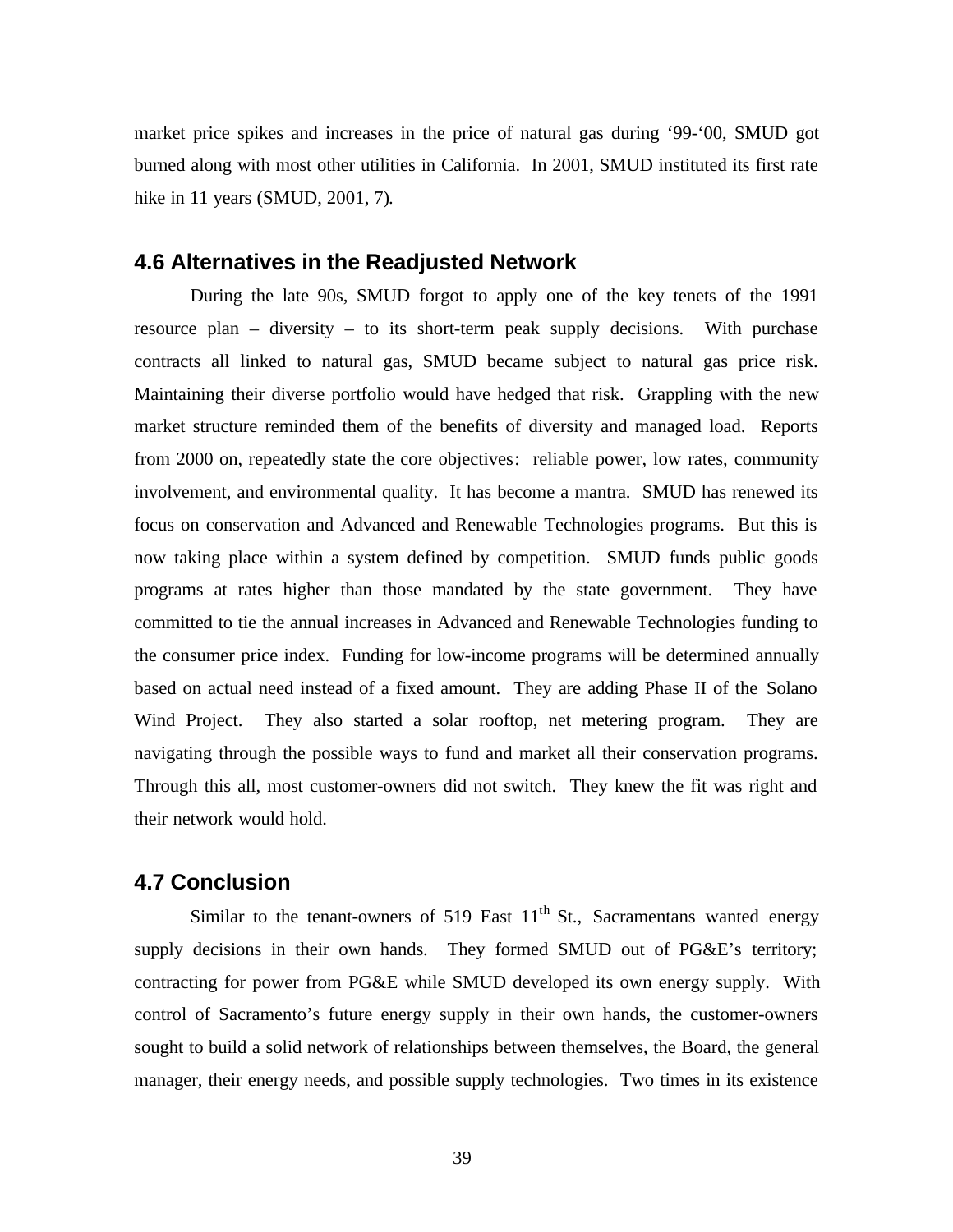the SMUD network relied heavily on one node: Rancho Seco and short-term contracts with natural gas fired generation. The Rancho Seco configuration, which consisted of one single 900 MW block of electricity, brought SMUD to the brink of bankruptcy. It had limited supply options and fractured relationships among its network nodes. The SMUD network reorganized around a diverse energy supply plan that embraced conservation and created room for increasing amounts of renewable energy supply. The second time around, the reshaped network could withstand the beating from natural gas price risk because they had several contracts for smaller amounts of electricity, ultimately giving SMUD more flexibility when confronted with the natural gas price spikes. Although rates increased, the increase was among the lowest of all utilities in California. The solid rapport between customer and utility allowed SMUD to turn its bond ratings around, weather the storm of re-regulation better than most utilities in California, and to maintain its role as a leader in alternative energy systems.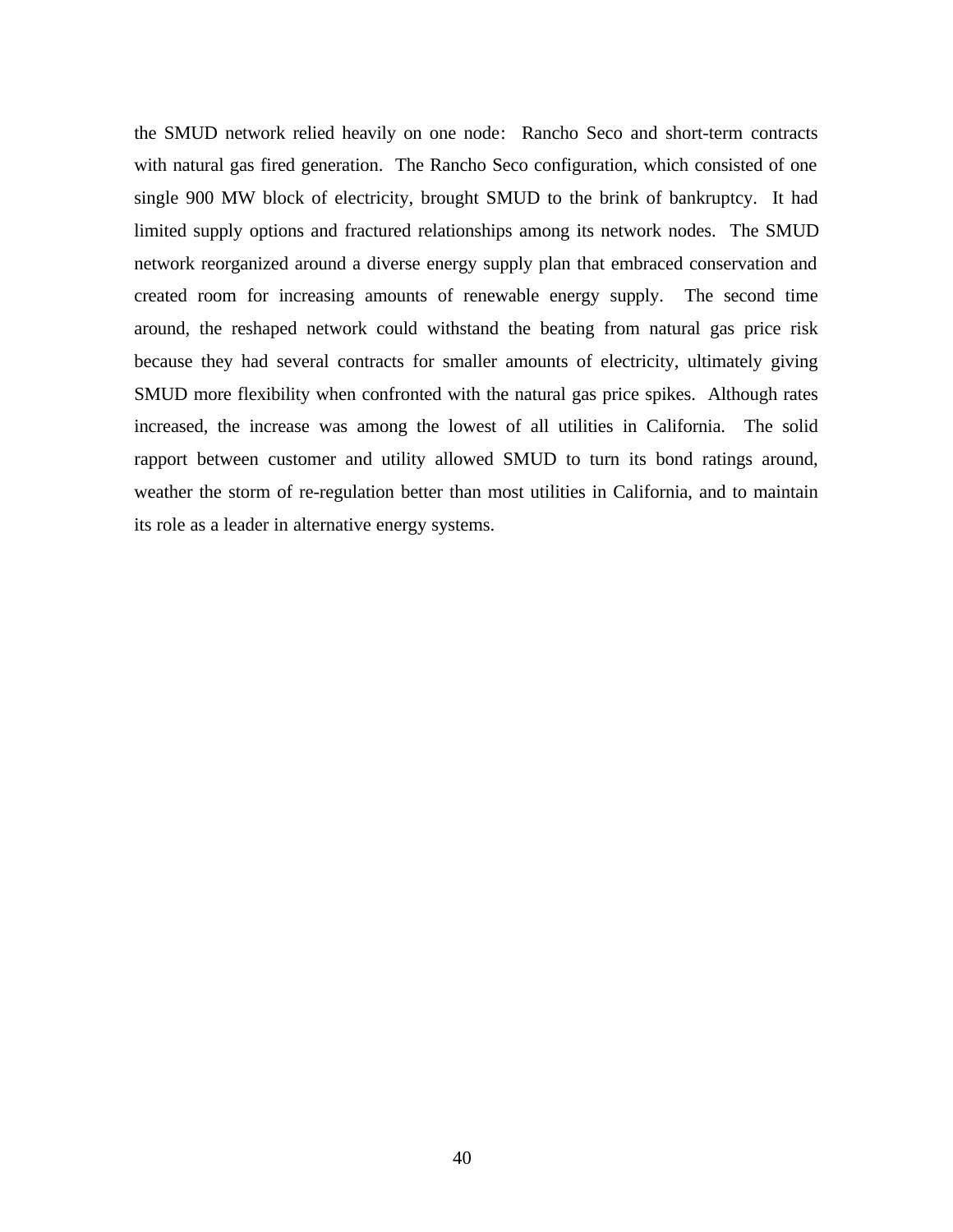# **Chapter 5: Uniting Customer Desires with Policy Initiatives**

#### **5.1 Introduction**

This third case moves to a larger arena – the state. In this case, state policies interweave with Texans' desires for alternative energy supply to bring about utility acceptance. In the wake of EPAct, Texas created the Public Utility Regulatory Act ("PURA"). This legislation, in part, outlined the IRP process specifically requiring customer participation in determining generation expansion plans. This legislation gave customers of IOUs a voice in utility matters, not to the extent of munis, but still a voice. Customers could help direct their future electric supply. Their node became stronger, as did their network link to utilities and regulatory bodies.

The utilities, legislators, and Texas Public Utility Commission ("TPUC") listened to the customers and created policies to reinforce the desires. The interconnection established resulted in a retail market that included full integration of alternative energy systems. This achievement was a culmination of excellent potential for solar technologies, policies requiring utilities to determine customer desires when developing an IRP, and the emergence of Deliberative Polling<sup>TM</sup> as a means for scientifically determining customer wants. These polls determined an overwhelming desire for energy conservation measures and renewable energy resources.

### **5.2 Natural Resources**

Renewable technologies can only be implemented where they have ready access to "fuel" supply. Wind and sunshine cannot be packaged and shipped across country. Although biomass can be shipped, as a waste material it is cost prohibitive to transport long distances. So for renewables to be an integral part of the MES, they must be applied where they can perform the best. Texas is one such a place.

According to the State Energy Conservation Office, Texas' renewable energy education forum, Texas has the most renewable energy potential of any state with 7.75 quads/ $yr^{24}$ . Wind, solar, and biomass potential accounts for approximately 4.33 quads/yr

 $24$  Quadrillion British Thermal Units (Btu)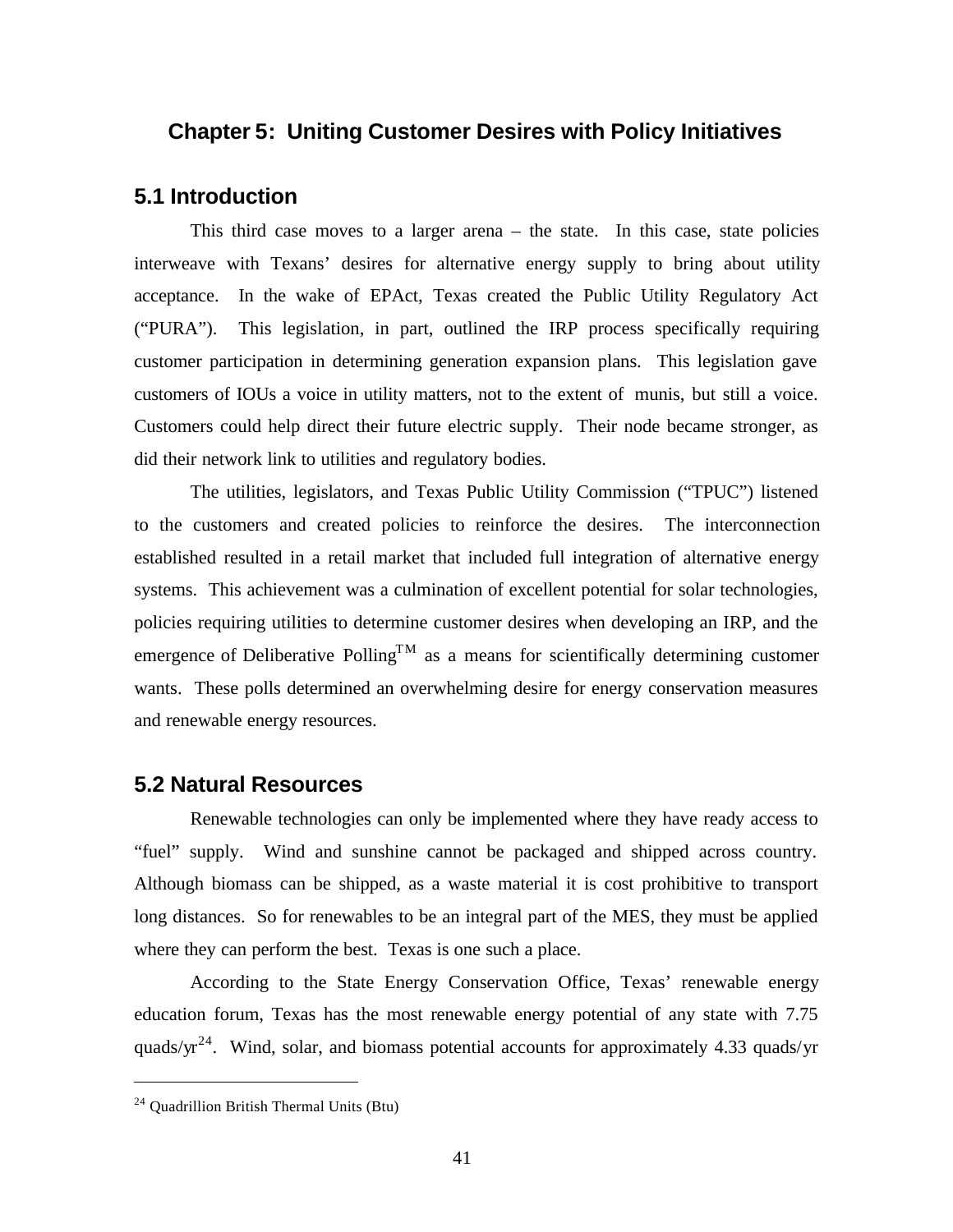(SECO, 2002, 1). Over the entire state, Texas has 59,000 square miles  $(m<sup>2</sup>)$  of class 3 wind (lowest amount needed for utility scale wind turbines),  $15,000$  m<sup>2</sup> of class 4 wind, and 200  $m<sup>2</sup>$  of class 5 and above winds. A 1995 report by the Environmental Defense Fund and Sustainable Energy for Economic Development advocated development goals for renewables in Texas of 5000 MW of wind, 500 MW of photovoltaic, and 500 MW of biomass by 2005 (AWEA, 1995a).

### **5.3 MES Momentum**

Like SMUD, Texas' electric network is a solid member of the MES. As a statewide network, it has even more rigidity and mass than SMUD. Therefore, the momentum of the electric network in Texas more closely resembles the momentum of the MES. As a major sub-network of the MES, understanding some of the significant movements in the MES will situate Texas' shift in momentum and in status from follower to leader.

In 1995, Texas ranked near the bottom of states' use of renewable resources (AWEA, 1995a). The possible reasons for this ranking are tied to the MES momentum. As the MES adapts to accommodate new growth, it has a limited number of options, according to Hughes. In the 80s, the MES tested wind resources. In the 90s, it tested market restructuring.

The rush to build wind projects in the 80s due to federal and some state policies left devastating fallout. Reputable manufactures had to compete with disreputable companies only interested in benefiting from certain tax credits in place at the time (Righter, 1996, 225). This rush resulted in a littered landscape of failed projects, damaging the reputation of the American wind industry. In the late 80s, the fall in oil prices and the repeal of federal and state renewable energy tax credits put many American wind companies out of business (AWEA, 1995a). The limited number of turbine manufacturers remaining in America would make it more difficult to develop wind projects.

Then in the 90s, the MES began to test market restructuring. No one knew how this permutation would affect the network. In May 1995, the Texas House of

42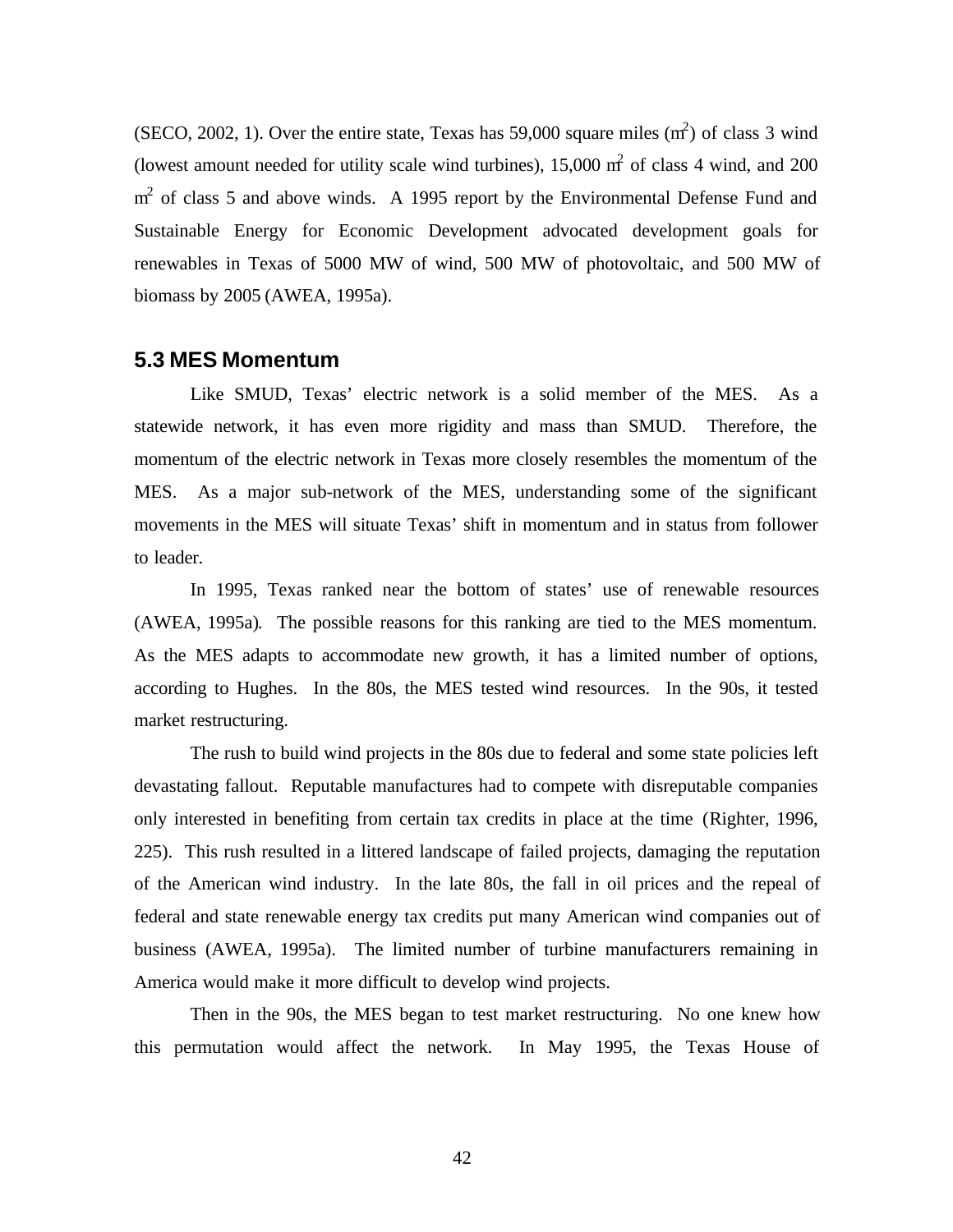Representatives followed the MES' lead, passing a bill in favor of retail wheeling<sup>25</sup>. Several utilities in Texas lobbied against this bill, calling the measures "out of control." Ultimately, the utilities feared stiff competition from low cost independent power producers (AWEA, 1995b). As integral parts of the MES, the momentum utilities sustained made adjusting to retail wheeling harder than for independent power producers, which came into their own in the 90s. As newer members of the network, located on the fringes, they could adjust to changes in the network structure much more quickly. They could react faster to meet customer desires by adding renewables to their portfolios. These fringe network nodes provided one area for renewables to interconnect with the MES.

The movement in Texas in 1995 towards retail wheeling mirrored the national movement. MES momentum seemed to have found a direction for future development – restructuring. In April 1999, the Clinton administration increased the target level of renewable energy supply to 7.5 percent by 2010 in the proposed national RPS (AWEA, 1999a). A national poll conducted in May 1999 on behalf of the Sustainable Energy Coalition showed strong support for a national RPS, tax incentives for renewables, public benefits funds, and disclosure of energy resource supply on utility bills (AWEA, 1999b).

Another important piece of the MES in which the development of the Texas RPS occurred is the status of federal tax credits. A major production tax credit ("PTC") for solar based renewables, which provided a 1.5  $\mathcal{C}/kWh$  production credit, would expire on December 31, 2001. To capture this credit, wind power developers rushed to get projects built before the end of 2001. Congress let the tax expire. New projects were tabled until the credit was renewed in March 2002. It only extends through December 31, 2003. Although the price of wind power has been steadily dropping and becoming increasingly cost competitive, the credit virtually guarantees competitive pricing. Supply contracts are under 3  $\mathcal{C}/kWh$  (Real de Azua, 2001). The inconsistent national policy (and node instability) resulted in boom-bust development cycles (AWEA, 2002b). Without a firm national commitment to the PTC, the Texas electric network must be flexible to starts and stops in the MES momentum.

<sup>&</sup>lt;sup>25</sup> Same as direct access or customer choice.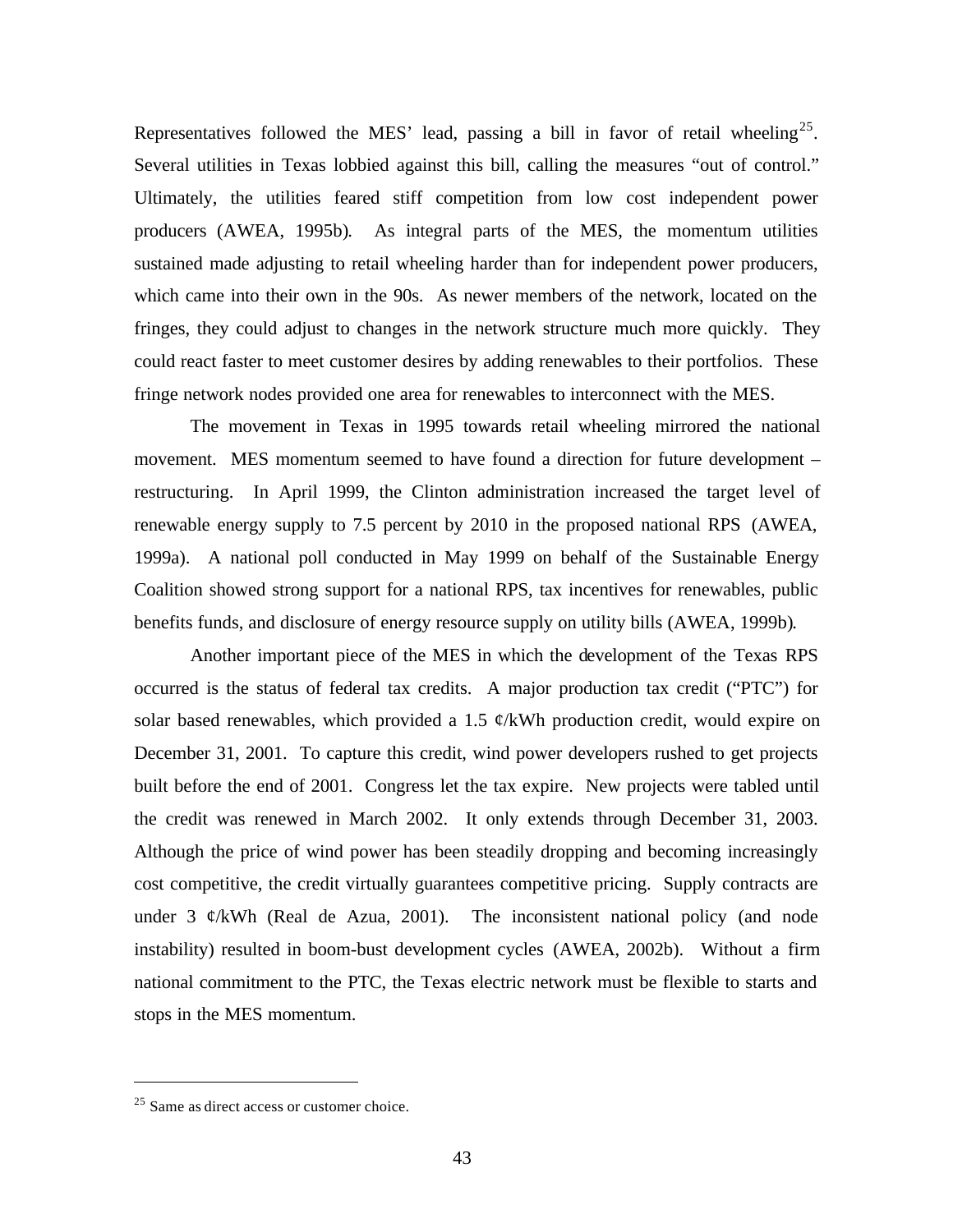# **5.4 Converting Utility Attitudes Using Customer Input**

According to PURA, before a utility can request the TPUC to approve the construction or acquisition of new energy sources, the utility must first scientifically sample the opinions and attitudes of customers once they have been informed of the issues (Office of Public Affairs, 1998). The TPUC requires the utilities to do more than just mail out a survey with the monthly bill. They have to gather responses from a representative and informed group of residential customers. The Deliberative Polling<sup>TM</sup> process emerged as the means by which many utilities met this TPUC mandate. Developed by Dr. James Fishkin, a professor at the University of Texas at Austin, it "brings a representative sample of people together, provides information from both sides of an issue and then allows them the opportunity to talk about those issues" (Gerrow, 2003). Fishkin believes that information is key to a democratic decision-making process. The results according to Fishkin: "we've been able to show that after people deliberate and focus on an issue their opinions change, and we've been able to show that the opinion change is driven by their becoming more informed" (Gerrow, 2003).

After the eight major utilities<sup>26</sup> in Texas, representing 67 percent of customers, used this technique for their IRP process, the desires of customers across the state became clear. As seen in the previous two cases, the customer voice is an important element in engaging utilities. The majority of sampled customers wanted more energy conservation measures and renewable supply options. Table 5-1 shows the desires of customers before they were educated on the issues for three of the major utilities.

| Table 5-1                                                                    |                 |     |               |
|------------------------------------------------------------------------------|-----------------|-----|---------------|
| Customer Opinions on Energy Supply Before Deliberative Polling <sup>TM</sup> |                 |     |               |
| <b>Options</b>                                                               | <b>CP&amp;L</b> | WTU | <b>SWEPCO</b> |
| Efficiency                                                                   | 11%             | 7%  | 16%           |
| Fossil Fuel                                                                  | 11%             | 11% | 10%           |
| Renewables                                                                   | 67%             | 71% | 67%           |
| Purchases                                                                    | 18%             | 10% | 3%            |
| (BPA, 2003)                                                                  |                 |     |               |

<sup>&</sup>lt;sup>26</sup> El Paso Electric, Entergy Gulf States, Houston Lighting & Power, Southwestern Public Service, Texas Utilities Electric Co., Central Power & Light, West Texas Utilities, and Southern Electric Power Co.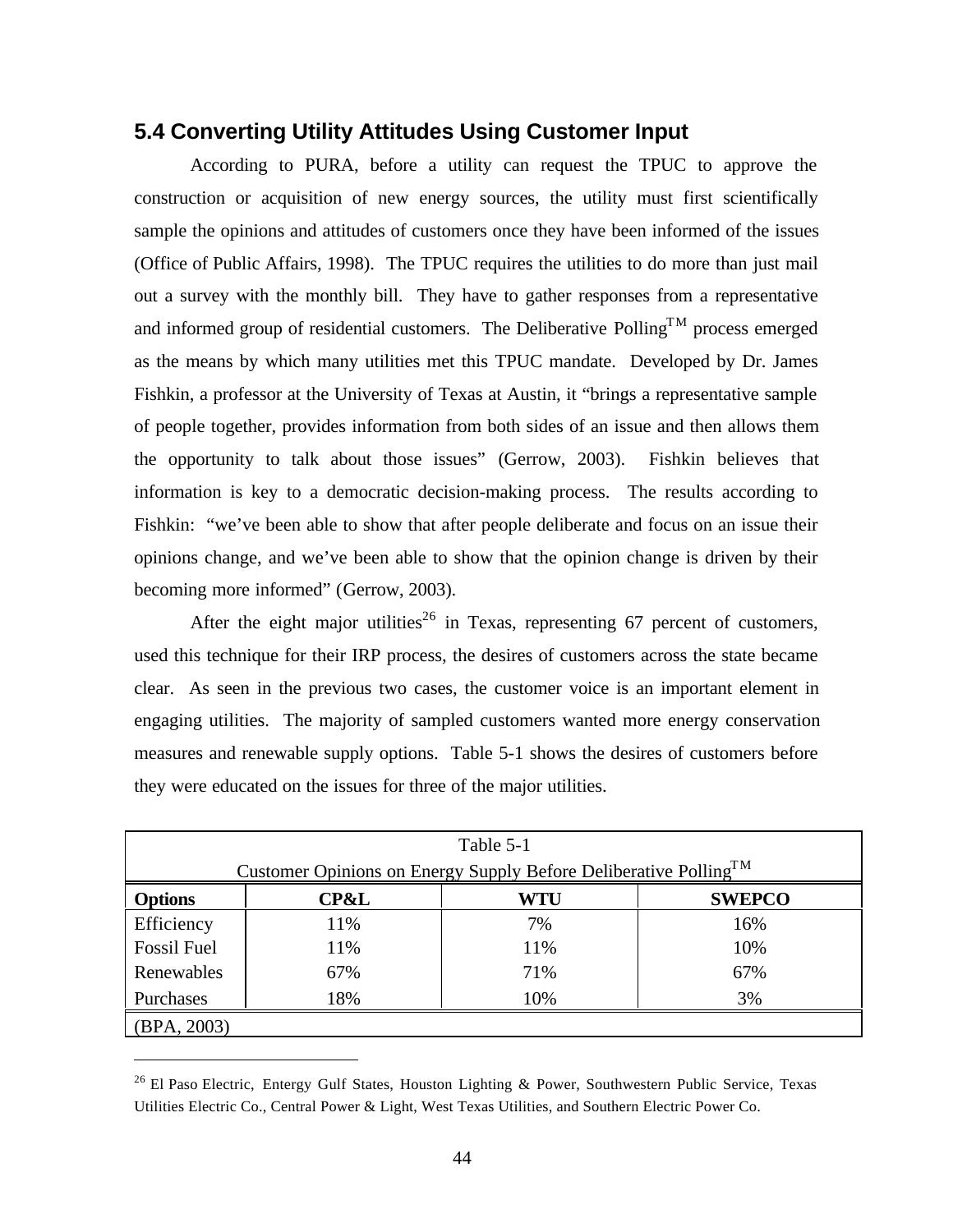Customers overwhelmingly supported the idea of renewable energy. Before the town hall meeting, customers were given education packets and asked to read them. During the meeting, customers broke into small groups to work through issues of supply-side options and demand side management. They also questioned a panel of experts to learn different sides of an issue. After the sessions, customers filled out another survey. Table 5-2 presents results for some of the questions.

| Table 5-2                          |                                |                   |                                                                  |                                         |                  |                   |
|------------------------------------|--------------------------------|-------------------|------------------------------------------------------------------|-----------------------------------------|------------------|-------------------|
| Polling Results After Town Meeting |                                |                   |                                                                  |                                         |                  |                   |
| <b>Questions</b>                   | <b>First Choice Preference</b> |                   |                                                                  | <b>How Much Willing to Pay?</b><br>(\$) |                  |                   |
| <b>Utilities</b>                   | <b>Renewable</b>               | <b>Efficiency</b> | (assuming same cost) $(\% )$<br><b>Fossil</b><br><b>Purchase</b> |                                         | <b>Renewable</b> | <b>Efficiency</b> |
|                                    |                                |                   |                                                                  |                                         |                  |                   |
| TU                                 | 56                             | 30                | 9                                                                |                                         | 5.00             | 1.00              |
| <b>SPS</b>                         | 48                             | 28                | 20                                                               |                                         | 2.00             | 1.00              |
| <b>EGS</b>                         | 37                             | 50                | 9                                                                | $\overline{2}$                          | 1.50             | 1.00              |
| <b>HLP</b>                         | 58                             | 20                | 17                                                               | 3                                       | 6.50             | 3.00              |
| <b>SWEPCO</b>                      | 28                             | 50                | 13                                                               | 6                                       | 5.00             | 2.00              |
| <b>WTU</b>                         | 35                             | 31                | 16                                                               | 18                                      | 5.00             | 2.00              |
| <b>CPL</b>                         | 16                             | 46                | 29                                                               | 8                                       | 4.00             | 2.00              |
| Average                            | 49                             | 31                | 14                                                               | 5                                       | 5.00             | 2.00              |
| (Sloan & Taddune, 1999)            |                                |                   |                                                                  |                                         |                  |                   |

On average, Texans strongly preferred renewables and conservation methods for meeting energy needs. The more balanced desire for both methods reflects a greater understanding of the costs associated with renewable energy. With this new understanding, most Texans still supported renewables and showed a willingness to pay extra. Although renewables now shared its early support with energy conservation measures, having these two options favored by the majority of residential customers shows a clear desire for change in the MES: change from large-scale fossil fueled generation, to a greater proportion of energy supply met through alternative systems. According to Mike Sloan of Virtus Energy Research Associates and a key supporter of the RPS, "what the extensive polling effort revealed to the utility management and to policy-makers was the extent of public support for renewable energy, throughout the state and among Texans from all walks of life" (Real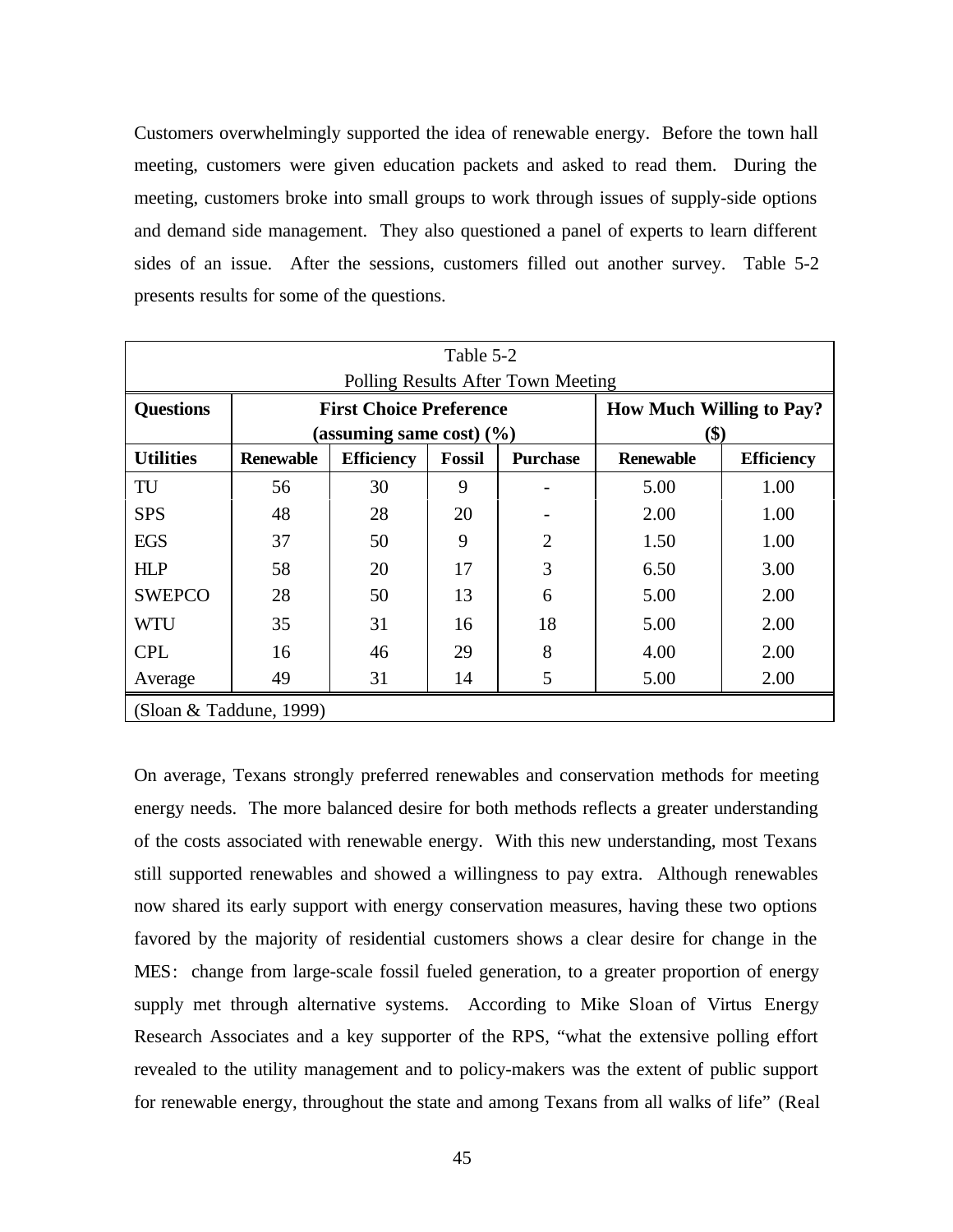de Azua, 2001). State law required utilities to obtain informed and representative customer input. The customers then stepped forward, showing a strong desire for alternative energy systems.

The push for renewables (and energy efficiency) came about after these deliberative polls (Mooney, 2001). This process gave IOU customers their first real opportunity to express their desires to their utilities. In October of 1998, the TPUC adopted a rule allowing electric utilities to offer their customers the choice of non-polluting renewable resources. This rule also supported the 1998 Strategic Plan, *Vision Texas 2000*, which advocated the increased use of renewable resources to meet the state's needs (Kjellstrand, 1998 Oct. 23). Customer opinions formed through balanced information sessions, conducted in front of TPUC members and utility executives, convinced the TPUC and utility executives that the public strongly favored renewables and energy efficiency. The process strengthened the interconnections between customers and regulatory bodies. The scientific process also lent credibility to customer desires.

In a competitive environment, utilities need to meet customer desires in order to retain those customers. As the Texas network's momentum swung towards a competitive environment, the relationship between utilities and customers become increasingly important. The Texas IRP process gave IOU customers a voice they lacked previously; awaking millions of individual nodes within the Texas electric network lit up. The impending switch to a retail market resulted in utilities need to strengthen the connection between the utility node and its customer nodes.

The Texas legislature engaged with these desires. Senator David Cain added the RPS amendment (section 39.904) to SB7, the senate's restructuring bill. The RPS requires every retail electricity provider, municipal utility, and cooperative utility in the state to obtain renewables as a percentage of annual capacity according to the schedule shown in Table  $5-3^{27}$ .

 $^{27}$  A muni or coop forgoing participation in the retail market was exempt.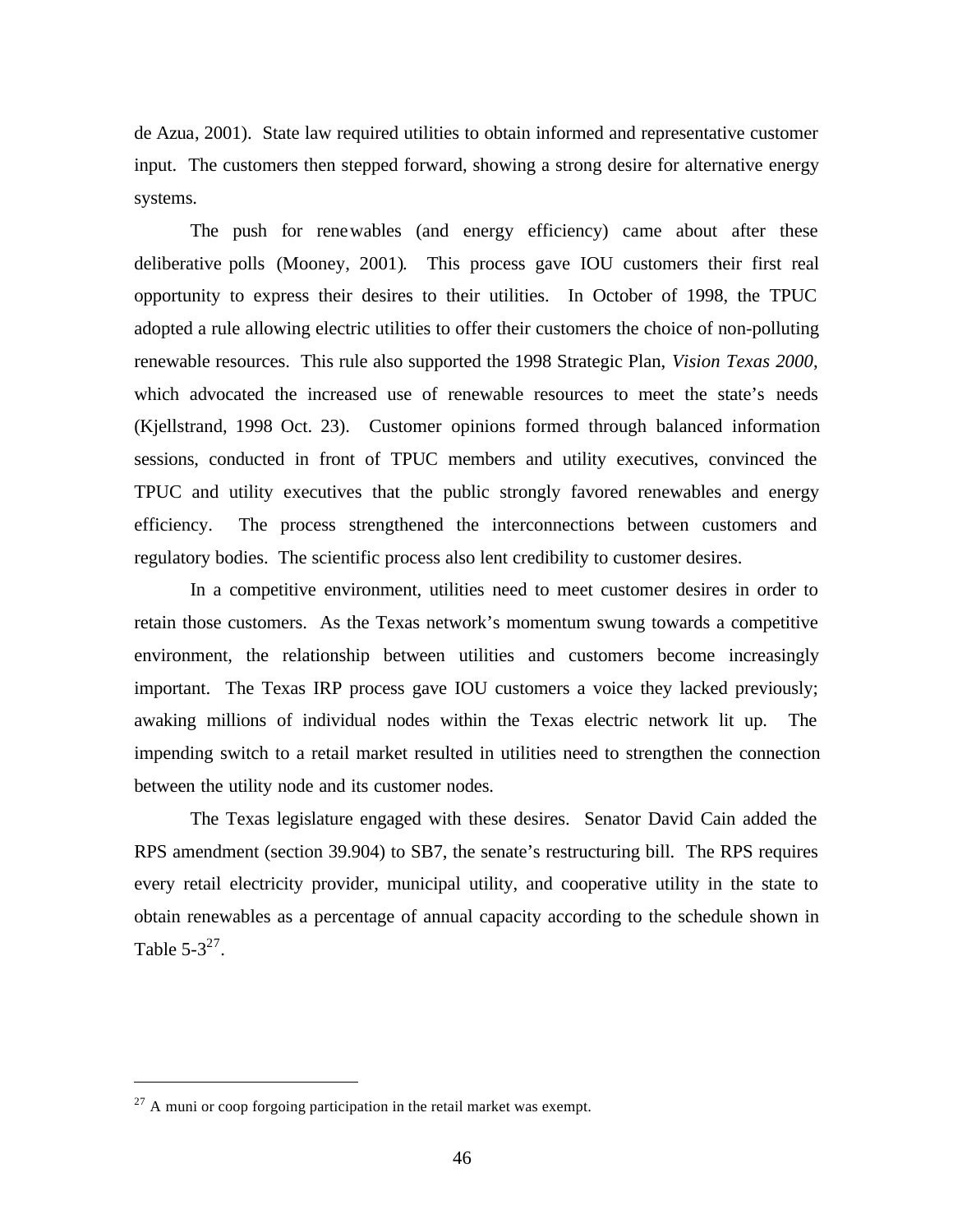| Table 5-3                                                            |      |  |
|----------------------------------------------------------------------|------|--|
| Deadlines for Percentage of Annual Utility Capacity From Renewables  |      |  |
| Date<br><b>Percentage of Annual Utility Capacity from Renewables</b> |      |  |
| January 1, 2003                                                      | 1.65 |  |
| January 1, 2005                                                      | 2.15 |  |
| January 1, 2007                                                      | 2.75 |  |
| January 1, 2008                                                      | 3.00 |  |
| (AWEA, 1999c)                                                        |      |  |

Renewable resources allowed under the RPS include wind, solar, geothermal, wave/tidal, biomass and methane landfill gas, and hydro power ("SB7," 1999, 39.904d). Part (a) outlines the deadlines and renewable capacity growth requirements, as shown in Table 5-4. These goals represent the statewide growth goals, and serve as a reference point in determining the success of the RPS.

| Table 5-4                                 |                                          |  |
|-------------------------------------------|------------------------------------------|--|
| Deadlines for Renewable Resource Capacity |                                          |  |
| <b>Date</b>                               | <b>Total Capacity of Renewables (MW)</b> |  |
| January 1, 2003                           | 1,280 (400 additional)                   |  |
| January 1, 2005                           | 1,730 (450 additional)                   |  |
| January 1, 2007                           | 2,280 (550 additional)                   |  |
| January 1, 2008                           | 2,880 (600 additional)                   |  |
| ("SB7," 1999)                             |                                          |  |

Part (b) calls for a renewable energy credits trading program, which would allow electric providers to purchase credits in lieu of owning renewable capacity or purchasing capacity. Part (c) states that the TPUC will adopt rules for the RPS implementation by January 1, 2000. Parts (e) and (f) state that municipally owned gas distribution systems using landfill gas can obtain credits for those systems.

The 1995 PURA mandate for scientifically gathering customer input, and the subsequent deliberative polling process allowed customers to better understand the issues and options available for electricity supply, and to share their views with the TPUC,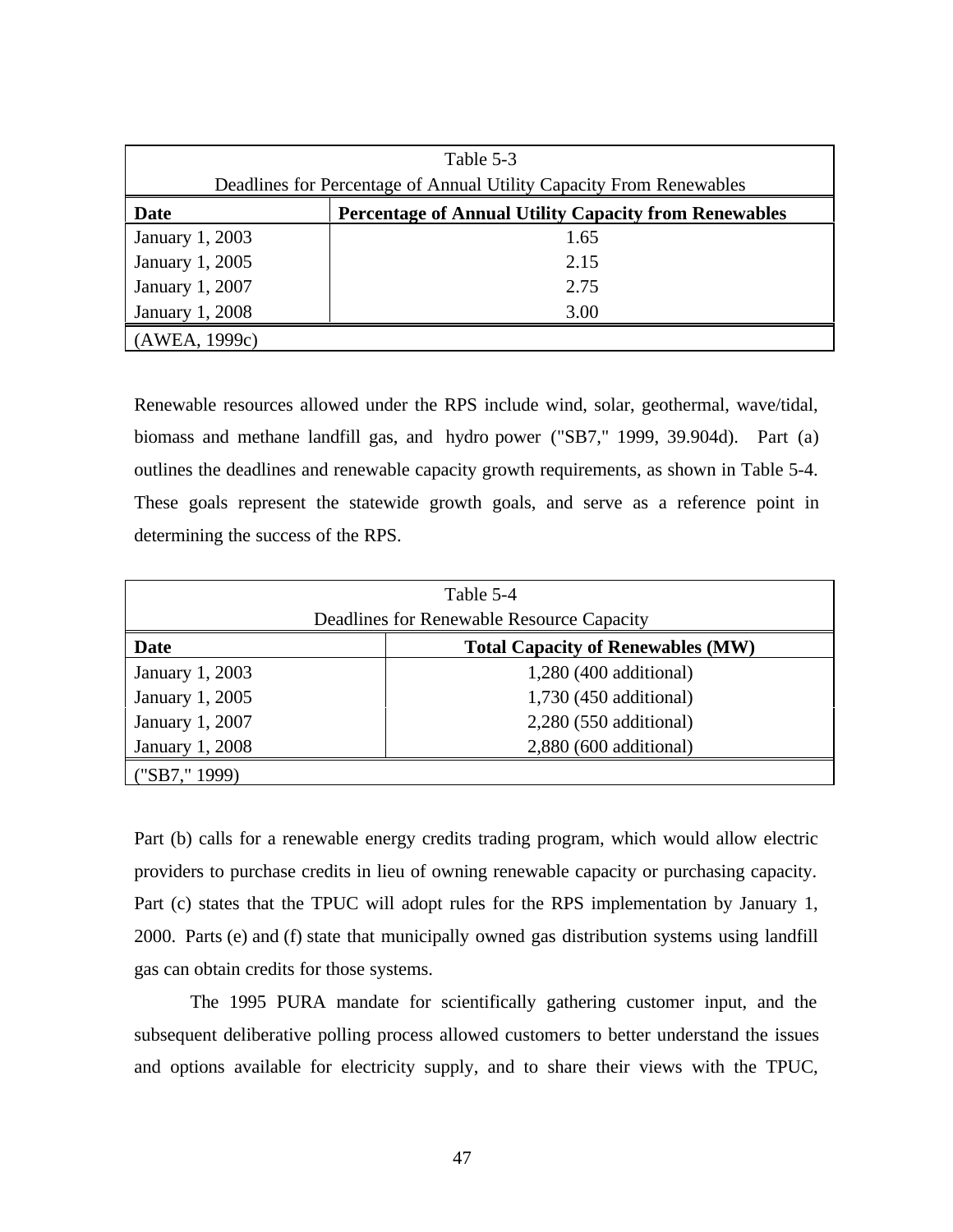legislature, and utility executives. The process created an atmosphere of legitimacy. The Governor signed SB7 into law on June 18, 1999.

As the regulatory node in Texas' network, the TPUC set up the rules by which electric providers would meet the requirements of SB7. In December 1999, the TPUC adopted rules for SB7 covering the following:

- Encourage the construction of renewable energy projects,
- Reduce air pollution from fossil fuel generation,
- Respond to Texan's willingness to pay more for clean energy,
- Increase the renewable energy supply in Texas, and
- Achieve these goals at a modest cost to Texans (Hadley, 1999 Dec. 17).

The specific actions for the RPS are contained within PURA "Chapter 25, Subchapter H, Division 1: Renewable Energy Resources and Use of Natural Gas". In October 1999, the TPUC released a draft version for comment, and the final version became effective on May 15, 2000. Some of the major provisions include the renewable energy credit, transmission provisions, and automatic penalties for non-compliance ("Goal," 2000).

### **5.5 Policy Ensures Utility Participation**

Once the customers presented such a scientifically legitimized and united preference for renewables and energy efficiency, it was up to the policy network segment to enact an RPS that could achieve those goals. According to Randall Swisher<sup>28</sup>, success boils down to four key items in the areas of nature, technology, and policy. First, Texas has an excellent wind resource. Second, wind turbine technology is more economical than before. Third, policy-makers need to craft growth inducing renewable energy requirements and fourth, non-discriminatory electricity transmission rules (Real de Azua, 2001). Texas already had 880 MW of renewable resources in the state; therefore, the TPUC had to establish minimum goals that exceeded the amount already available to achieve real growth in the industry. They chose a target of 2,000 additional MWs of capacity by the year 2009, with interim goals according to the schedule shown previously

<sup>28</sup> Executive Director of American Wind Energy Association ("AWEA").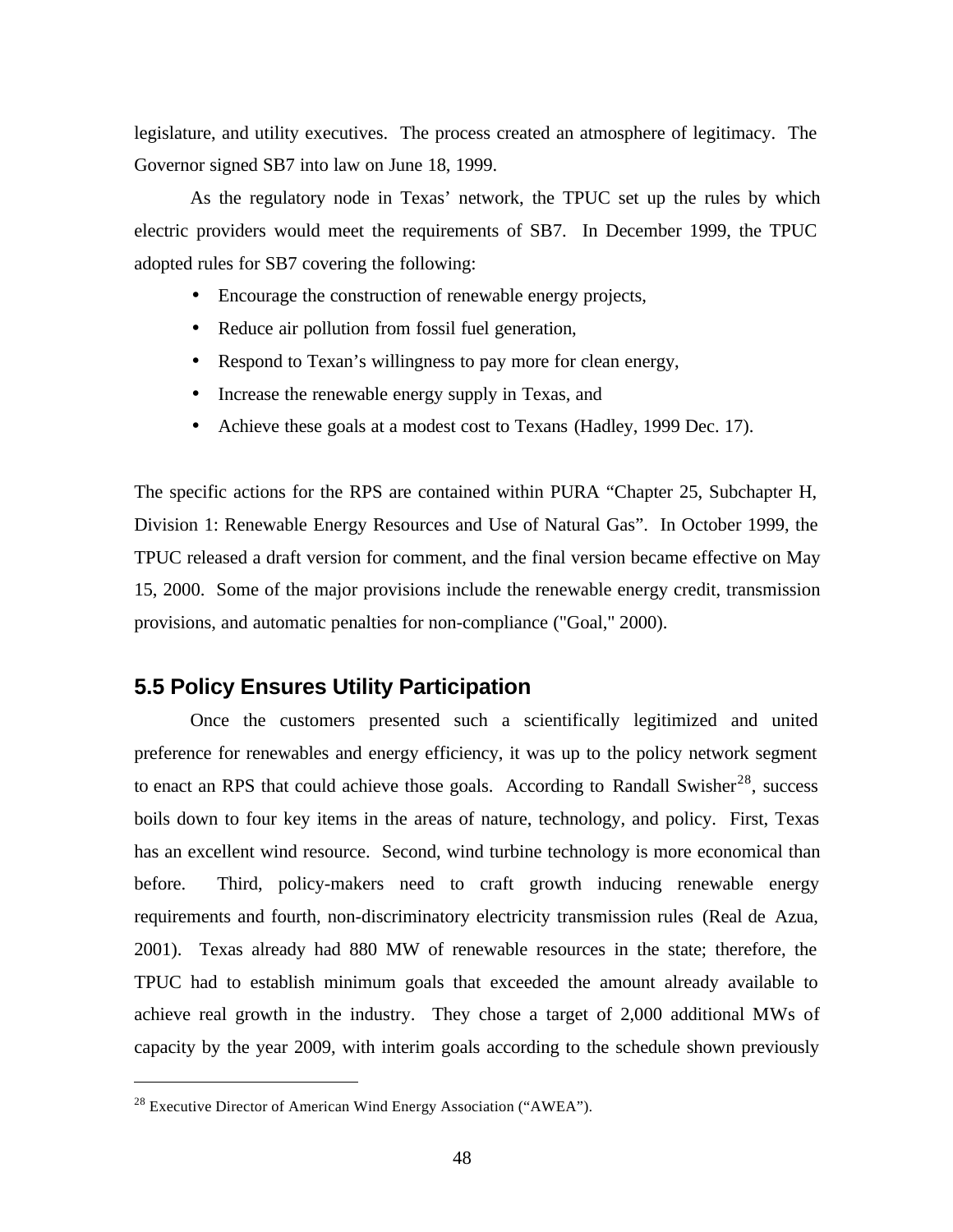in Table 5-4. The schedule allowed sufficient time for developers to meet the requirements. The requirements were also enacted before the expiration of the federal PTC, allowing developers to take advantage of the tax credit for any projects they could get developed before the end of 2001. More than 10 wind projects, totaling 930 MW were installed by the end of 2001, twice as much capacity as the 2003 requirement (Wiser  $\&$ Langniss, 2001, 10). In addition, 12 new landfill gas projects (44 MW) and 50 MW in hydro renovations were announced, and 2,650 MW of wind projects requested grid access. Even municipal and cooperative utilities exempt from the 2002 RPS obligation, have contracts for 156 MW of wind energy in place (Wiser & Langniss, 2001, 10).

The TPUC also established flexible and appropriate transmission rules. Some renewable technologies provide intermittent energy that cannot be scheduled. In many states with restructured electric systems, transmission provisions contain severe penalties for not scheduling electric transmissions (AWEA, 2002b, 3). This presents a significant economic disadvantage for solar technologies and slows their development and participation in restructured environments. Given Texas' excellent wind resources, fair and equitable access to transmission was key to ramping up the renewables capacity. In Texas, however, they created special provisions for "as-available" technologies. In establishing transmission rules for the retail market, the TPUC built upon the one stop, standardized, interconnection process they established in 1998. They created a postage stamp rate<sup>29</sup> (initiated in 2002) and a market-based subzonal congestion management scheme, which allocates congested lines fairly among generators (Real de Azua, 2001). Also, as outlined in PURA, all Texas customers bear the cost of grid expansion, not the power plant (Wiser & Langniss, 2001, 15). This eliminates a major cost barrier normally associated with any power plant.

Another key provision is the flexibility of meeting renewable requirements coupled with a stiff penalty for non-compliance. According to Jaime Steve, AWEA's legislative director, "Texas structured its RPS more effectively than other states because they set a

<sup>&</sup>lt;sup>29</sup> Fixed charge per unit of energy transmitted within a zone, regardless of distance traveled. Zones in Texas are determined at the independent system operator ("ISO") level. The ERCOT ISO covers 85 percent of Texas (EIA, 2002b), (NWCC, 2000).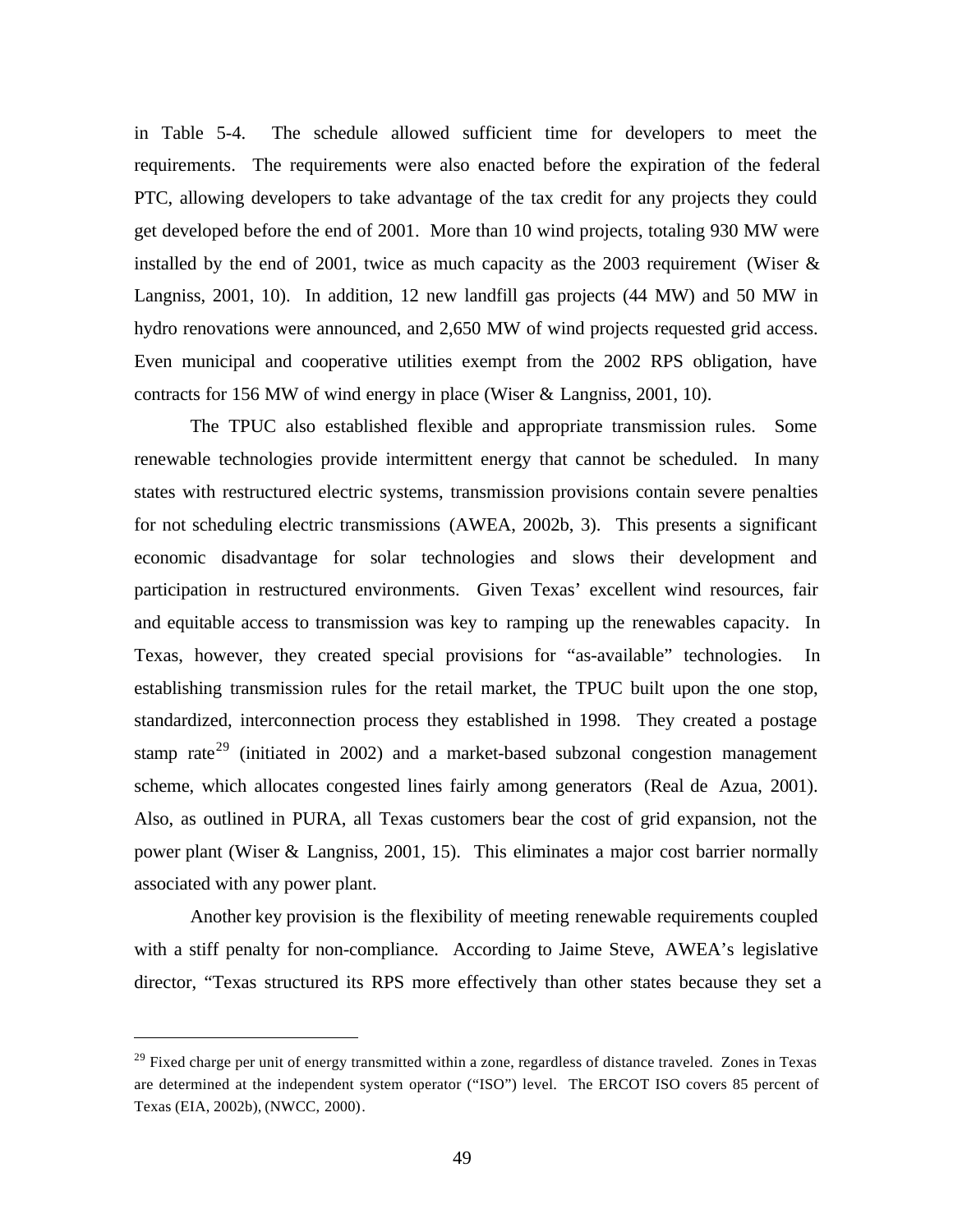relatively ambitions, yet achievable, requirement. Then the power providers were set free to decide for themselves how to meet the requirement" (Real de Azua, 2001). Electric providers can build, own, and operate their own renewable resources to meet their requirements or they can purchase renewable energy and the associated renewable energy credits. A renewable energy credit equals 1MWh of renewable energy physically metered and verified in Texas. Electric providers producing renewable energy in excess of their own requirements can sell the excess energy and equivalent credits to providers trying to meet their respective quotas ("Goal," 2000). This flexible process allows for least-cost implementation and easy requirement tracking (Real de Azua, 2001).

Tracking renewable obligations is extremely important in making electric providers accountable. Providers have a year-long compliance period to meet their obligations. They also have a three-month grace period to make up any shortfall. After the grace period, a penalty is automatically charged to the provider in non-compliance. The charge for non-compliance exceeds the estimated compliance costs, making it cheaper to comply (Real de Azua, 2001). Furthermore, eating into the grace period also eats into the next compliance period, potentially making it even harder for an electric provider to meet obligations if it gets behind.

Utilities have two strong incentives to participate in renewable energy production under the terms of the Texas RPS. First, they will do better in a competitive environment if they deliver products their customers want. Second, the utility's bottom line suffers from non-compliance. According to Swisher, "the RPS has provided the extra incentive that utilities need to seriously look at wind and other renewables. Now that they have, it's obvious that they like what they see" (Real de Azua, 2001). Incumbent utilities have signed long-term contracts (10-25 years) for RECs and the associated energy (Wiser & Langniss, 2001, 11). The long-term contracts provide stability for renewable technologies that often do not benefit from long-term policy incentives. Contract lengths of  $10 - 25$ years have become an anomaly in an era of short-term purchase contracts and short-term financing arrangements. Nowadays, purchasers are typically unwilling to enter into longterm contracts in emerging competitive markets because they do not want to lock in a price when short-term prices might drop. The long-term contracts used in Texas ensure that the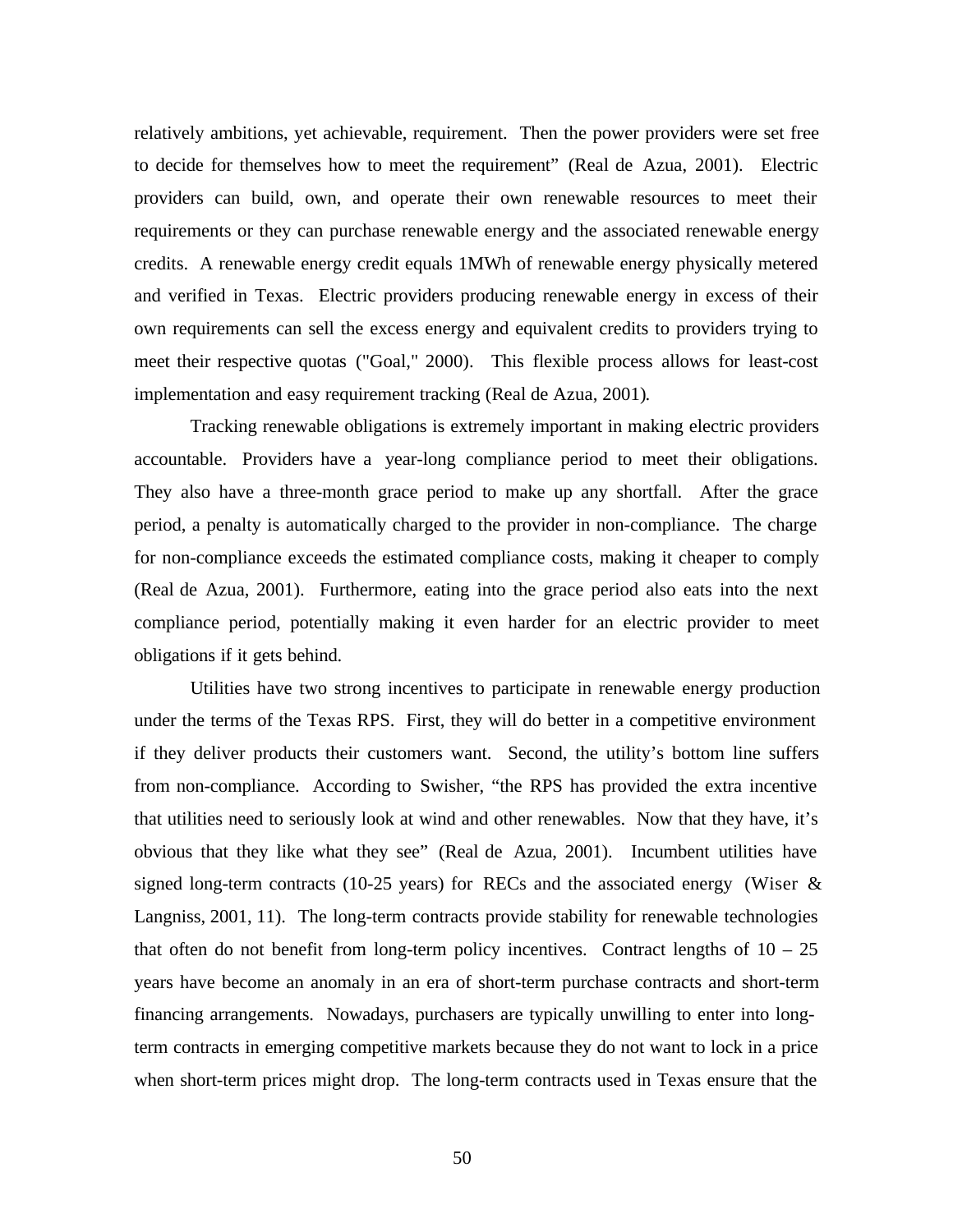electric supplier can meet its renewables obligation while placing risk of non-compliance due to unavailability on the developer.

The TPUC crafted RPS rules that built on the MES, creating a set of relationships between nodes that provided the structure for compliance. This structure aids IOU's ability to meet customer demand. The RPS network's flexibility provides several paths for utilities to achieve compliance and retain customers. The RPS rules also add legitimacy to the state legislature's RPS amendment.

### **5.6 Confluence of Factors Makes the Texas RPS Work**

Similar to the SMUD case, in which major nodes worked towards a common goal, the Texas RPS implementation process reflects a coalescing of node interests. Utilities have embraced renewables and energy conservation because their customers wanted it and because the policy-makers crafted a policy that ensured compliance. Utilities could meet the compliance because of the abundance of renewable resources within the state. The TPUC felt that Texas moved thoughtfully through the restructuring process, opening up the wholesale market in 1995 (SB373), refining the market and calling for a retail market in 1999 with SB7. Texas ensured sufficient generation and transmission capacity to meet future demand, and avoided the price spikes experienced in the California market (TPUC, 2001).

According to the Early Assessment Report to the TPUC, the RPS had strong political support and regulatory commitment. Deliberative Polling<sup>TM</sup> showed Texan's clear desire for renewables and energy efficiency, which then got the attention and support of legislators, the TPUC, and utility executives. The predictable, long-term purchase obligations drove new development, stability, and economies of scale through mass production. Easy tracking through the renewable energy credit program and automatic enforcement for non-compliance made it more attractive for utilities to participate than to try and dodge participation. And lastly, the RPS allowed for flexibility in meeting the requirements (Wiser & Langniss, 2001, 14-15).

This statewide utility acceptance of renewable energy relied upon the efforts of individuals and institutions throughout Texas. The TPUC crafted IRP requirements that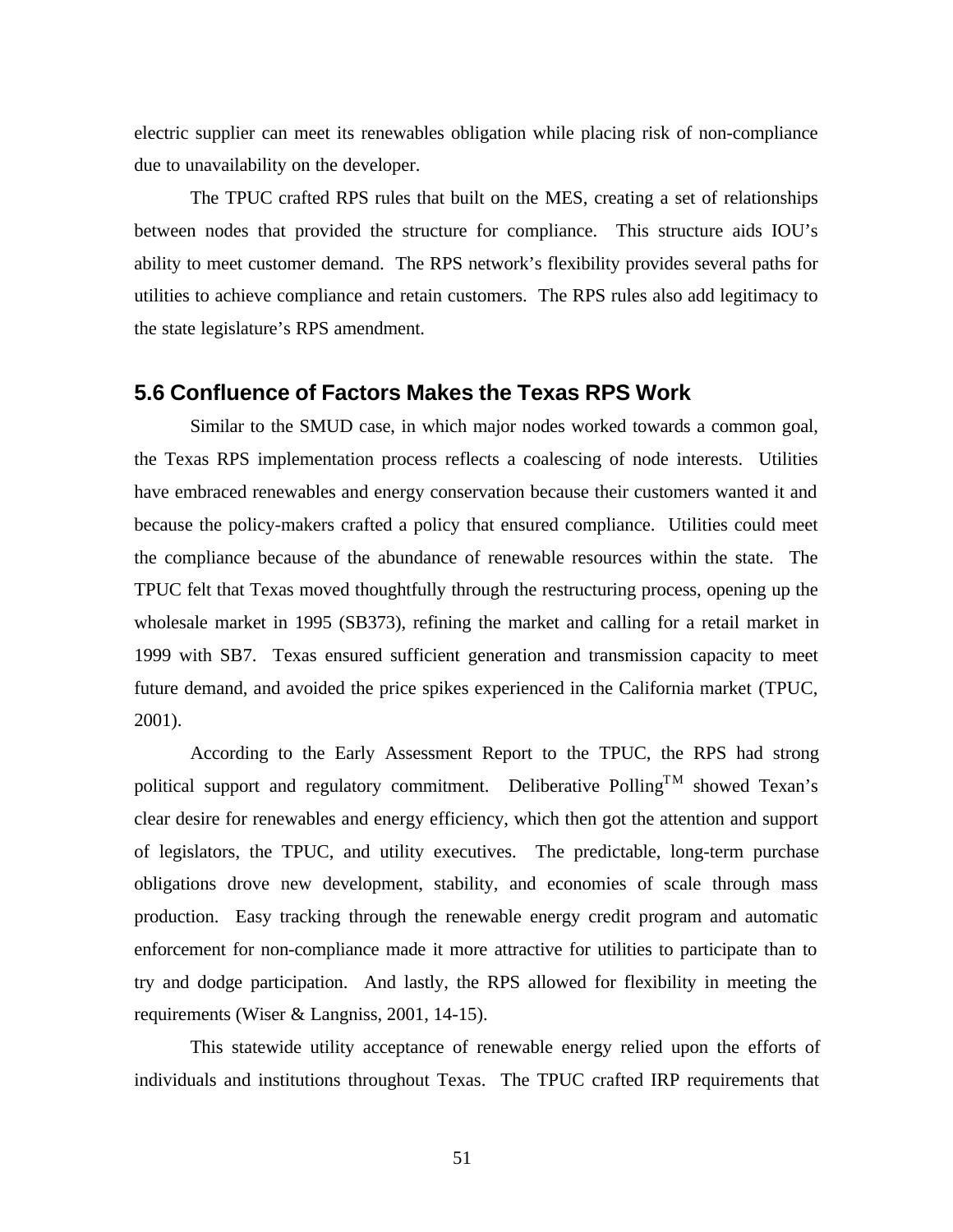provided customers the opportunity to have their voices heard (akin to the opportunities muni and coop customers have). The Deliberative Polling<sup>TM</sup> process leant an aura of legitimacy to customer opinion. Utility executives, state legislators, and the TPUC believed in Texans' strong desire for renewables and energy conservation. Initially weak, network connections were strengthened and solidified during the process. Legislators interested in serving their constituents drafted an electric market restructuring bill, including a RPS provision. The TPUC fulfilled its role in the MES by drafting the specific rules for implementing the RPS. The utilities then contracted with developers for capacity and energy from their new projects.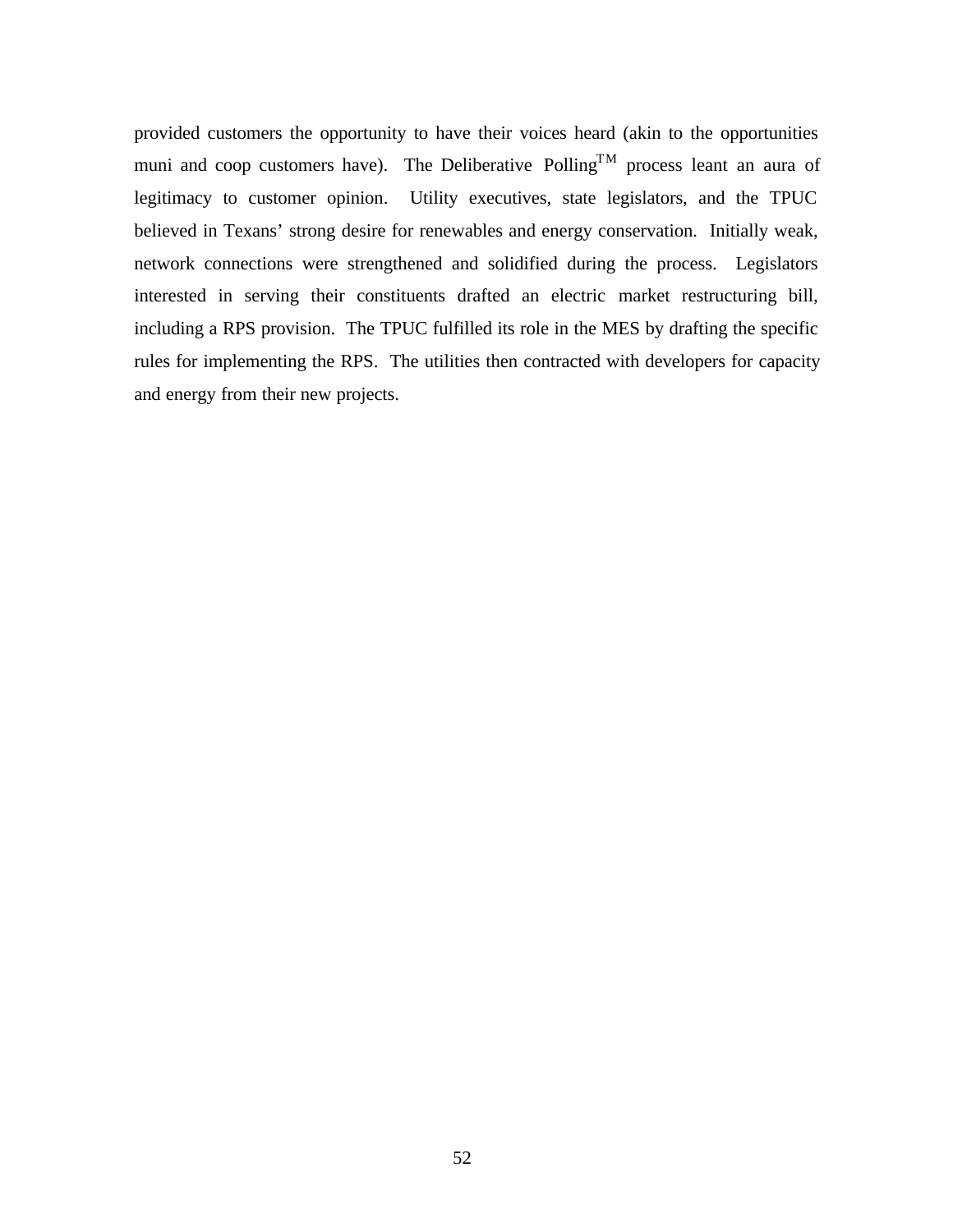### **Chapter 6: Conclusion**

Our electric system centers on the utility<sup>30</sup>. Large and inflexible, utilities experience difficulties when dealing with intermittent and uncontrollable technologies like wind turbines and photovoltaics. Therefore other MES nodes and social network relationships must be converted to help the utilities adapt. Ultimately, tying into the MES requires an alliance with the utilities. With utility buy-in, new technological nodes like renewables gain legitimacy and stability, firmly connecting to the MES.

Hughes says that mature technological systems have substantial momentum, which limits the system's ability to adapt or assimilate nodes that do not conform to the system's configuration. Though limited, change is not impossible. If an artifact is changed or removed, then other network components and relationships change accordingly (Hughes, 1987, 51). He seems to limit change to the technological elements of the mature system. He then goes on to say that "a system with great technological momentum can be made to change direction if a variety of its components are subjected to the forces of change" (Hughes, 1994, 112). Though one component can cause change in closely related elements of the mature system, widespread change requires a change in numerous network nodes. Hughes does not ever get more specific about the location or catalyst for change. But he also notes that technology shapes and is shaped by society (Hughes, 1994, 102, 112) and that people and social relationships maintain a mature system. This is the real clue to attaining utility acceptance of alternative energy. Utilities are the most stable nodes of the MES, but people run those companies while also being consumers of electricity. Working at the social relationships can create change in the MES.

Actor-network theory's emphasis on the active role of social relationships in maintaining, creating, or adapting social networks provides a lens and a language in which to view the three cases of this thesis. Once a functional technology is developed, it is up to people to implement that technology and interconnect it with the mature system. These two models do not answer directly who or what needs to change. This thesis takes these

<sup>&</sup>lt;sup>30</sup> Even in states with retail choice, relatively few customers have switched providers, leaving the incumbent utilities with significant obligations to serve.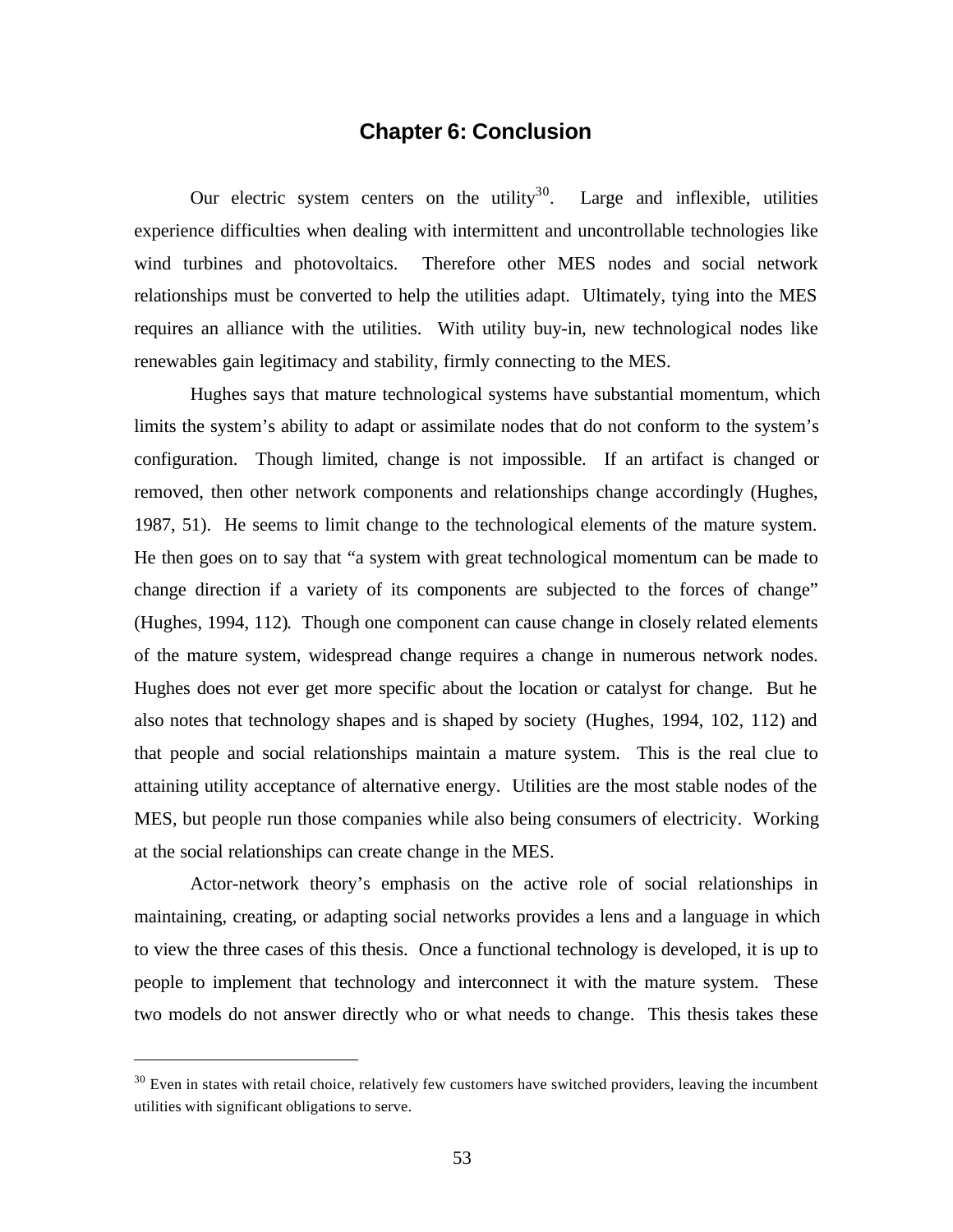models just a little further in trying to answer this question. At the root is the answer to gaining utility acceptance of alternative energy systems.

### **6.1 Who or What needs to Change?**

Hughes says that various components of the mature system must change, but does not provide any guideposts. Latour says that the more alliances one can build the bigger the network one can create around an artifact or a belief. He does not say how many alliances are required to overcome an opposing belief. This thesis examined three cases of very different size – apartment building, city/county, and state. Although no definitive critical mass for change was found, each case has four elements in common: customers, utility executives, institution(s), and technology. These four elements are Hughes' "various components." Building an alliance for alternative energy that incorporates some part of each element can lead to utility integration of renewable energy technology, as seen in the previous cases.

At the local level, it appears that change comes from individuals, with some support from institutions. In the 519 windmill case, the major actors are the tenant-owners, the 5-member ETF, the professional engineer, the licensed electrician, Miriam Charnow / CSA, the PSC, and Con Ed. The impetus for utilizing renewable technology started with the individuals and they methodically added in the support of a few institutions that were key to their specific circumstances. Furthermore, the individuals involved can be more flexible, trying various avenues to achieve their goal. For example, if Robert Silman had been uncooperative in performing his professional engineering duties, the ETF and 519 tenant-owners could have searched for a different engineer.

The larger the system, and more integrated with the MES, the more likely change will come through relationships between institutions. The clout of the institution is needed to overcome the momentum of the larger piece of the MES. For example, once SMUD decided to become a leader in renewable energy and energy conservation measures it created relationships with other industries and institutions to support its decision. In Texas, the state legislator and TPUC worked together to create the RPS. These institutions consist of individuals working towards a common goal, and some individuals played key

54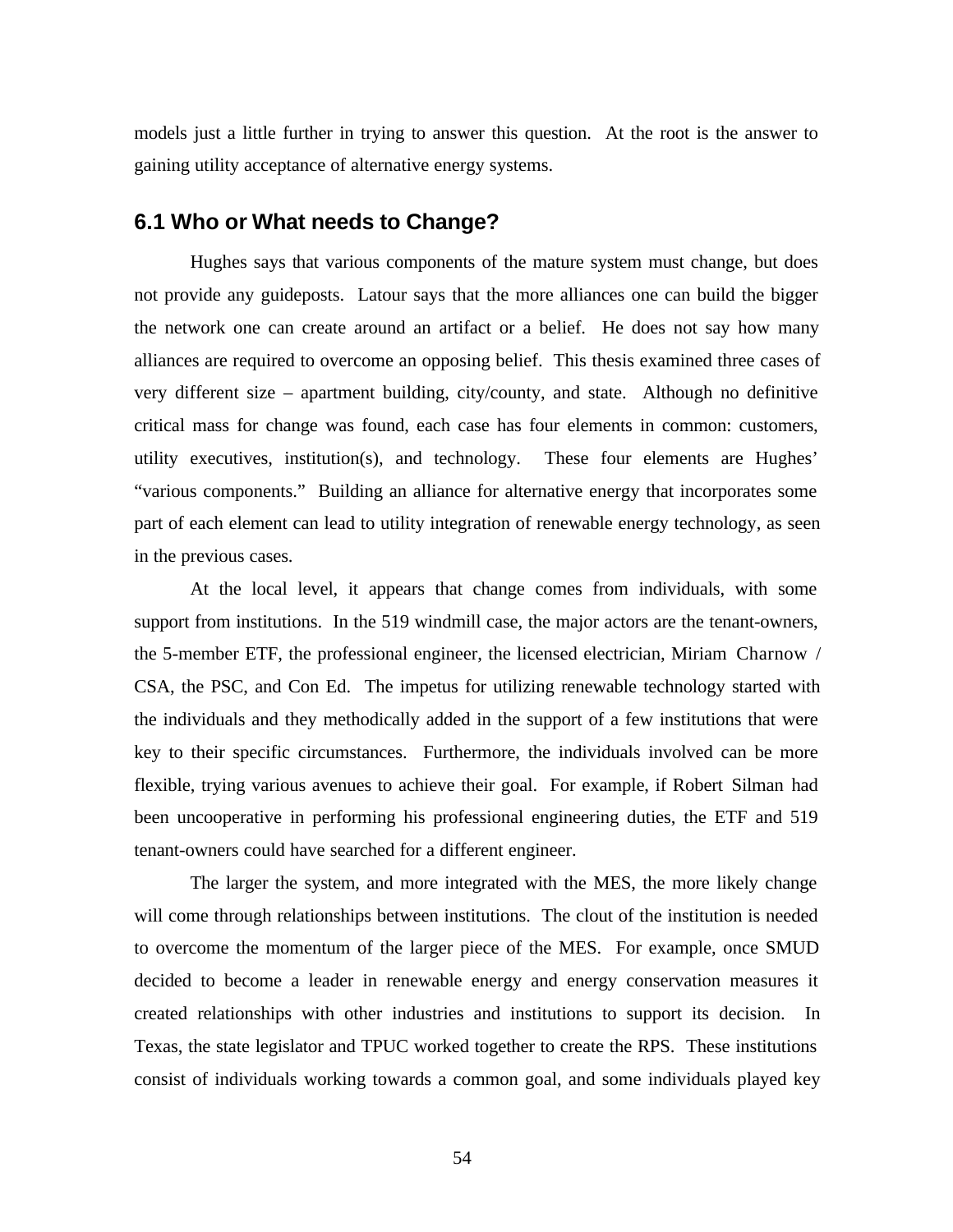roles in these cases; for example, the senators that pushed for the RPS amendment in Texas and S. David Freeman at SMUD. But the changes more often track along institutional lines as the size of MES conversion increases.

System momentum theory sets up the limited possibilities for change in the MES, but tells us that social actors maintain the system. Actor-network shows how social relationships can be very dynamic, either maintaining the status quo or creating a whole new set of relationships around a new idea or artifact. By looking at the relationships in the three cases, customers, utility executives, institutions, and technology appear to be the four various components that must be enrolled in support of renewable energy to achieve change in the MES. The next step is understanding the processes behind enrolling elements from those four groups. Broadly, the processes fall into alliance building, customer engagement, stability, and flexibility.

### **6.2 Alliance Building**

As discussed above, developing relationships with other individuals and institutions is crucial to gaining support and legitimacy for whatever idea you want to support. Alliances can create legitimacy or lend credibility to alternative theories, to emerging technologies, even to customer voices.

In the first case, association with established entities like the CSA and Adopt-A-Building turned the tenant-owners of 519 into a legitimate group in the eyes of Con Ed. They increased credibility by following procedures to obtain permission for the windmill structure, by having a PE approve the design, and having professionals help with the installation. They were even able to gain the support of the PSC.

In the SMUD case, SMUD used alliances to establish credibility for renewable technologies and energy conservation. Much like the early electric companies building relationships with electric appliance manufacturers, Freeman set forth programs by which SMUD would align with appliance, heating/cooling, and solar water heater manufactures and suppliers to develop more energy efficient products and to offer them in the stores. SMUD also aligned itself with other utilities and developers. They established new goals: to advance research and development into alternative technologies, to make renewables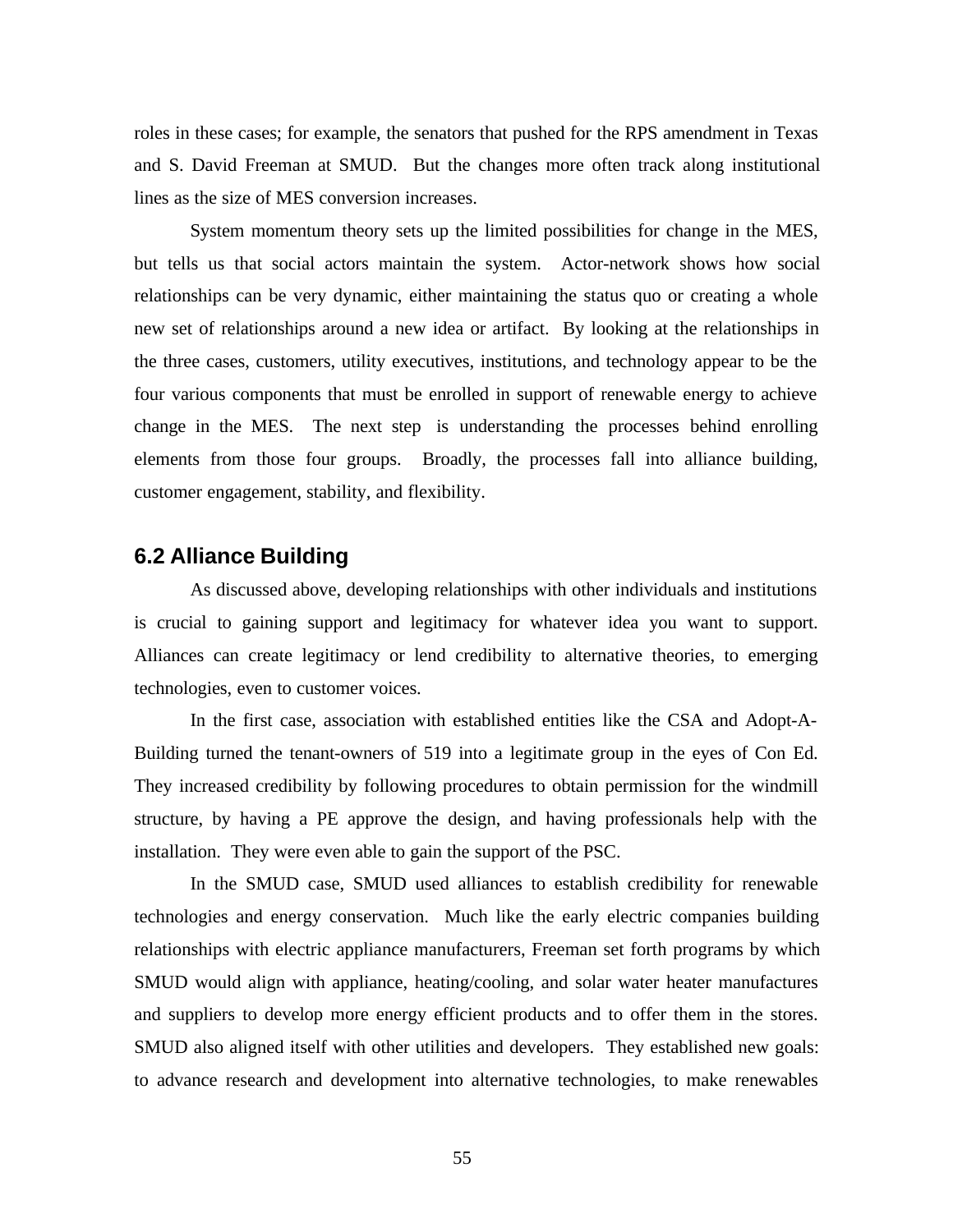more affordable, and to ensure availability of energy efficient products. SMUD also rebuilt its relationship with its customer-owners. They had to believe in the new utility leadership and be willing to participate in energy conservation and energy production $31$ programs. These alliances not only increased the legitimacy of renewable technologies, but also supported SMUD's goal of increased dependence on renewable energy technologies.

In the Texas case, the alliance between policy-makers and constituents established legitimacy for customer voices. The policy network provided the support necessary to find out what electric customers wanted. Under PURA, Texas utilities had to scientifically obtain their customers desires regarding resource plans. Deliberative Polling<sup>TM</sup> emerged as the tool for conducting the scientific polling. The PURA requirement plumped up once withered links between customers and their IOU. The scientific polling gave customers unbiased information and a forum in which to disseminate that information. Customers could make informed decisions and have those decisions heard by the utility.

Actor-network theory also emphasizes the active role of network relationships. Solid alliances and good working relationships can facilitate action. For example, the ETF and 519 Corporation used the skills learned in negotiation for the building purchase loan and in renovating the gutted structure to obtain loans from the CSA. After successfully designing, purchasing, and installing a solar water heating system, they went back to their CSA project manager, Miriam Charnow, to obtain a second loan to design, purchase, and install a 2kW windmill. Maintaining a good relationship with Charnow smoothed the process for future requests for energy improvement loans. Alliances within SMUD resulted in a clear mission statement – to become a leader in renewable energy and energy conservation. The ideological similarity between Smeloff and Freeman created a solid alliance between SMUD's Board and general manager. Together, these entities could work with an already receptive public to define a business plan that would still shape the utility in a restructured electric market.

<sup>31</sup> See Osborn, D. E. (2001). *Sustained Orderly Development and Commercialization of Grid-Connected Photovoltaics: SMUD as a Case Example.* Paper presented at the Forum 2001: Solar Energy: The Power to Choose, Washington, D.C. or the SMUD website <http://www.smud.org> for information on SMUD's innovative solar rooftop program.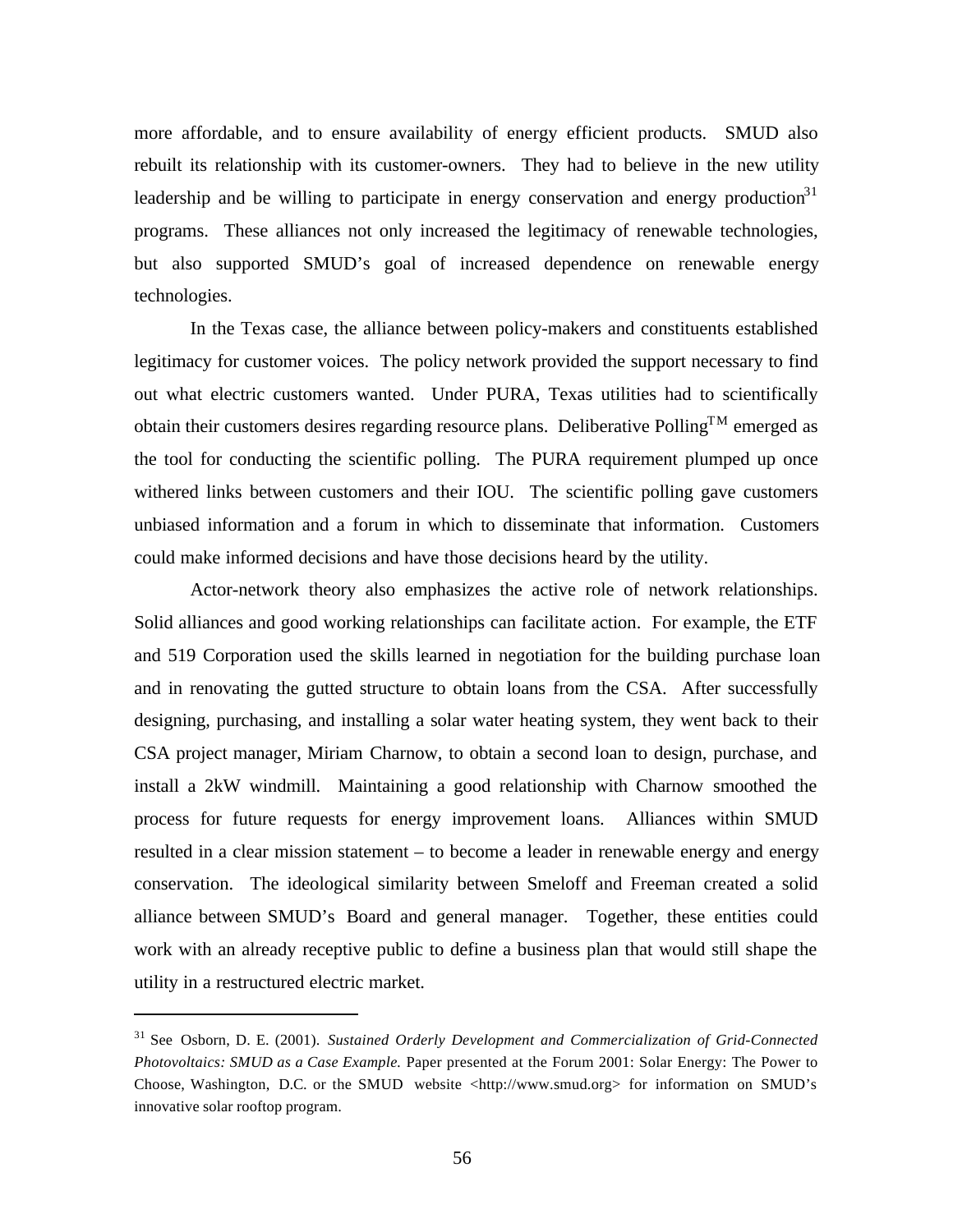#### **6.3 Full Engagement of the Customers**

Hughes said that redirecting system momentum becomes harder as the system matures, harder, but not impossible. As a technological system matures, the social elements sustain the momentum. But these same elements can adjust their values / beliefs. One of the single largest social elements of the MES is the customer. Millions of customers passively participate every day. The cases presented show what can happen when the customer node awakens, and becomes more than just a physical interconnection point with the electric grid.

Most customers passively participate in the MES. These nodes are weak and the utilities do not work to strengthen the relationship. The 519 tenant-owners were different. By purchasing 519, the renovators could choose how best to manage their electric bills instead of living by the decisions of an absentee landlord. Through their actions they changed their physical interconnection with Con Ed, their billing structure, their monthly bill, their relationship with the utility, and their relationship to electricity.

On a larger scale, the residents of Sacramento desired the same thing: full participation in their electric decisions. Sacramentans wanted to be in charge of their own electricity supply, so they carved out a piece of PG&E's territory, creating the municipal utility, SMUD. Once established, the customer-owners of SMUD had a vested interest in the successful operation of SMUD and in keeping a good, solid reputation for SMUD and their community. Just because the muni structure made them owners did not guarantee their active participation. Though muni customers have inherent pathways for participation, they have to choose to exercise those rights. When the utility's handling of Rancho Seco damaged SMUD's reputation in the press and with investors, the customerowners responded. They crowded into board meetings, they signed petitions, and they turned out to vote down Rancho Seco and vote in Smeloff as Board president. Once SMUD established energy efficiency programs, the customer-owners opted to participate, to take further control of their energy consumption.

At the state level, the MES encompasses many more customer types. The majority, though, belong to an IOU. Utilities did not ignore their residential customers, but neither did they get the same focus as large industrial and commercial customers. To the IOU,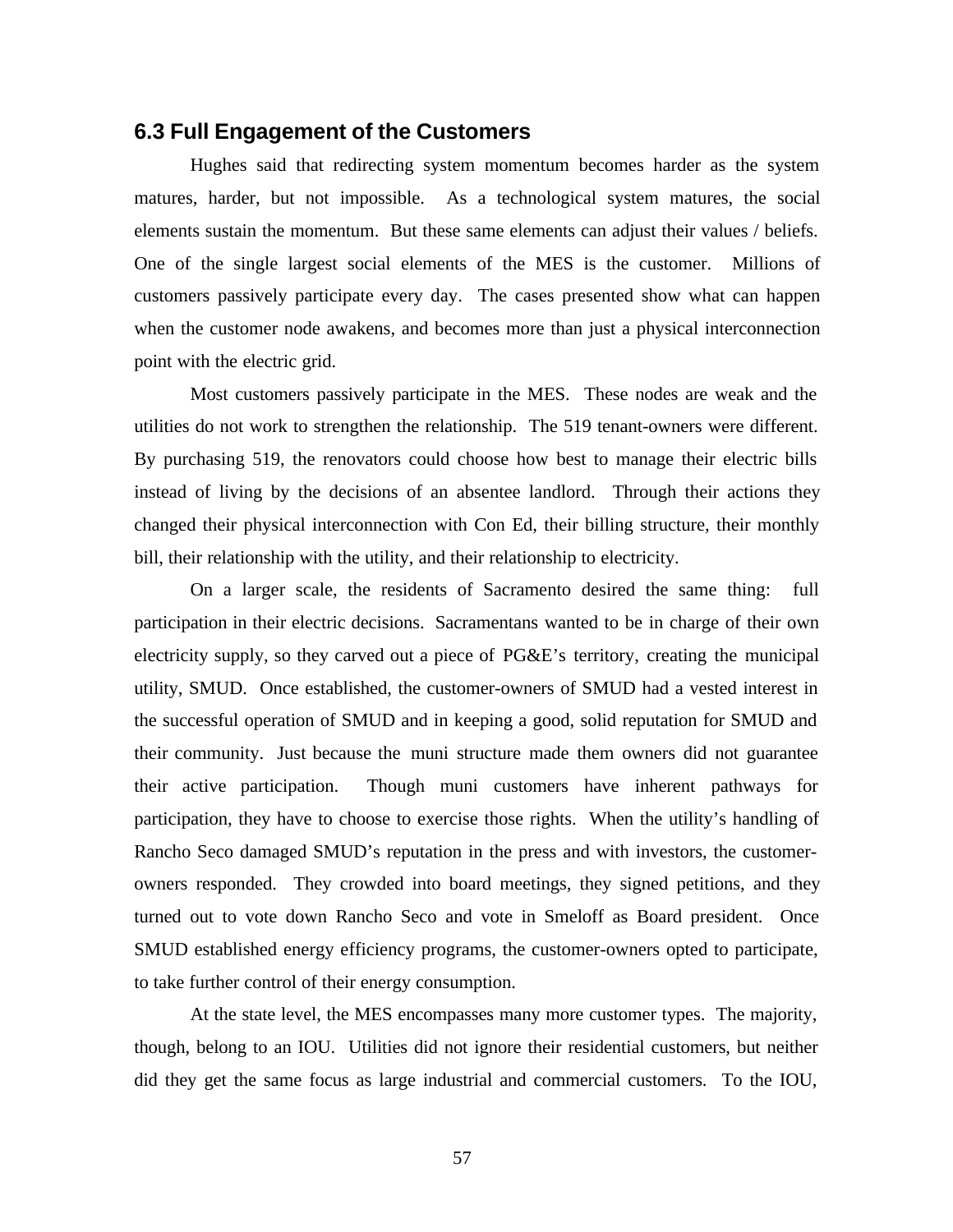these customers only represented a technological parameter – load. The IRP process gave them a human role as well. With the IRP requirement that utilities determine the desires of residential customers, the relationship between customer and utility strengthened<sup>32</sup>.

Gaining allies and strengthening the relationship between millions of customers and their respective utility can lead to fundamental changes in utilities' relationship with renewable technologies. This support network creates stability for any change.

## **6.4 Creating Stability**

 $\overline{a}$ 

Mature systems are inherently stable and will inevitably crush any instability. Therefore it is important that new interconnections or alterations to portions of the MES are themselves stable. The 519 windmill places an almost imperceptible amount of electricity on Con Ed's network, thus allowing it to be safely subsumed into the MES. SMUD, during the 80s, exemplifies the unstable network. Infighting and distrust amongst the nodes threatened the viability of SMUD. By the 90s, the customer-owners, Board, and general manager values were in alignment. These groups of nodes supported each other, while they worked with other actors like manufacturers, to bolster their desire for alternative energy even further. The expiration of the federal PTC shows how unstable policy elements of the MES can create boom-bust cycles in renewable energy development and implementation. At the same time, one of the heralded keys to the RPS' success is its long-term goal. Utilities can safely enter into long-term contracts with renewable energy providers because the obligation to purchase lasts 20 years. Building in long-term goals ensures stability. After 20 years, the new interconnections and relationships may look like permanent members of a reshaped MES.

 $32$  The SMUD and Texas cases also incorporate the added twist of customer choice. Theoretically, customers should have an even stronger voice in a re-regulated market because they can shop around for an electric service provider. However, this presumes customers have access to helpful information about their options. In practice, customers still have to choose to become active participants.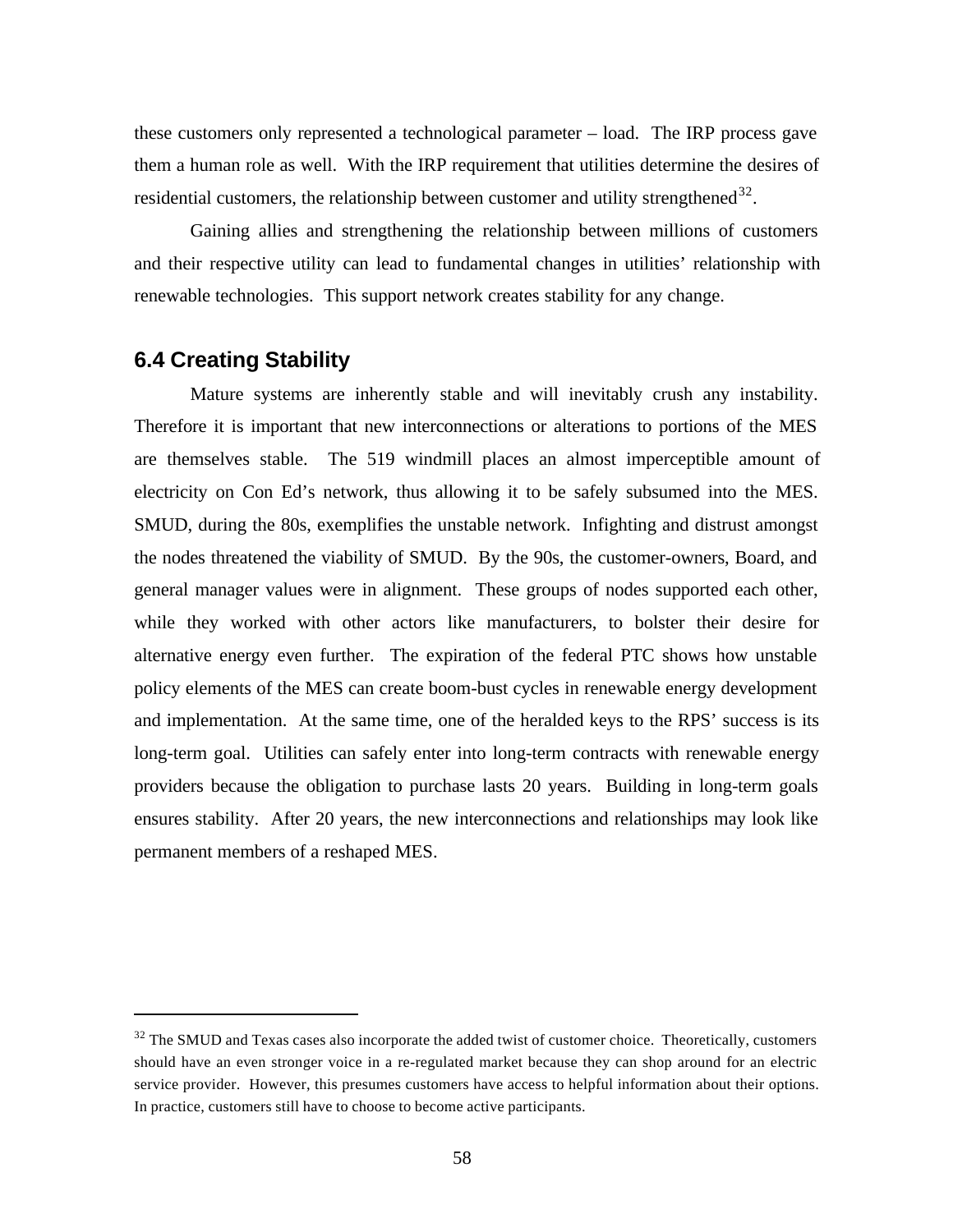## **6.5 Flexibility**

Stability should not imply rigidity, though. The basic realization in Latour's *Aramis* is that an emerging node must be willing to adapt in order to fit with the existing network. The same need for adaptability, or flexibility, presents itself in the three cases. The windmill case is a very localized case: a single unit for a single use. However, the MES developed around the central station model. For widespread implementation, smallscale technologies like photovoltaics and wind turbines need to adapt. For example, utility-scale photovoltaic arrays and wind farms mimic $33$  the central station model by aggregating individual generators together to form a large plant. While mimicking the MES structure, the arrays and farms have the added flexibility of remaining available even if a solar panel or wind turbine is down for maintenance. In the SMUD and Texas cases, developers are constructing large wind farms  $(50 \text{ MW})$  to  $200 + \text{MW}$ . They brought small elements together to create a larger whole. As the portion of MES to be converted increased, the alternative technologies had to adapt to fit the larger scale.

Another important process in integrating renewable technologies is providing a choice of implementation pathways for the utility. SB7 requires utility compliance, but the TPUC built flexibility into the rules for instituting SB7 and its RPS amendment. Utilities can choose the best path from several options for meeting their renewable energy requirements. This flexibility recognizes the complexity of the MES and that utilities must navigate through these complex relationships in making energy supply decisions.

### **6.6 Hopes for the Future**

 $\overline{a}$ 

Pessimists may say that I have only shown three cases of success in a myriad of failures. The truth is, these cases could have easily become another statistic. But the importance lies in how and why they were successful. If the ETF could not have obtained loans or enlisted the support of the tenant-owners, the windmill would not have been installed at 519. If the customer-owners of SMUD had not voted in Ed Smeloff as Board

<sup>&</sup>lt;sup>33</sup> Note I said "mimic" not "perfectly imitates". The wind turbines and photovoltaics still have the same characteristics and capabilities, but they are aggregated to form a plant that resembles a traditional combustion turbine plant.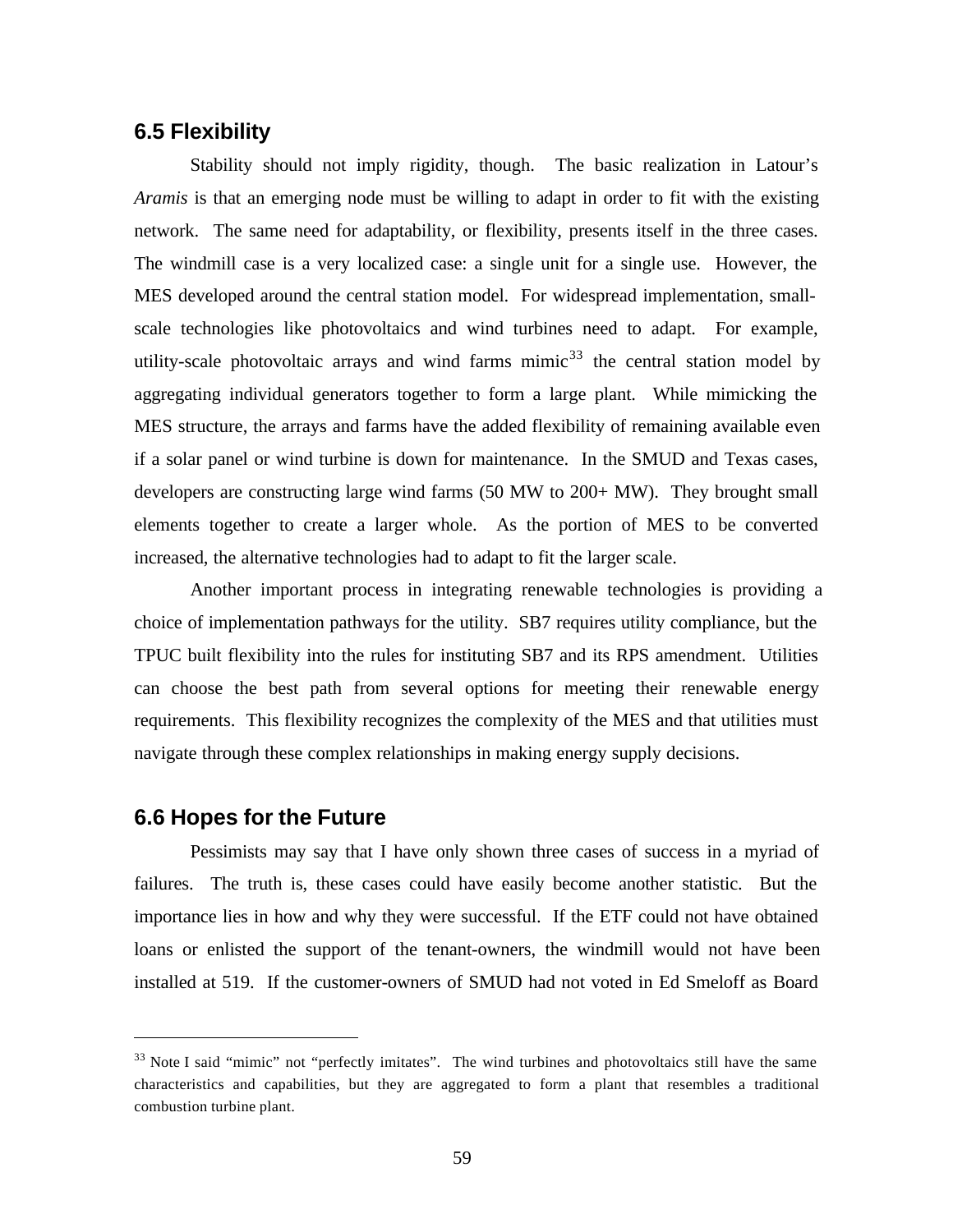President, and he in turn had not been able to hire S. David Freeman as general manager, then SMUD could have taken on a completely different mission statement. If in Texas, the TPUC had not required IOUs to obtain informed customer input regarding generation expansion plans, the customers had not overwhelmingly responded in favor of alternative energy, and if the legislature had not listened to its constituents, Texas would still be the land of oil instead of the U.S. leader in wind development. So yes, at several points in each case, the path to success could have been diverted. But it was not. In each case, parts of the four key groups (customers, utility executives, institutions, technology) built relationships around the idea of integrating renewable energy with the MES. By building this network of social relationships, utilities came to accept alternative energy into their physical electric system.

First, these cases show that change can occur at any level. We can make a change in our home, our community, our state. In our everyday lives, we can take control of our electric destiny. We do not have to remain point of load on the demand curve. We do not have to remain consumers. We can be active conservers and active producers, if we want.

Second, we do want to be active participants, and we want renewable technologies and conservation measures. When we educate consumers – when we give them the opportunity to learn, to evaluate, and to decide their energy destiny - the majority choose energy conservation and renewable energy technologies. The people want it, and we have the technological capability to provide it. However, the social system that sustains the momentum of the mature system needs more mechanisms like those in Texas to ensure that the relationship between customer and utility grows beyond the physical interconnection to a strong personal relationship.

Third, utilities can also change from within – SMUD points the way. But customers have to make sure that the right priorities are being set, and that the utility is delivering the goods they want. This is particularly true in an IOU, where maintaining the status quo has lead executives to promote individuals with similar viewpoints and backgrounds. To break this cycle, customers must speak up and let their opinions on current and future energy supply be known.

60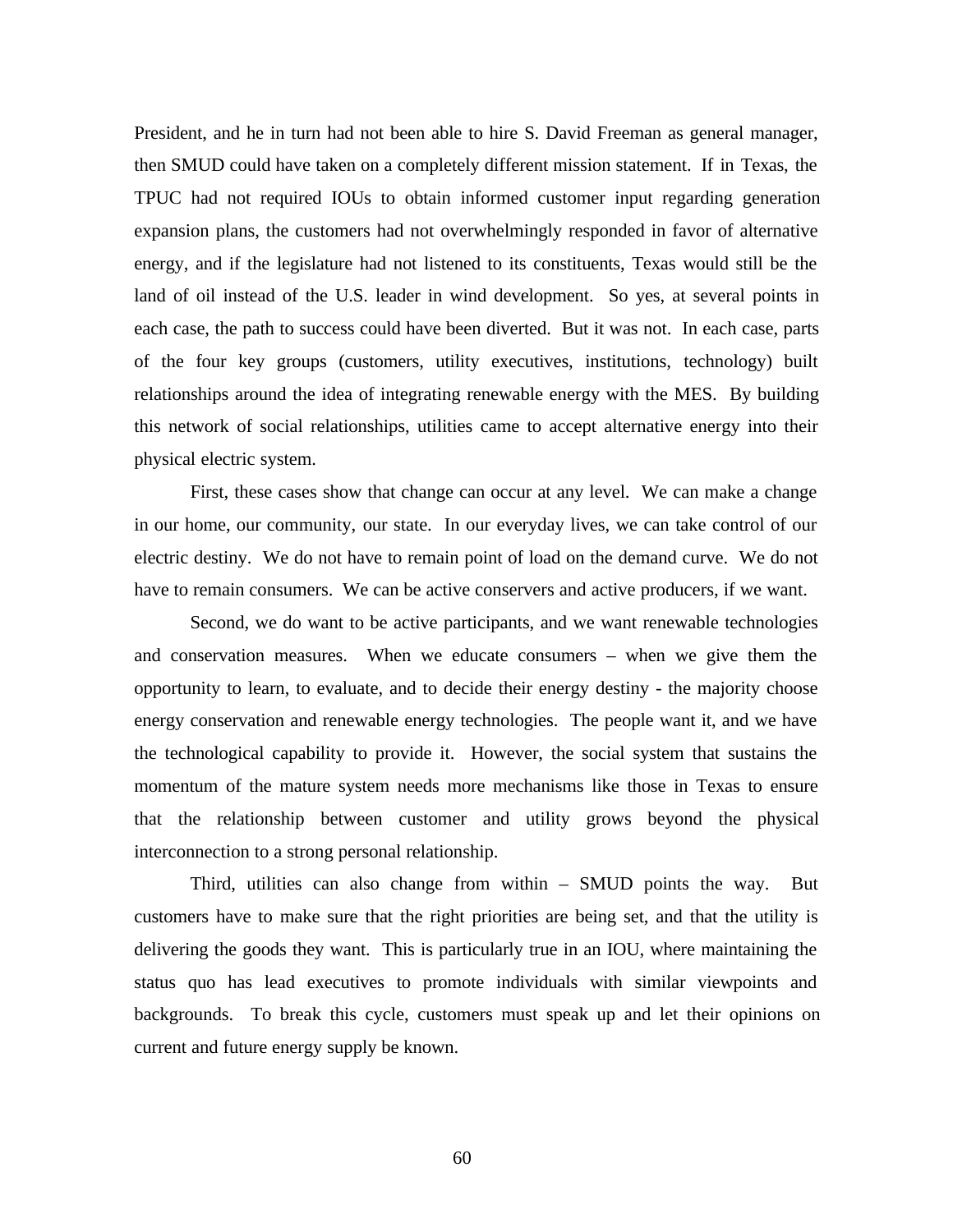These cases give me hope. They are not unique cases that cannot be replicated. The key lies in building alliances among customers, utilities, other institutions, and technology. Hughes says that social systems shape technology while being shaped by technology, and that social networks maintain the mature technology system. By realizing and acting on their potential to change the MES to reflect their desires, formerly passive consumer nodes can infiltrate MES social networks and gain utility acceptance of alternative energy systems.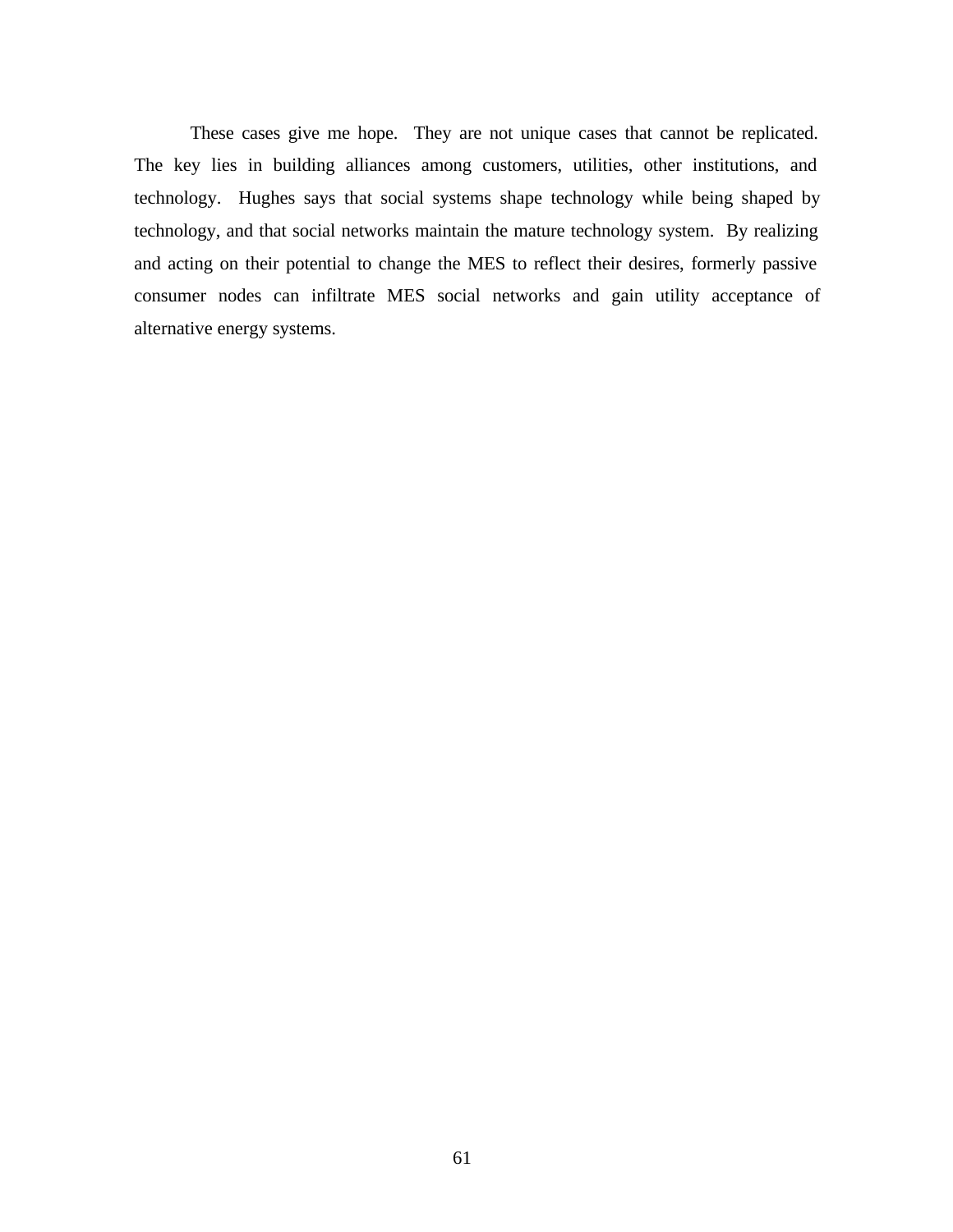# **Bibliography**

- Asmus, P. (1993). Saving energy becomes company policy. *The Amicus Journal, 14*(4), 38-42.
- AWEA. (1995a). EDF/SEED Report Sees Wind as Part of Next Texas Boom. *Wind Energy Weekly*(649).
- AWEA. (1995b). Texas House OK's Competition Bill; Retail Wheeling Possible. *Wind Energy Weekly*(649).
- AWEA. (1999a). It's Official: Administration Raises RPS from 5.5% to 7.5%. *Wind Energy Weekly, 18*(844).
- AWEA. (1999b). New Survey Confirms Public Support for Renewables. *Wind Energy Weekly, 19*(852).
- AWEA. (1999c). Texas Senate Approves RPS; House Action Awaited on Bill. *Wind Energy Weekly, 18*(840).
- AWEA. (2002a, May 2002). *Most Frequently Asked Questions about Wind Energy*, [Web page]. AWEA. Available: http://www.awea.org/pubs/documents/FAQ2002 web.pdf [2002, July 23, 2002].
- AWEA. (2002b). *Wind Energy Outlook 2002*. Washington: American Wind Energy Association.
- BPA. (2003, 2003). *What Customers Want*, [BPA Website]. Bonneville Power Administration. Available: http://www.bpa.gov/Energy/N/reports/consumers/ 08\_consumer\_opinions.shtml [2003, February 26, 2003].
- Brown, M., & Yuen, M. (1994). Changing a Historical Perspective. *Independent Energy, 24*(7), 64-68.
- Carter, J., & Finch, T. (1977). Wind & Solar at East 11th. *Wind Power Digest, 9*(Summer), 12-17.
- Christianson, M. M. (1979). *Alternative Technology in Low Income New York: Energy Task Force's First Four Years.* Paper presented at the Community Energy Self-Reliance Conference, Boulder, CO.

Con With the Wind. (1977). *The Power Line*(February 1977), 5.

- Con Ed. (1977). Service Classification No. 2 General Small. New York: Consolidated Edison.
- Con Edison Rates Called The Most Costly in U.S. (1976, May 11, 1976). *The New York Times,* pp. 15.
- Cowan, R. S. (1983). *More Work for Mother.*: Basic Books, Inc.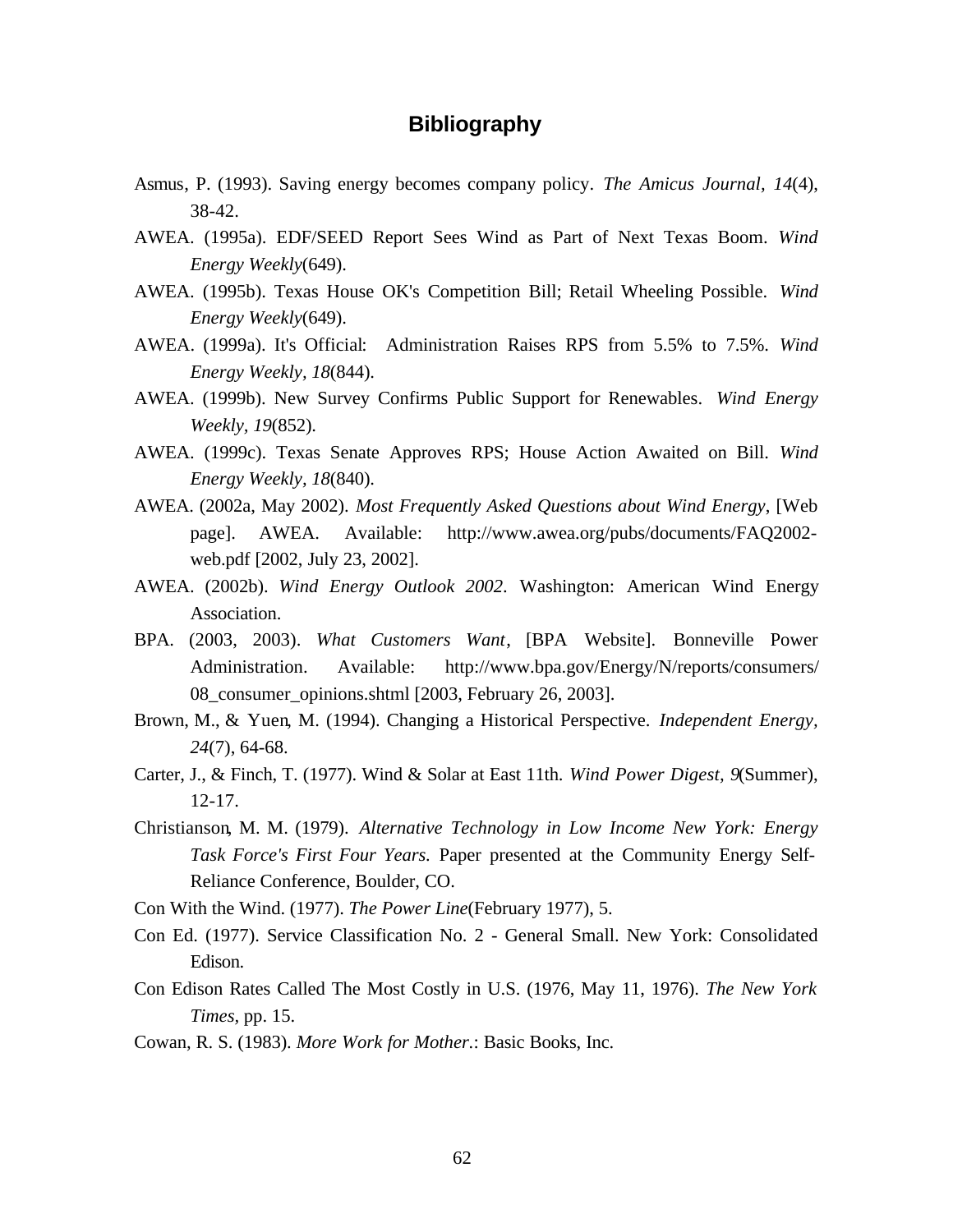- EIA. (2002a, Feb. 21, 2002). *PURPA Specifications Regarding Utilities*, [Web Page]. Energy Information Administration. Available: http://www.eia.doe.gov/ cneaf/electricity/chg\_str/booklet/purpa.html [2003, Feb. 3, 2003].
- EIA. (2002b, August 1, 2002). *Transmission Pricing*, [Website]. EIA. Available: http://www.eia.doe.gov/cneaf/solar.renewables/rea\_issues/html/pricing.html [2003, March 18, 2003].
- ETF. (May 1977). *Windmill Power for City People: A documentation of the First Urban Wind Energy System*. New York City: Energy Task Force.
- ETF. (Sept. 1977). *No Heat No Rent: An Urban Solar & Energy Conservation Manual*. New York City: Energy Task Force.
- Feurstein, R. J. (1979). Utility Rates and Solar Commercialization. *Solar Law Reporter, 1*(2), 305-368.
- Fore, D. L. (1988 June 27). Calif. util. follows N-plant vote with rate hike request. *Energy User News, 13*(26), 12.
- Fore, D. L. (1988 March 14). Calif. voters decide on restart of N-plant. *Energy User News, 13*(11), 11.
- Gerrow, R. (2003, February 24, 2003). *An Exercise in Democracy: Deliberative Polling Shows Value of Informed Citizens* (Jan. 6-13, 2003), [University Website]. Office of Public Affairs, University of Texas at Austin. Available: http://www.utexas.edu/features/archive/2003/polling.html [2003, February 26, 2003].
- GMS. (1999). *Green Apple Tour of NYC's East Village and Lower East Side*, [Website]. Green Map System. Available: http://www.greenmap.com/grmaps/nycev.html [2003, January 20, 2003].
- Goal for Renewable Energy, 25.173 Chapter 25, Subchapter H, Division 1 (2000).
- Greenhouse, L. (1977 May 6). State Tells ConEd to Buy 2 Kilowatts from a Windmill*. New York Times,* pp. A1, D13.
- Hadley, T. (1999 Dec. 17, December 20, 1999). *Renewable Energy to Increase in Texas; Environmental, Technological Benefits Expected*, [TPUC Website - News Releases]. Texas Public Utilities Commission [2003, February 20, 2003].
- Hughes, T. P. (1987). The Evolution of Large Technological Systems. In W. E. Bijker & T. P. Hughes & T. J. Pinch (Eds.), *The Social Construction of Technological Systems: New Directions in the Sociology and History of Technology* (pp. 51-82). Cambridge: MIT Press.
- Hughes, T. P. (1994). Technological Momentum. In M. R. Smith & L. Marx (Eds.), *Does Technology Drive History? The Delimma of Technological Determinism* (pp. 101- 113). Cambridge: MIT Press.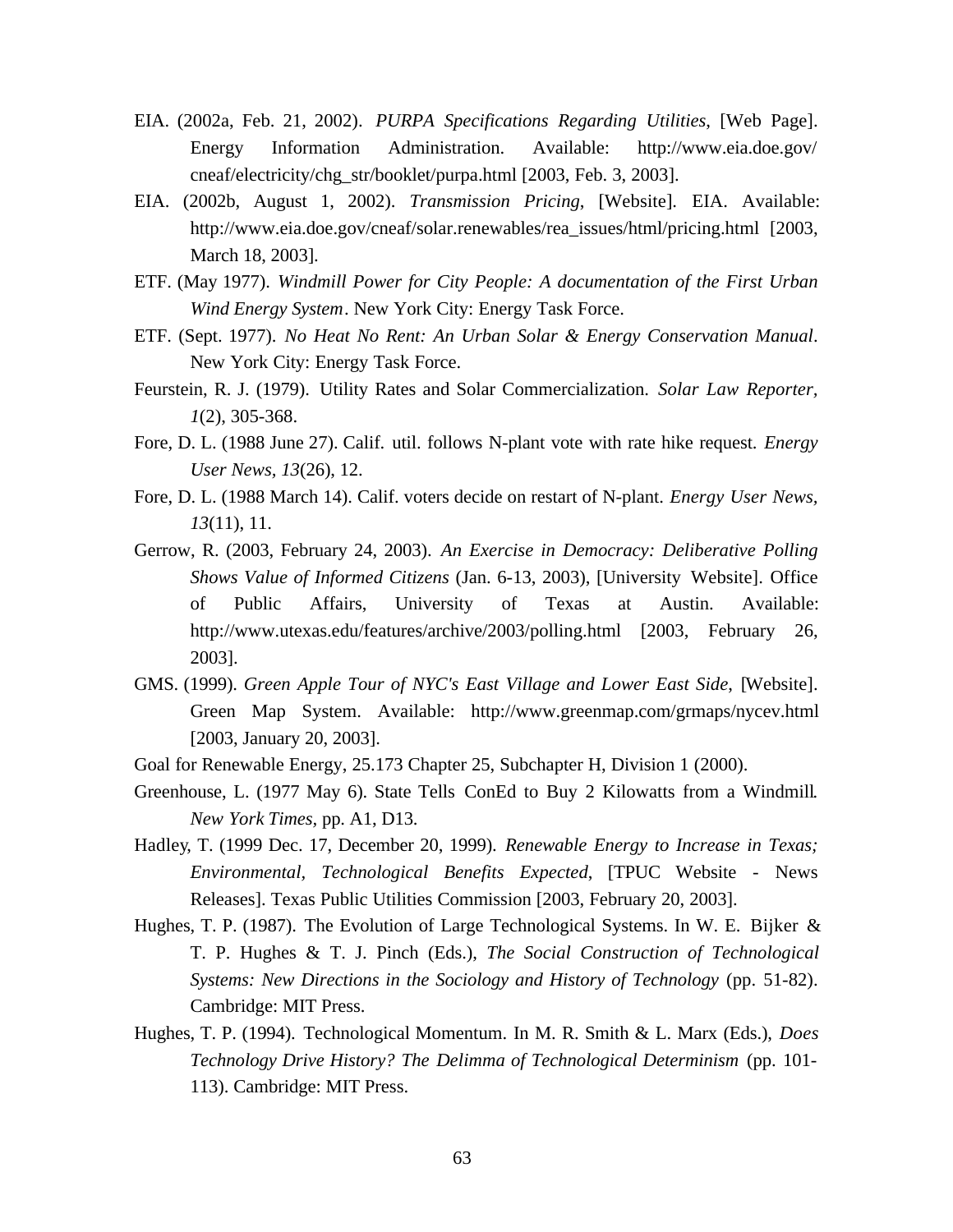- Kjellstrand, L. (1998 Oct. 23). *Wind, Water and Sun Now Part of PUC's Rules, Tariff Requirements Set for Offering Renewable Resources*, [TPUC Website - News Releases]. Texas Public Utilities Commission [2003, February 20, 2003].
- Leckie, J., Masters, G., Whitehouse, H., & Young, L. (1981). *More Other Homes & Garbage: Designs for Self-Sufficient Living*. San Fransisco: Sierra Club Books.
- Leebaw, M., & Haberman, C. (1977 May 8). This Was Their Quest*. New York Times,* pp. E6.
- Lowe, S. K. (1999, n.d.). *Wind Energy Conversion System Controls*, [Web Page]. School of Terrestrial Wind Energy. Available: http://www.solardome.com/ SolarDome45.html [2003, Jan. 31, 2003].
- Madison, S. R. (1977). Letter to state senator Lewis. In A. B. Lewis (Ed.). Albany.
- Mooney, C. (2001). Blowing It. *The American Prospect, 12*(13).
- Newton, R. E., & Pochman, A. M. (1977). SAPA EL-39. In T. Commission (Ed.). Albany: Public Service Commission.
- NWCC. (2000, March 13, 2002). *Transmission Policy and Pricing in Texas*, [webpage]. National Wind Coordinating Committee. Available: http://www.nationalwind.org/ rfp/trans/case01.htm [2003, March 18, 2003].
- Office of Public Affairs. (1998, February 4, 1998). Houston Residents Show Dramatic Shift in Opinion About Future Energy Sources During 'Deliberative Polling' Directed by UT Austin Professor*. University of Texas at Austin*.
- O'Sullivan, J. B. (1977). Letter to Samuel R. Madison. In S. Honorable Samuel R. Madison, Public Service Commission (Ed.). Albany.
- Peyton, C. (1999 June 6). Rancho Seco -- 10 years after pulling the plug: A recharged SMUD seeing better times*. Sacramento Bee*.
- Quigley, J. M. (1991). Residential Energy Conservation: Standards, Subsidies, and Public Programs. In R. J. Gilbert (Ed.), *Regulatory Choices: A Perspective on Developments in Energy Policy* (pp. 400). Berkeley: University of California Press.
- Real de Azua, C. (2001). Texas-leading the US wind power surge. *Renewable Energy World, Jan - Feb 2001*.
- Resolution 90-7-14, SMUD Board of Directors(1990).
- Righter, R. (1996). *Wind Energy in America: A History*. Norman: University of Oklahoma Press.
- SECO. (2002). *Renewable Energy Resources for Texas*. State Energy Conservation Office. Available: http://www.infinitepower.org.
- SELF. (1996, n.d.). *S. David Freeman Named Chairman of Solar Electric Light Fund; Will Head Global Effort to Provide Power to Rural People in Developing Countries*,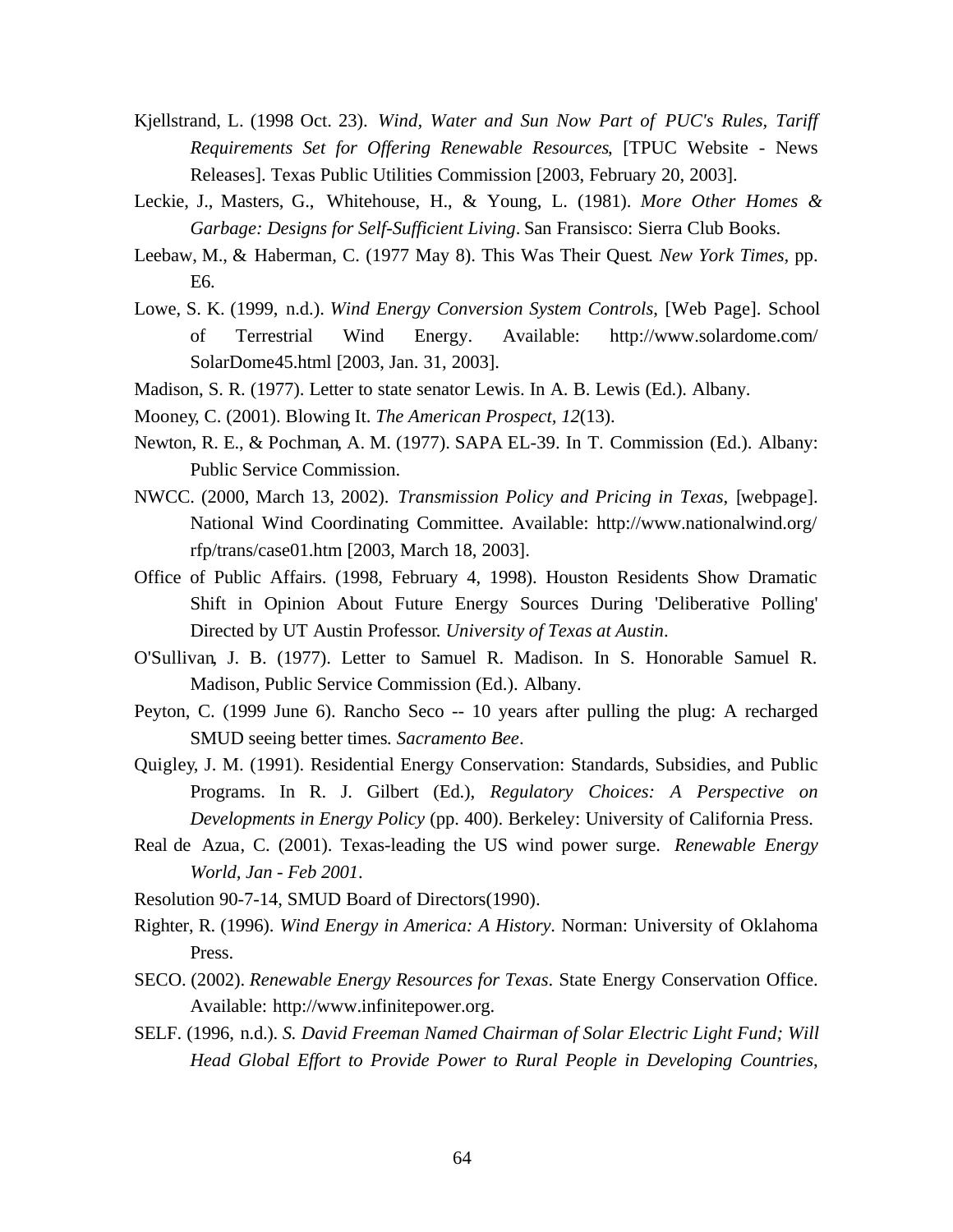[Web News Release]. Solar Electric Light Fund. Available: http://library.wustl.edu/~listmgr/devel-l/Mar1996/0115.html [2003, Jan. 5, 2003].

- Sloan, M., & Taddune, G. A. (1999). *What Texans Want From Their Electric Utility*.
- Smeloff, E., & Asmus, P. (1997). *Reinventing Electric Utilities: Competition, Citizen Action, & Clean Power*. Washington D.C.: Island Press.
- SMUD. (1991). *The General Manager's Recommendations for SMUD POWER SYSTEM ADDITIONS Vol. 1*. Sacramento: Sacramento Municipal Utility District.
- SMUD. (1992). *Business Plan for Achieving Energy Efficiency Goals*. Sacramento: Sacramento Municipal Utility District.
- SMUD. (1995). *1995 Integrated Resource Plan: Discussion Draft, Volume 1*. Sacramento: Sacramento Municipal Utility District.
- SMUD. (2001). *General Manager's Recommended Resource Plan 2001: Technical Appendix*. Sacramento: Sacramento Municipal Utility District.
- SMUD, Buskuhl, G., Freeman, S. D., Monardi, M., Sheffrin, A., Toolson, E. V., Whitney, D., & Zavattero, V. (1990). *Energy Resources for the Future*. Sacramento: Sacramento Municipal Utility District Power Systems Department.
- SMUD, & EPSS. (1991). *Final Contenders in SMUD's Request for Power Proposals*. Sacramento: Sacramento Municipal Utility District.
- Stein, M. A. (1988 June 5). Voters Will Get Chance to Close Down Rancho Seco*. Los Angeles Times*.
- Stein, M. A. (1988 June 9). The California Primary: Voters Give Nuclear Plant a Chance to Prove Itself*. The Los Angeles Times,* pp. 3.
- Stein, M. A. (1988 March 5). Utility Board Moves to Let Voters Decide Fate of Rancho Seco Plant*. The Los Angeles Times,* pp. 30.
- Stein, M. A. (1988 March 11). Utility to Ask Voters for 18-Month Rancho Seco Reprieve*. The Los Angeles Times,* pp. 43.
- Stein, M. A. (1989 June 4). Rancho Seco A-Plant Facing a Live-or-Die Decision From Voters*. The Los Angeles Times,* pp. 3.
- Stein, M. A. (1989 June 7). Voters Reject Rancho Seco Nuclear Plant*. The Los Angeles Times,* pp. 1.
- Stein, M. A. (1989 June 8). Rancho Seco Nuclear Plant Shutdown Begins But Closure by Voters, First of Its Kind, Is Not Expected to Have Much Effect on Other Facilities*. The Los Angeles Times,* pp. 1.
- Texas Electric Industry Restructuring Bill, Texas Senate, 76(R) Sess.(1999).
- Thomas, R. M. (1976 November 13). 11th St. Tenants Tilt with Windmill and Con Edison*. New York Times,* pp. 27.
- TPUC. (2001). *Texas Electricity Update*: Texas Public Utilities Commission.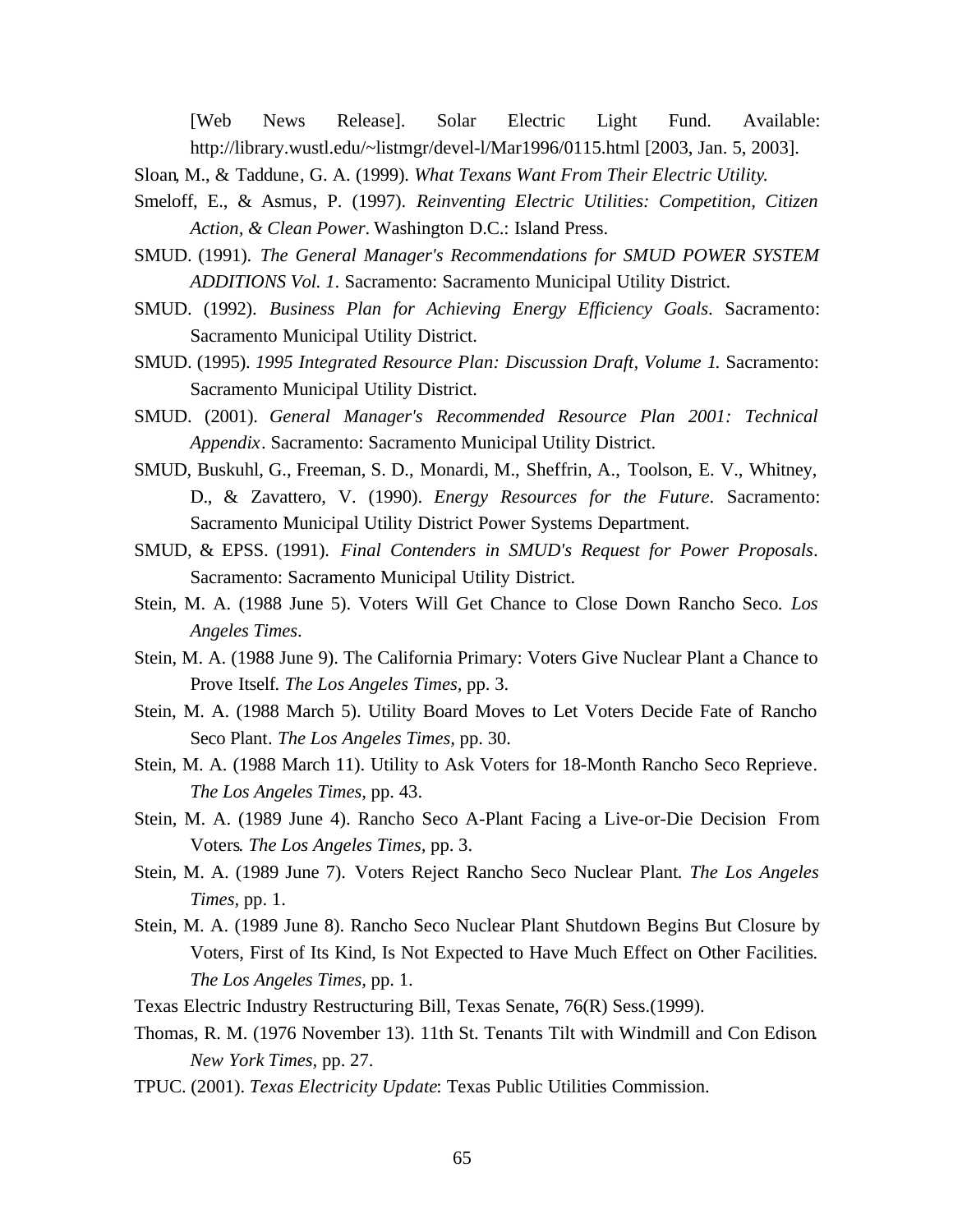Voters Pull Plug on Plant. (1989 June 8). *St. Louis Post Dispatch,* pp. 15A.

- Wald, M. L. (1989 June 9). Voters, in a First, Shut Down Nuclear Reactor*. The New York Times,* pp. 1.
- Wiser, R., & Langniss, O. (2001). *The Renewables Portfolio Standard in Texas: An Early Assessment* (LLBNL-49107). Berkeley: Ernest Orlando Lawrence Berkeley National Laboratory.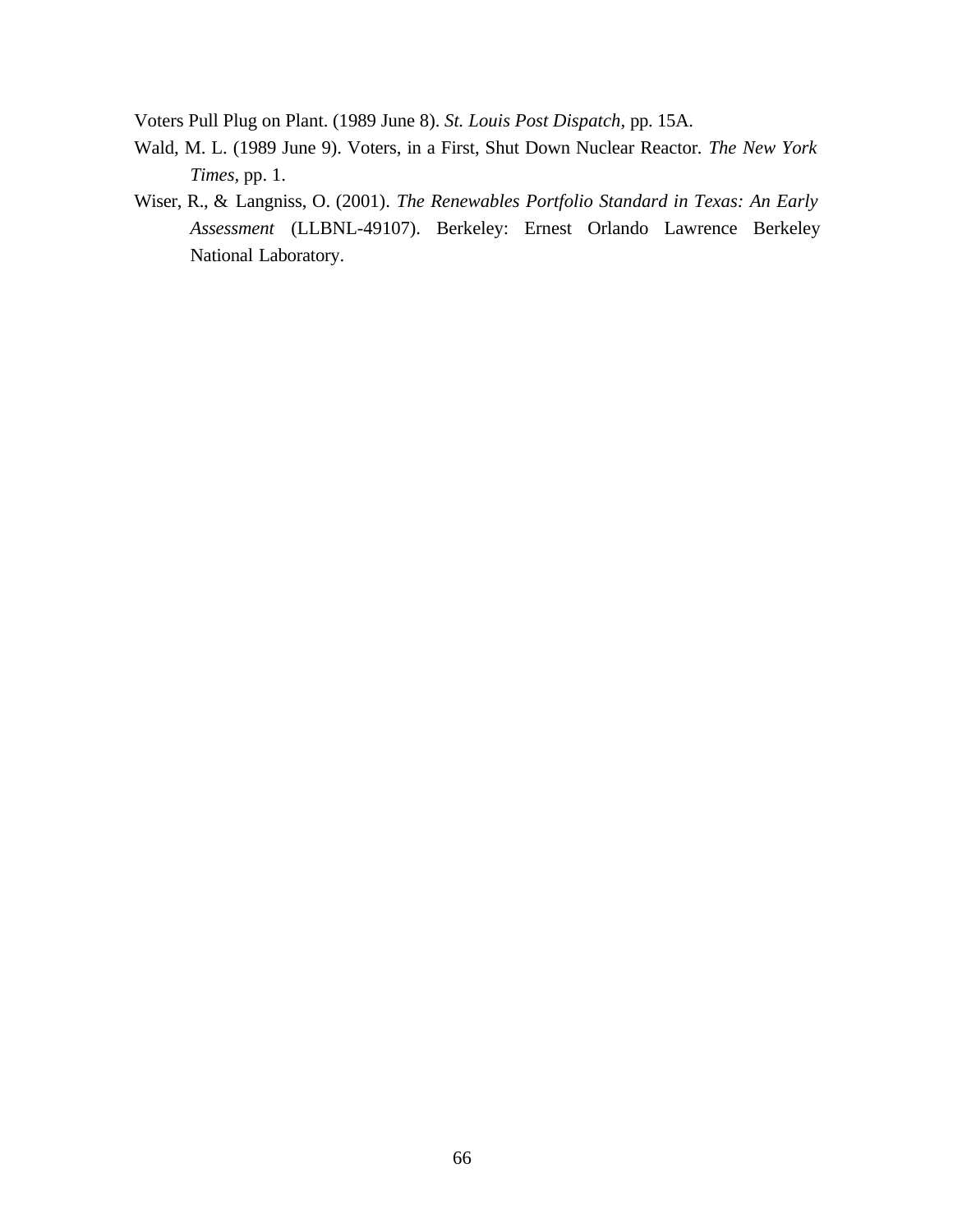## **Theresa M. Jurotich**

| <b>Work</b><br>Experience-<br><b>Energy Sector</b> | <b>Global Energy Concepts</b><br>Kirkland, WA<br>June $2003$ – current<br>Will apply my independent engineering, due diligence, and economic analysis<br>skills towards the development of wind energy projects.<br><b>Pamplin School of Business at Virginia Tech</b><br>Dominion Center for Energy Modeling and Optimization<br>Blacksburg, VA<br>May 2002 - December 2002<br>Analyzed the possibility of siting an energy center in either New York, Virginia,<br>North Carolina, or South Carolina. Analysis included discussion of need for<br>generation, generation mix, customer mix, regulatory environment, siting<br>process, technology overview, and renewable energy incentives within each<br>state. From the analysis, developed state specific energy center conceptual<br>designs. Presented findings to Dominion.                                                                                                                |
|----------------------------------------------------|-----------------------------------------------------------------------------------------------------------------------------------------------------------------------------------------------------------------------------------------------------------------------------------------------------------------------------------------------------------------------------------------------------------------------------------------------------------------------------------------------------------------------------------------------------------------------------------------------------------------------------------------------------------------------------------------------------------------------------------------------------------------------------------------------------------------------------------------------------------------------------------------------------------------------------------------------------|
|                                                    | <b>Black &amp; Veatch:</b><br>Overland Park, KS<br>Energy Analyst, July 1996 to August 2001<br>Worked in the Energy Sector Consulting Services as a project engineer and<br>study manager specializing in independent engineering, bank assessments,<br>project development, and financial and economic studies. Responsible for<br>contract review and pro forma model review. Lead the development of an Excel<br>version of our in-house pro forma model. Conducted economic evaluations for<br>domestic and international clients on projects ranging from cogeneration studies<br>to biomass plant feasibility studies to the benefits of joint dispatch. Presented<br>findings to clients via formal presentations and small working-group sessions.<br>Compiled data and ran numerous production cost models, pro forma models,<br>and least-cost option models. For a sample of my early work visit,<br>http://www.state.ak.us/rca/u97140/. |
| <b>Skills</b>                                      | Proficient in Word, Excel, Adobe Acrobat and Photoshop, Internet Explorer,<br>and Dreamweaver. Good written and oral communication skills.                                                                                                                                                                                                                                                                                                                                                                                                                                                                                                                                                                                                                                                                                                                                                                                                          |
| Professional<br><b>Accreditation</b>               | Professional Engineer, Kansas, 2001<br>Engineer-in-Training, Missouri, 1996                                                                                                                                                                                                                                                                                                                                                                                                                                                                                                                                                                                                                                                                                                                                                                                                                                                                         |
| <b>Graduate</b><br><b>Education</b>                | <u>Virginia Tech:</u><br>August 2001 to May 2003<br>Earned a Masters degree in Science & Technology Studies. Masters thesis, titled<br>"Network Infiltration: Gaining Utility Acceptance of Alternative Energy<br>Systems," investigates three cases (urban windmill in NYC, SMUD energy<br>efficiency programs, and Texas' RPS) to understand the relationships that lead to<br>successful integration of renewable technologies with the American electric grid.<br>Also, designed an on-line history web unit on Wind Energy in America. $GPA =$<br>3.82.                                                                                                                                                                                                                                                                                                                                                                                        |